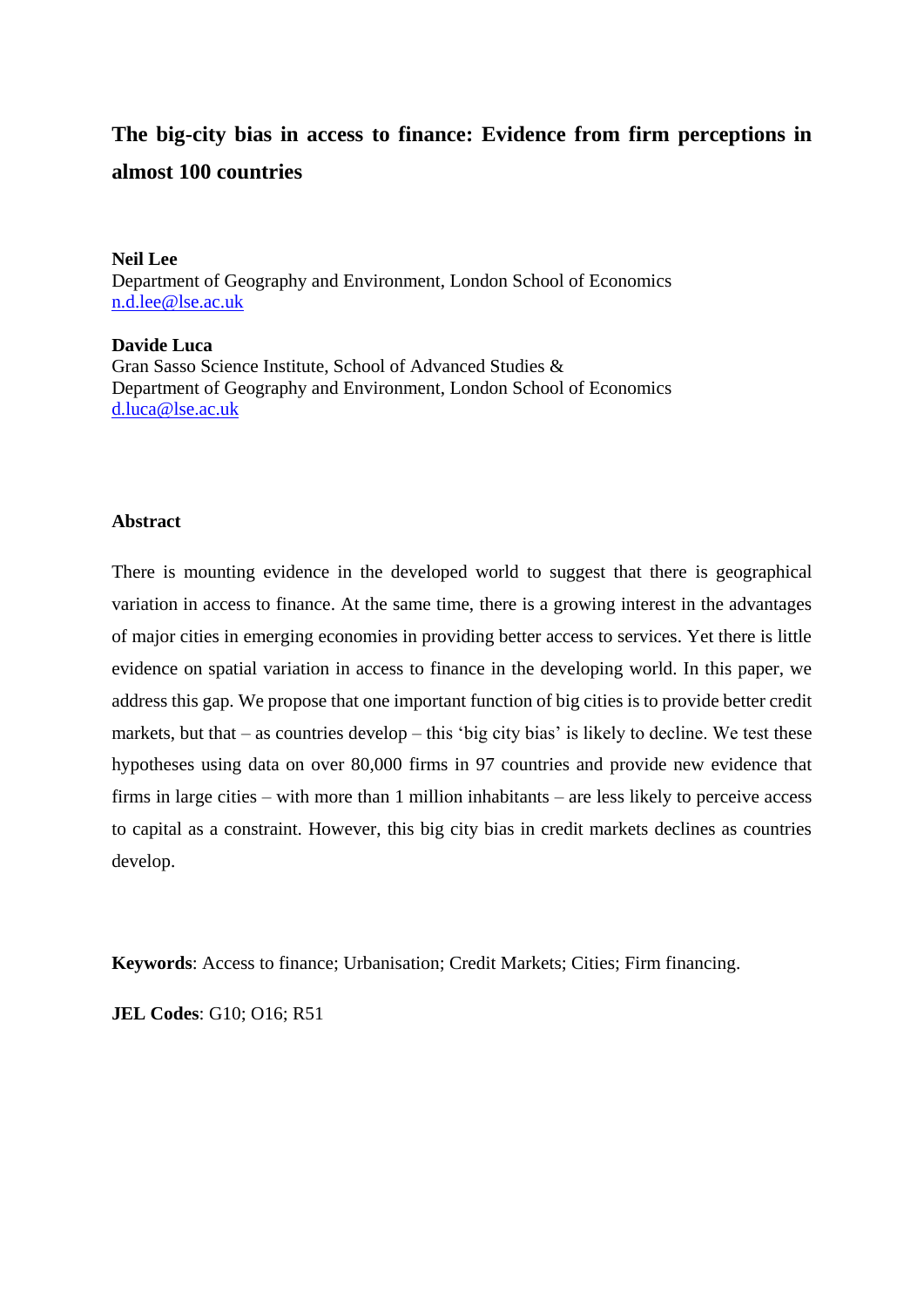## **Introduction**

Mounting evidence from the developed world suggests that there are geographical differences in the ability of firms to access finance (Wójcik 2009; Martin, 2011; Xiao & Ritchie 2009; Lee & Brown 2016; Zhao & Jones-Evans 2016). While some suggested that advancements in information and communication technologies would make physical distance less relevant in financial transactions and operations, the spatial concentration of investments and financial institutions in major national and international financial centres has not lessened (Garretsen et al. 2009; Wójcik 2009; Marshall et al. 2012; Wójcik & MacDonald-Korth 2015). There is growing evidence on how the unevenness of capital mobility influences the performance of firms, for which access to finance frequently constitutes a key growth constraint (Beck et al. 2005; Beck & Demirgüç-Kunt 2006; Ayyagari et al. 2008; Chakravarty & Xiang 2013; World Bank 2015). At the same time, there is a widespread interest in the advantages of major urban agglomerations in terms of providing better growth opportunities to individuals and firms (Glaeser and Sims, 2015; Castells-Quintana, 2016; Henderson *et al.*, 2016). Yet, relatively little research has considered the relationship between these two issues: does geography and city size matter for the financing of firms?

This is an important omission both for theory and practice (Engelen & Faulconbridge, 2009). Theoretically, investigating how city size relates to access to finance helps understanding of the economic advantage of cities and also the geographical dimensions of financial markets. While the growing digitalisation of financial markets was predicted to reduce the importance of geography for access to finance, others have suggested that finance may still flow from peripheral to core regions (Clark, 2006; Engelen & Grote, 2009; Wojcik, 2011). As Martin (2011) argues, "The world of global finance is far from 'flat'" (p. 591). For policymakers, ensuring firms have access to finance is a crucial challenge for private sector development. World Bank research suggests that finance is important in ensuring jobs growth (Ayyagari et al., 2016). If access to finance does vary spatially, but finance is important for growth, it is likely to be a factor in persistent uneven development. This issue makes the lack of evidence on the relationship between city size and access to finance an important omission.

In this paper we address this gap. We propose that one of the significant functions of big cities is to provide better credit markets, but that – as countries become more developed – this 'bigcity bias' is likely to decline. We test these ideas using a sample of over 80,000 firms in almost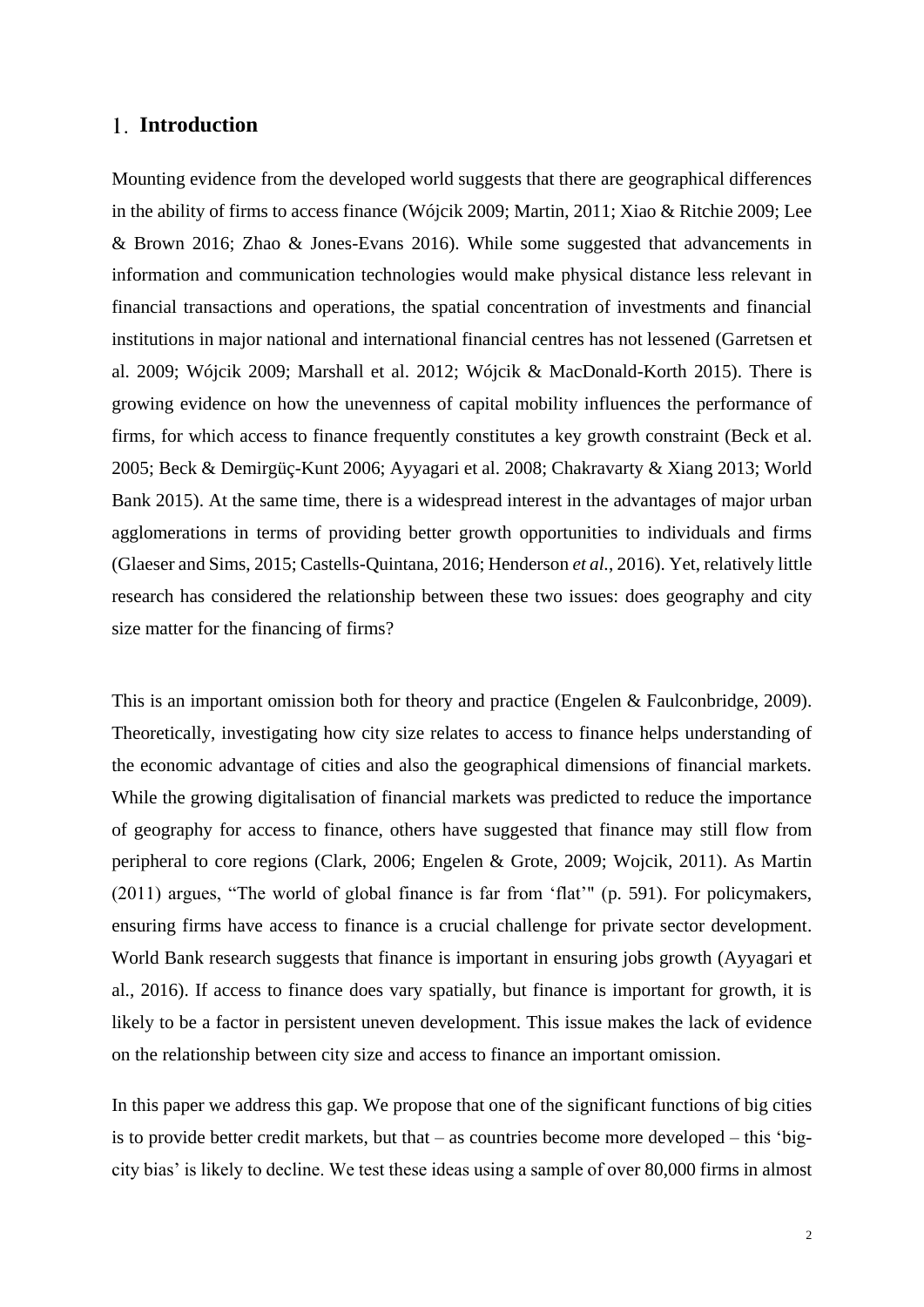100 countries. We provide new evidence that, controlling for a host of firm characteristics, firms in large cities – defined as those with more than one million inhabitants – are less likely to experience access to finance as a constraint to their operations. Although the analysis cannot entirely rule out potential sorting of firms across space, results are robust against the inclusion of a large series of factors influencing firm's access to finance, and against alternative specifications.

The paper aims to offer three main contributions to the growing literature on the geography of finance, something which was only of marginal interest for some time (Garretsen, Kitson and Martin, 2009) but which has undergone a resurgence since the financial crisis (e.g. Lee et al. 2009; Martin, 2011; Wójcik & MacDonald-Korth 2015). First, despite an abundant and growing literature on access to finance in business and financial economics, significantly less research has considered how it varies geographically. Regional economists, too, have frequently tended to assume no friction of distance across space, and hence no geographical heterogeneity in finance markets (Lee and Brown, 2016). Better understanding the geography of finance in the developing world is important if one considers the significant amount of research on the finance-growth nexus. Although there is still debate on the exact causal direction of such link (inter alia: Shan, Morris and Sun, 2001; Shan, 2005; Rousseau and Wachtel, 2011; Peia and Roszbach, 2015), a significant amount of literature suggests that access to finance may affects firm performance and economic growth (inter alia: Hsueh, Hu and Tu, 2013; Andini and Andini, 2014; Breitenlechner, Gachter and Sindermann, 2015). Cross-country evidence during the last decade has shown how financing constraints emerge as one of the most important and robust underlying factors restraining firm growth (Beck, DemirgüÇ-Kunt and Maksimovic, 2005; Ayyagari, Demirgüç-Kunt and Maksimovic, 2008; Presbitero, Rabellotti and Piras, 2014; Jinjarak and Wignaraja, 2016). Improving access to external sources of funding is indeed one of the main challenges for firm finance in developing countries (Demirgüç-Kunt, Beck and Honohan, 2008). Our contribution adds to the business and financial economics literature by showing how firm financing is influenced not only by the characteristics of firms (inter alia: Beck, Demirgüç-Kunt, & Singer, 2013), but also by their location.

Second, the paper contributes to the growing geographical literature on the spatialities of finance. There has been increased interest in the topic at least since the financial crisis (Lee *et al.*, 2009), yet most of the empirical research in this strand of literature has focused on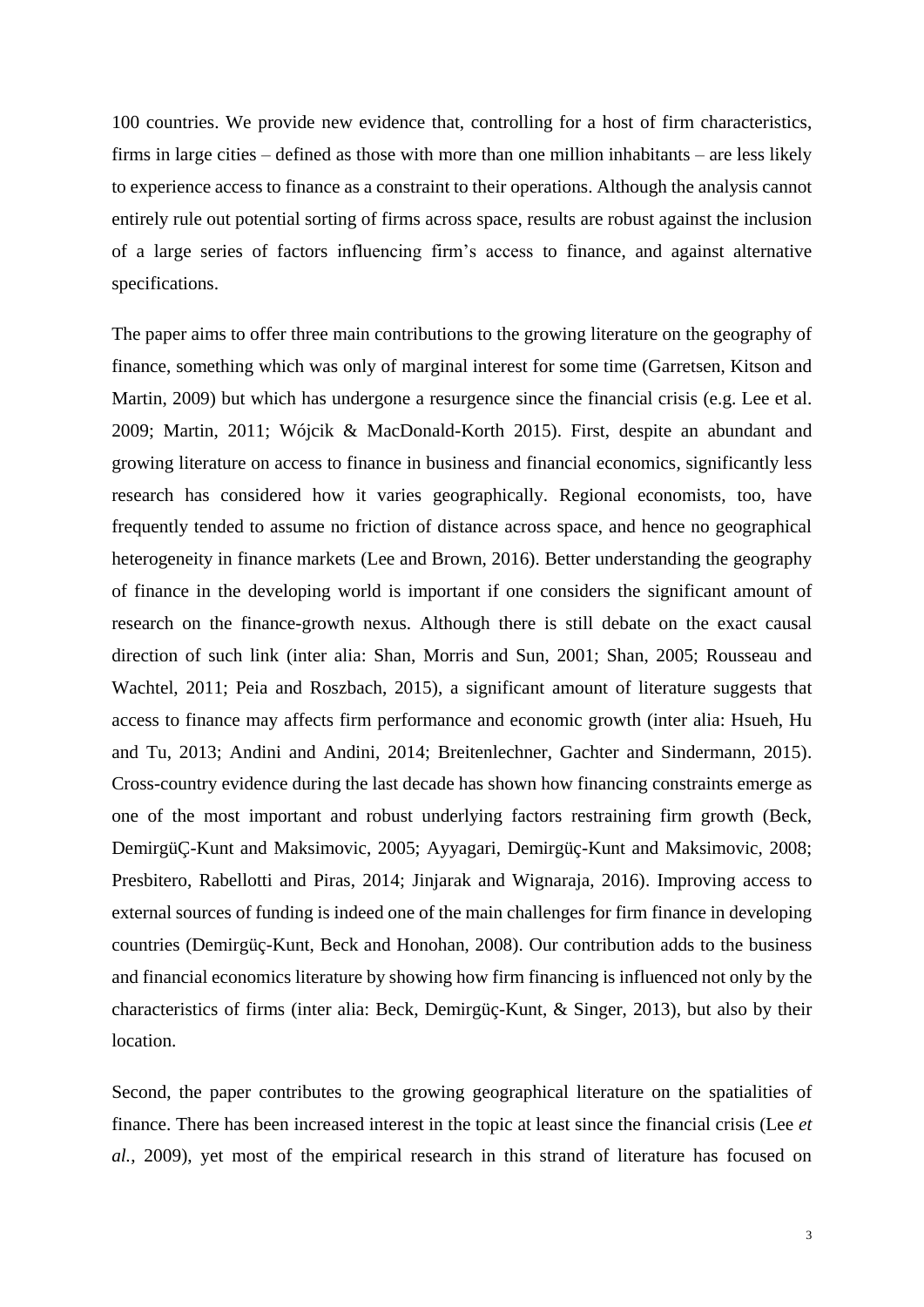developed economies in Europe and North America. As suggested by Chakravarty & Xiang (2013) in the case of borrower discouragement, however, dynamics might work differently in relatively developed versus underdeveloped economies. This gap is particularly relevant considering findings from the macroeconomics and finance literature, according to which the positive impact of finance for growth is higher in low and middle-income countries that are catching up in terms of their productivity levels (inter alia: Rioja & Valev 2004; Aghion et al. 2005; Rousseau & D'Onofrio 2013). Where studies do exist they have focused on a single developed economy, rather than considering cross-county variation (Alessandrini, Presbitero and Zazzaro, 2010; Lee and Brown, 2016). There is hence a need to explore whether theoretical predictions and empirical results from advanced economies are equally valid in the case of emerging countries.

Last but not least, findings can inform the literature on urbanization and development. An increasing body of work has shown the existence of a link between urban agglomerations and development (Martin and Ottaviano, 2001; Henderson, 2003; Duranton and Puga, 2004; Rosenthal and Strange, 2004; Brülhart and Sbergami, 2009; Duranton, 2015; Castells-Quintana, 2016). Our paper aims to contribute to the growing interest in the geographical economics of the developing world (Glaeser and Sims, 2015; Castells-Quintana, 2016; Henderson *et al.*, 2016). In particular, relatively few efforts have been made to empirically explore in details which specific channels may drive the economic growth opportunities offered by large urban agglomerations. The findings of our paper tentatively suggest that access to finance might play a role in such processes.

The article is structured as follows. Section 2 reviews the literature and draws from it a set of hypotheses to test. Section 3 describes the dataset and presents the empirical model, as well as the estimation strategy. Section 4 presents the baseline results, and provides further evidence to test the robustness of our results against potential identification concerns. Section 5 draws the discussion to a conclusion and presents the implications for theory and policy.

## **Geographical biases in credit markets and city size**

The finance-growth nexus has been at the centre of a significant amount of research. Although there is still debate on the exact causal direction of such link, a consistent body of literature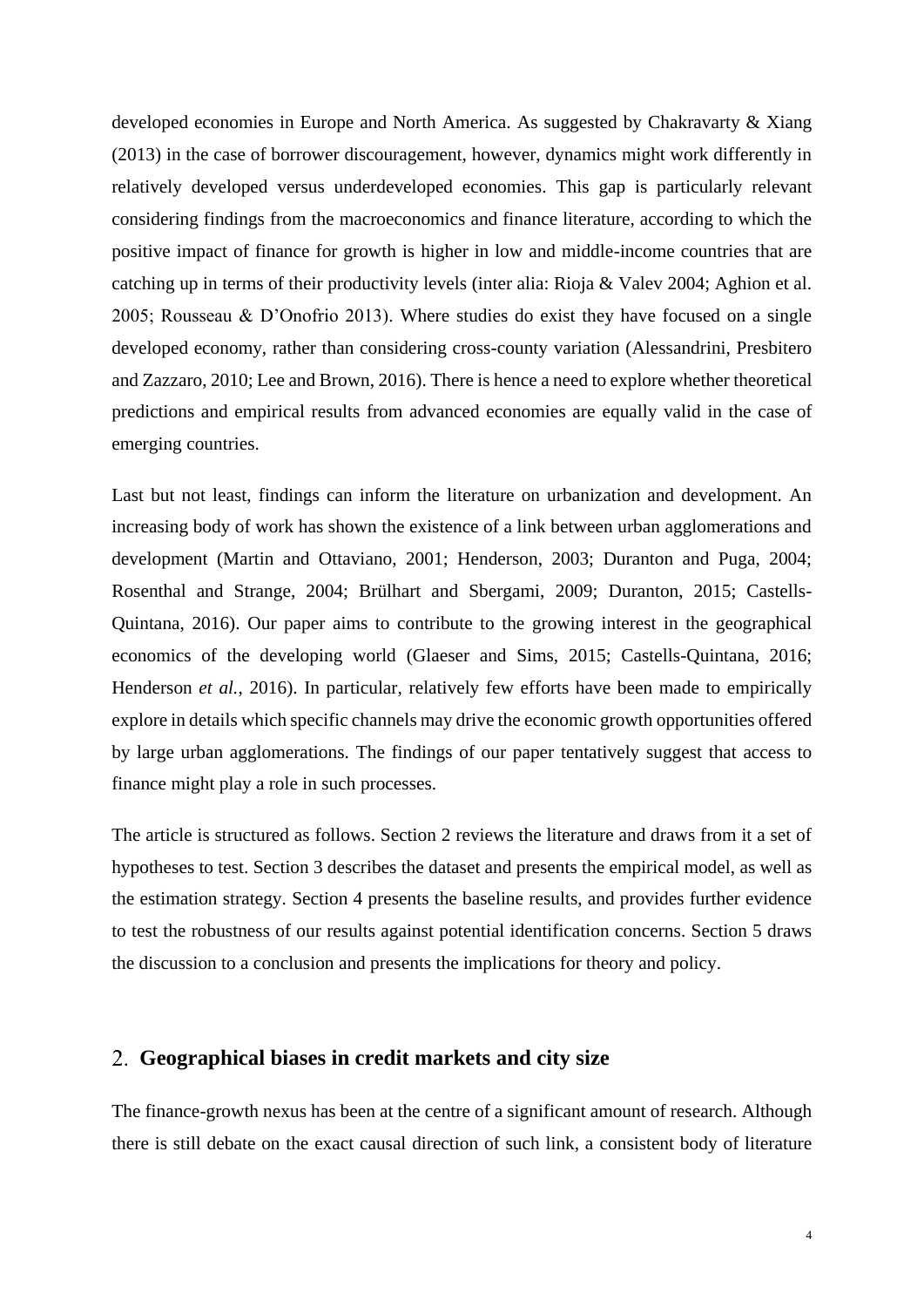suggests that access to finance might play a key role for economic growth  $(Beck, 2013).$ Financial deepening and financial inclusion – that is, the processes leading to the availability of a wide range of financial services to all creditworthy households and enterprises – may support the real economy by easing economic transactions, mobilizing and pooling savings, improving the allocation of resources, and enabling long-term investments (Levine, 2005). Some contributions question the direction of causality (e.g.: Shan, Morris and Sun, 2001; Shan, 2005; Peia and Roszbach, 2015), or suggest that the finance-growth nexus may follow nonlinear, non-monotonic trends (Beck, 2014; Law and Singh, 2014; Arcand, Berkes and Panizza, 2015; Samargandi, Fidrmuc and Ghosh, 2015). Nevertheless, the majority of existing research seems to suggest how financial intermediaries and markets may drive growth – particularly at certain stages of development (Guiso, Sapienza and Zingales, 2004a; Levine, 2005; Hsueh, Hu and Tu, 2013; Rousseau and D'Onofrio, 2013; Andini and Andini, 2014; Breitenlechner, Gachter and Sindermann, 2015) Empirical studies have indeed shown how the availability of external finance is positively associated with entrepreneurship and higher firm entry (Evans and Jovanovic, 1989; Guiso, Sapienza and Zingales, 2004b), faster firm growth (Ayyagari, Demirgüç-Kunt and Maksimovic, 2008; de Guevara and Maudos, 2009; Beck, Lu and Yang, 2015), innovation (Lee, Sameen and Cowling, 2015; Lee and Brown, 2016), and higher exports (Hur, Raj and Riyanto, 2006; Jinjarak and Wignaraja, 2016).

Recent research has further argued that financial deepening is not only conducive to higher growth, but also leads to lower income inequalities, by both allowing the poor to overcome financing constraints, and fostering formal jobs creation through the expansion of the formal economy (Beck, Demirgüç-Kunt and Levine, 2007). The uneven availability of external financing is yet one of the most common and important business obstacles firms have to confront. Research has in particular shown how small and medium-sized enterprises (OECD, 2006; Beck, DemirgüÇ-Kunt and Singer, 2013), as well as younger (Chakravarty and Xiang, 2013) and innovative firms (Lee and Brown, 2016) do not only report higher financing obstacles, but are also more affected by such obstacles in their operations.

1

<sup>&</sup>lt;sup>1</sup> While finance can be beneficial for development, it can also have significant negative impacts. The 2008 crisis has clearly put its potential risks under the limelight. As shown by Diamond and Dybvig (1983), the same mechanisms that makes the financial sector growth-enhancing contains the potential 'seed of destruction' (Beck, 2013). It is hence important to understand more in depth how to unlock the positive effects of finance, while mitigating its risks. The current paper is part of the literature aiming to contributing to the first endeavour.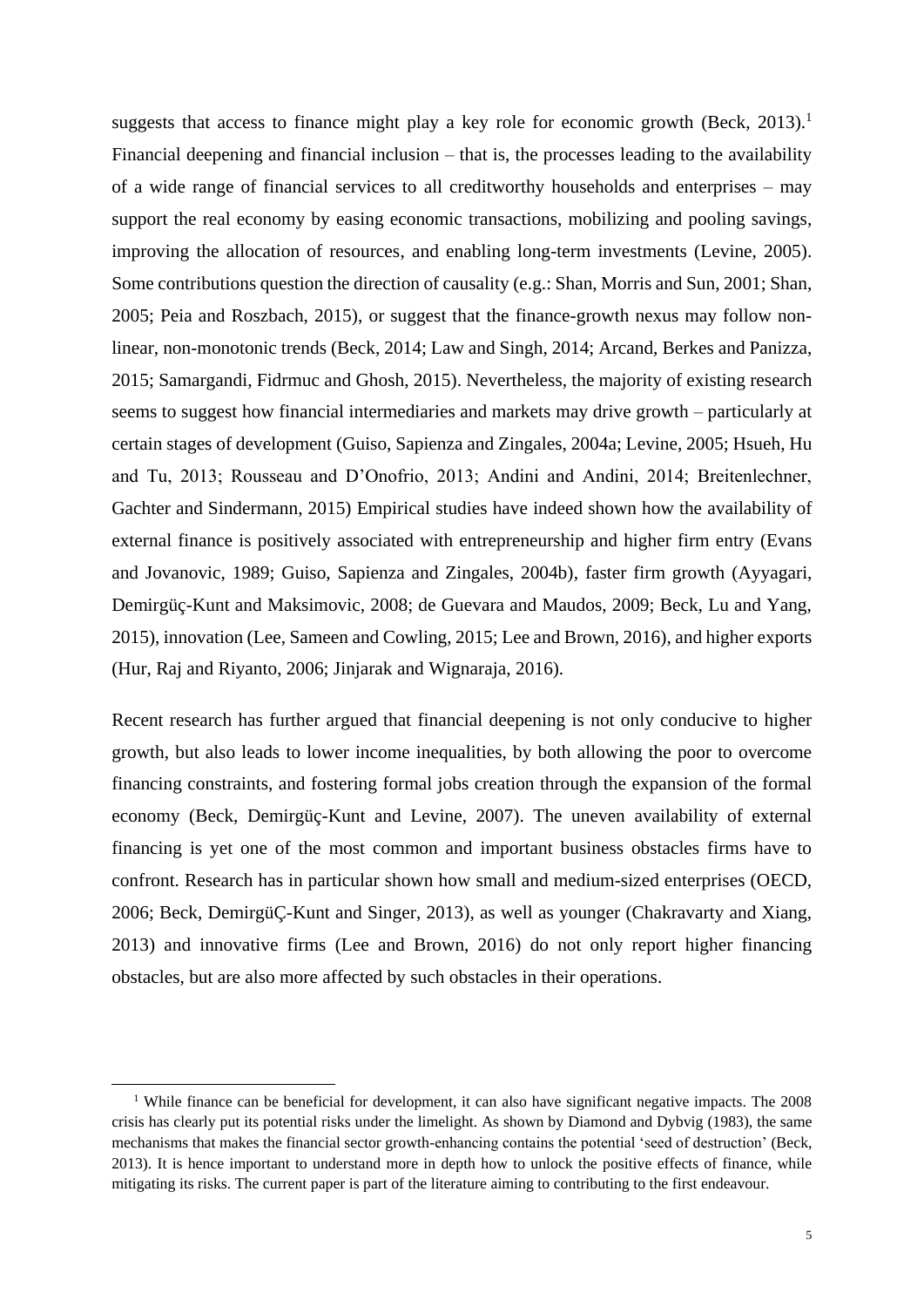In spite of growing evidence on how financing constraints are influenced by firms characteristics such as age and size, the importance of spatial variation has been underplayed, at least until recently (Dow and Rodríguez-Fuentes, 1997; Pollard, 2003; Garretsen, Kitson and Martin, 2009). Research in economics and business studies has frequently tended to assume perfect interregional capital mobility, and hence no geographical heterogeneity in access to finance. Economic geographers, on the other hand, have started exploring since the late 1990s the spatial concentration of financial markets, pointing to how money tends to flow and accumulate in specific areas rather than spreading evenly across space (Clark, 2005). Contra to arguments about the end of distance in credit markets, the expansion of finance across the globe has not made geography immaterial (Dymski, 2009). Researchers have underlined the potential problems which firms in need of external finance in lagging regions may experience (Klagge and Martin, 2005; Xiao and Ritchie, 2009; Appleyard, 2013; Lee and Cowling, 2013) and, consequently, the role of finance in the (re)production of social and spatial inequalities (Sokol, 2013). Alessandrini, Presbitero, & Zazzaro (2009) show how distance between bank headquarters and local bank branches – measured both as physical as well as cultural distance – is a positive predictor of firm credit rationing and a negative predictor of firm innovation adoptions. Bellucci, Borisov, & Zazzaro (2013) suggest that the cost of lending, too, increases with distance, as their findings speak of higher interest rates along with higher bank-borrower distance. Lee & Brown (2016) find that, in spite of their higher demand for external financing, innovative firms located in UK peripheral regions are more likely to have their applications for finance rejected.

Work in economic geography has long focused on the notion that financial institutions are not blind to space or place, but instead channel capital into particular areas (Leyshon, 2000). Harvey (2008) argues that international flows of capital can be seen as providing the capital needed for the physical expansion of urbanisation, with cities providing a focal point for speculative development. Major cities are, according to this argument, places where capital is relatively abundant. An important related contribution comes from the work of Thrift (1994) and Leyshon and Thrift (1997) who argue that financial sectors should not be conceived as being about rational economic actors, but rather as centres of networks which are in a state of constant reconfiguration. Individuals are not making rational decisions based on perfect information, but are doing so on the basis of their current connnections and the information which they recieve. Financial sectors are sustained because they remain at the centre of these networks. This network account has implications for our analysis, because big cities are likely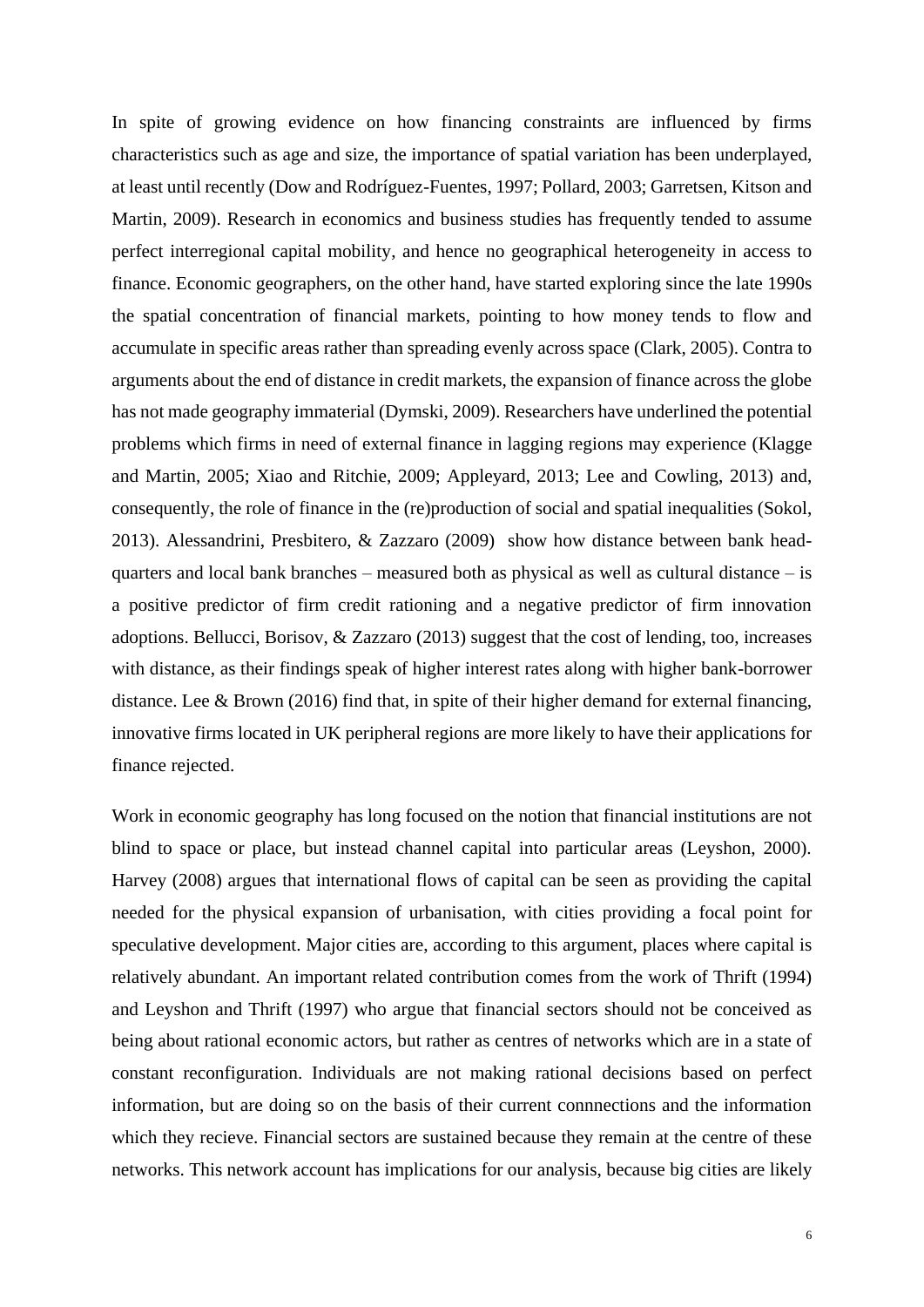to have denser networks, with firms outside of those less likely to acces the networks and access finance.

As distance influences the costs and access to financing, a related implication is that there may exist agglomeration externalities in clustering in the same location. In other words, there may be a financing bias towards urban agglomerations. This is the hypothesis put forward by Wojcik (2009; 2011) in the case of primary equity markets. Analysing the recent evolutions of global stock markets, he argues that the multitude of economic agents constituting the equity market industry benefit from proximity to each other and, similarly, from proximity to issuers and investors. This gives rise to stock market centres which, in turn, benefit from other kinds of agglomeration economies present in large urban centres. Indeed, the major urban centers can often become focal points in the development of functioning financial markets, providing nodes in both national and international financial flows (Martin, 2011).

The role of urban agglomerations in providing better access to growth-promoting services is a topic which has attracted considerable research and policy attention in recent years. The New Economic Geography (NEG) School, in particular, emphasizes the benefits of urban agglomeration for economic growth (Martin and Ottaviano, 2001; Henderson, 2003). The underlying assumption is that cities, and particularly bigger ones, provide stronger agglomeration economies and, thereby, make people and firms more productive. Urban increasing returns are driven by better learning through the generation and accumulation of new knowledge among economic actors, as well as sharing and matching of labour, infrastructure, and inputs (Duranton and Puga, 2004; Rosenthal and Strange, 2004). <sup>2</sup> These sort of productivity gains are higher at lower levels of development (Duranton, 2015), and in sectors such as service industries (Henderson, 2010).<sup>3</sup> Interestingly, while the NEG literature has not explicitly considered the role of the financial sector in driving spatial agglomeration effects, such relationship was underlined by Williamson (1965) in his seminal work on the dynamics of spatial agglomeration and inequalities and, more recently, by Nogueira *et al.* (2015). In Williamson (1965)'s words:

<u>.</u>

 $2$  The NEG frameworks further suggest that the relationship between city size and productivity is not linear but follows an inverted-U shape, in that after a certain threshold congestion costs will outweight the benefits from agglomeration and productivity will start to decrease.

<sup>&</sup>lt;sup>3</sup> The 2009 World Development Report summarizes well what has become a dominant view in much NEGinspired economic development policy sphere: "No country has grown […] to high-income without vibrant cities. The rush to cities in developing countries seem chaotic, but it is necessary" (World Bank, 2009, p. 24).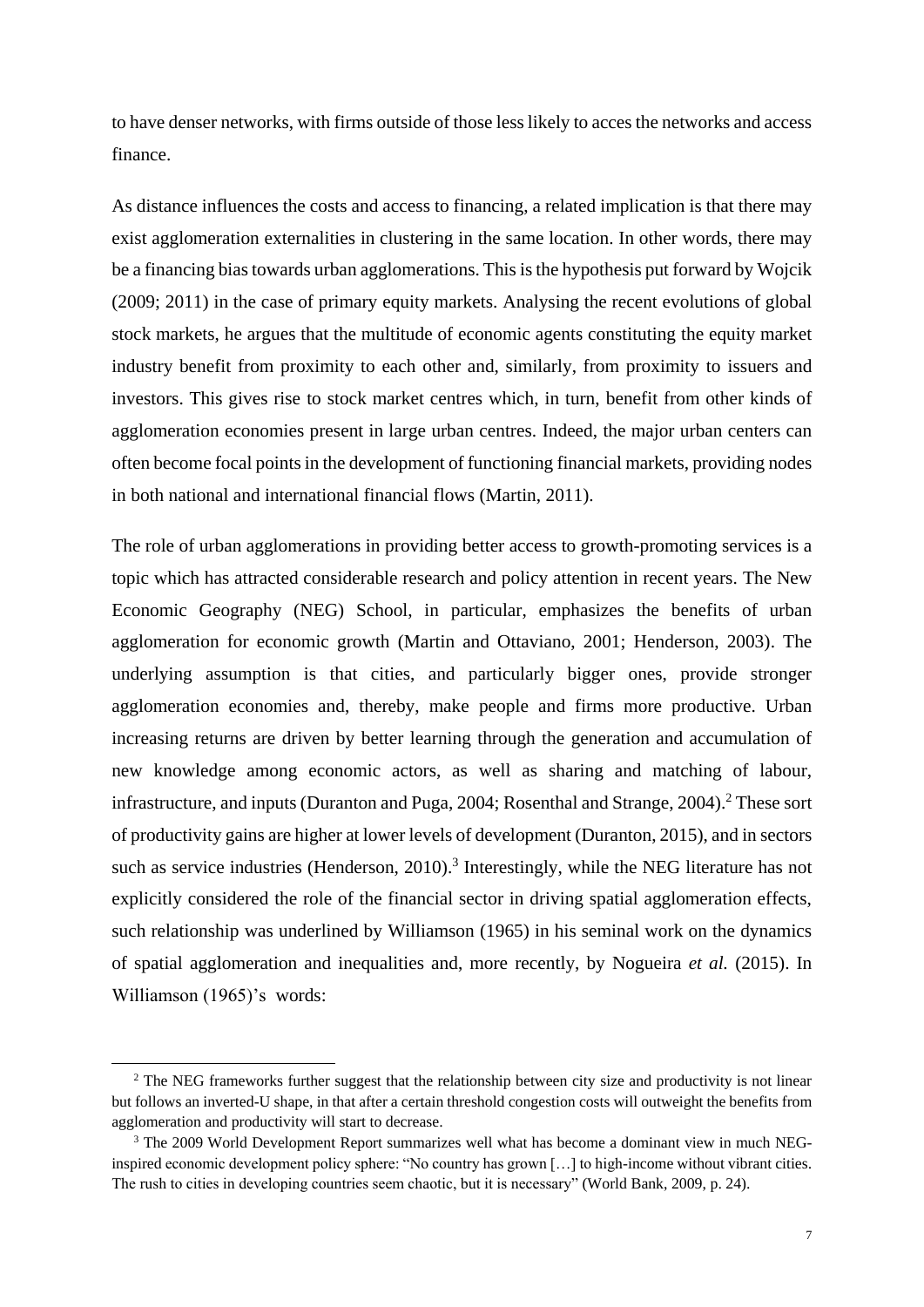"External economies and general benefits derived from agglomeration of capital projects in the relatively rich Northern regions may cause capital to emigrate from the South to the North […]. High apparent risk premiums […] and immature capital markets may further depress investment activity and capital accumulation in the South. In the latter, immature development of capital institutions may prove to be not only important but also the most easily measurable of these factors in explaining perverse capital flows. […] Capital migrates mainly through the banking system. […] The result is that deposits of the backward regions are transformed into credits for the industries in the North, particularly for those industries in which the banks participate. But capital migrates also via the capital market" (Williamson, 1965, p. 6/7).

While Williamson's argument is framed on regions (he focuses on rich – 'the North' – and poor – 'the South' – areas), his framework can be applied to the analysis of cities. For instance, in the case of Spain he used as an example (cf. Williamson, 1965, p. 6/7), the rich regions were (mostly) corresponding to the urban areas around Madrid and Barcelona. In sum, there is growing evidence in the developed world to suggest that there are geographical differences in the ability of firms to access finance. At the same time, there is a growing interest in the advantages of major cities in emerging economies in terms of providing better access to services. Yet, relatively little research has considered the relationship between these two issues, and asked whether geography and city size matter for the financing of firms. Drawing on Wojcik's (2009; 2011) work, and combining these two separate strands of literature, our main empirical hypothesis states

#### *H1: Firms in big cities are likely to experience lower financing constraints.*

We identify six groups of factors which might explain such big-city bias in access to finance.

*Tacit knowledge sharing and face-to-face contact between actors*. Although banks increasingly use automated and computerized lending decisions based on 'hard information' on the financial performance of the firm, lending continues to be influenced in some places by discretion on whether to approve/reject financing requests. Lending still involves tacit knowledge, that is, knowledge that requires frequent face-to-face interaction and does not flow freely across space (Gertler, 2003; Storper and Venables, 2004). Cities or regions may develop communities in which this tacit knowledge is shared, with financiers better able to identify suitable firms, and, on the demand side, firms making better applications to more suitable funders (Zook, 2004).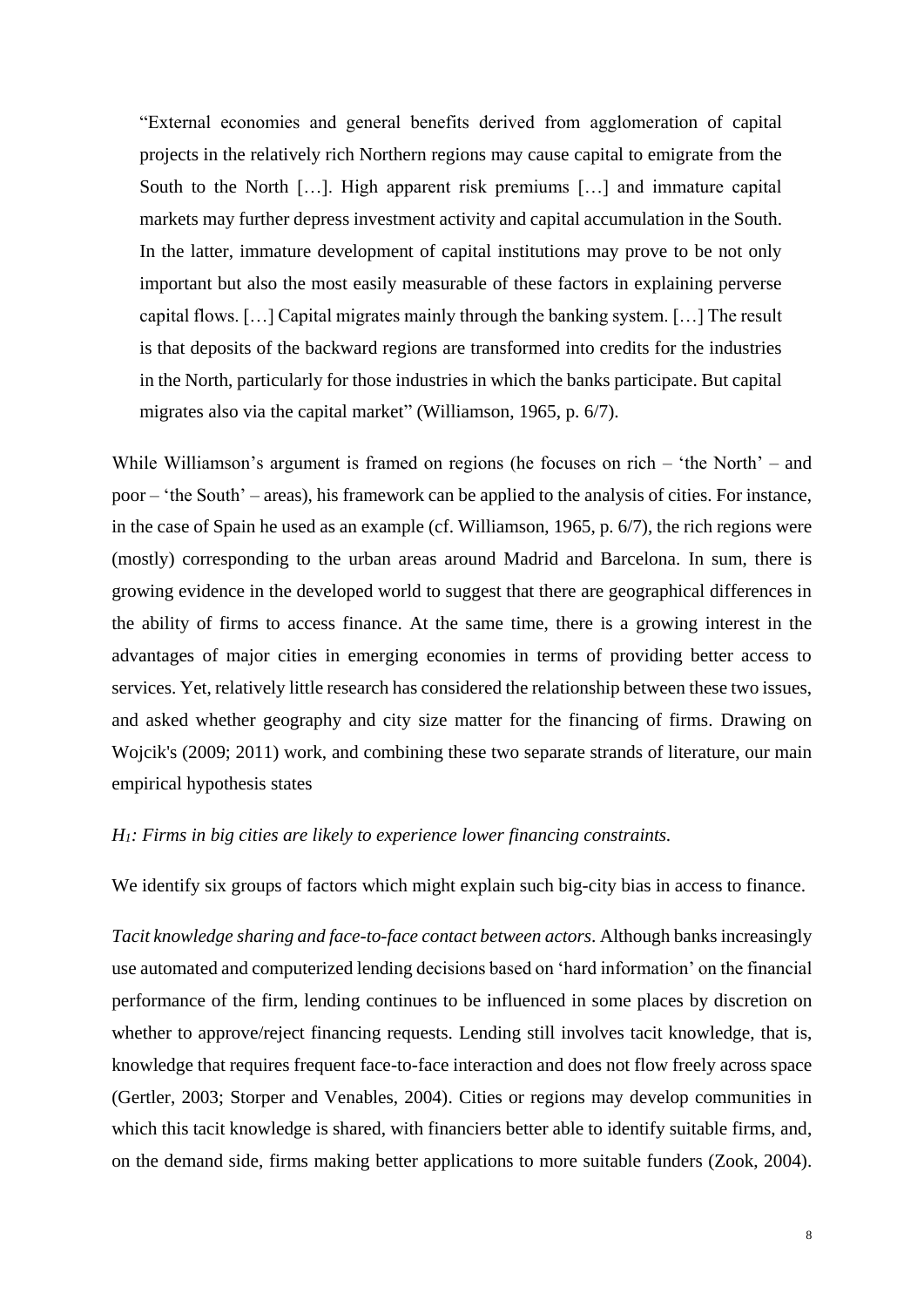Research from Italy (Bofondi and Gobbi, 2003) and the USA (Agarwal and Hauswald, 2010), for example, suggest that distance reduces a lender's ability to collect soft intelligence about applicants. Guiso et al. (2004, p. 937) quote a speech by the president of the Italian Association of Bankers, according to whom "the banker's rule-of-thumb is to never lend to a client located more than three miles from his office".

Studies at the bank level have shown that proximity between financial institutions and lenders does not only increase the likelihood of funding, but also help obtain a more favourable treatment in terms of borrowing costs (Petersen and Rajan, 2002; Bellucci, Borisov and Zazzaro, 2013). Alessandrini et al. (2009) further suggest that the geographical heterogeneity in access to finance is shaped by two different types of distance: *operational distance*, that is, the distance between banks' lending branches and local borrowers; and *functional distance*, which measures the 'internal' distance between a local branch and the bank headquarter. Under this perspective, large cities might be advantaged on both aspects, as they offer a larger and physically closer pool of lenders/borrowers, while are also more likely to host both banks' branches and headquarters. Particularly if major cities are more likely to be home to the headquarters of banks, loans made within them may be cheaper to monitor and more likely to be made. This 'home bias' in lending would make it easier for firms in urban centres to access finance (Alessandrini et al., 2009). In sum, compared to rural areas and small cities, bigger urban agglomerations may reduce transaction costs, agency problems, and information space frictions.

*Local competition among banks*. Second, the higher concentration of lending organizations in bigger cities might lead to higher local competition and hence lower borrowing costs. This might be particularly relevant since physical distance acts as an important force shaping (local) financial markets segmentation (Guiso, Sapienza and Zingales, 2004b). The literature indeed suggests that a larger number of banks and branches per inhabitants reduces information asymmetries, and positively affects the availability of credit to local firms and their performance (Benfratello, Schiantarelli and Sembenelli, 2008; Cornaggia *et al.*, 2015).

*Collateral*. Third, research in real estate finance has shown how, in presence of financing constraints, the ability to pledge collateral enhances a firm's debt capacity. By providing external investors with the option to liquidate pledges, collateral also acts as a disciplining device on borrowers. Asset liquidation values hence play an important role in determining a firm's debt capacity, and variations in the value of real estate can have a significant impact on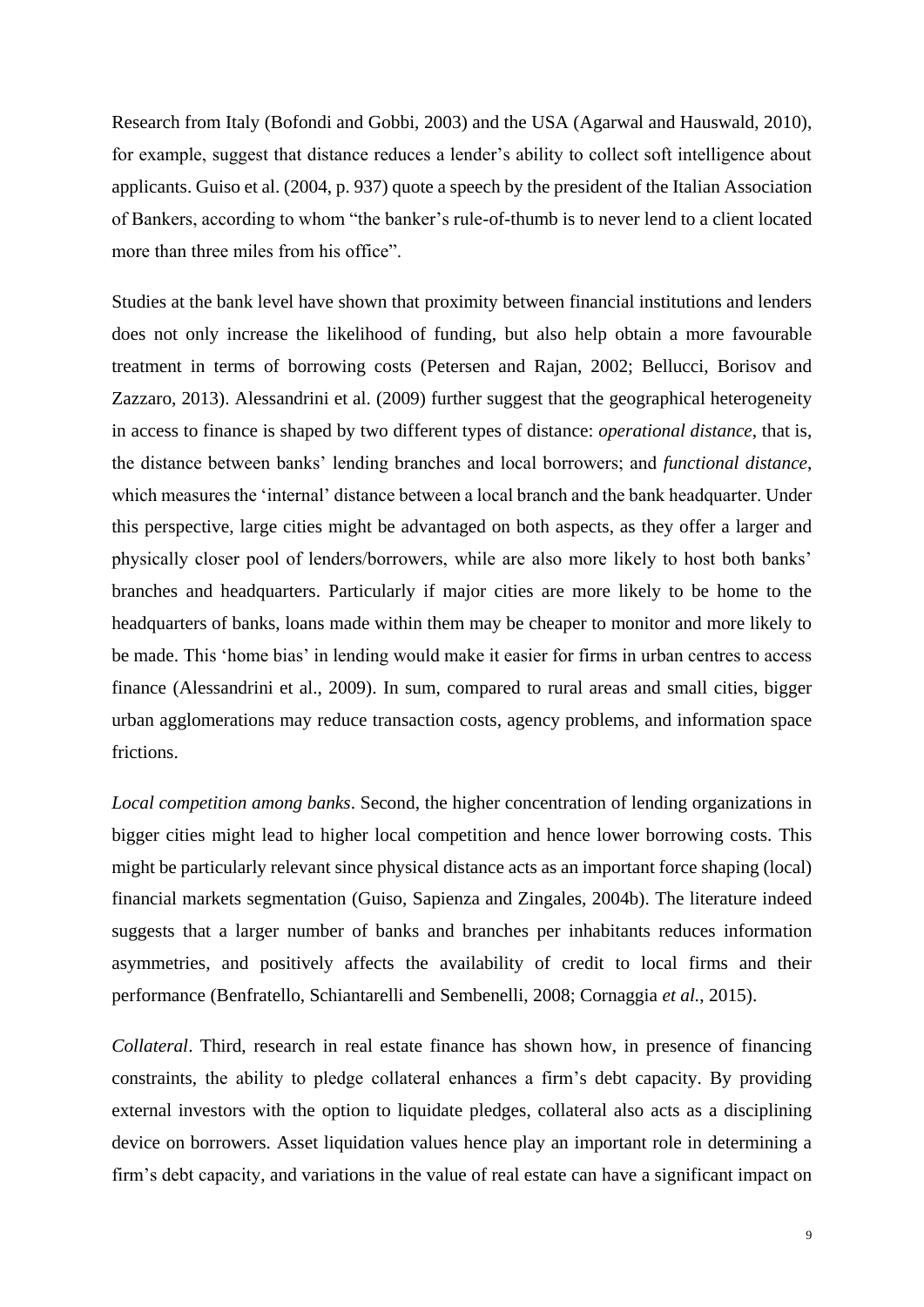external financing. As an example, Chaney, Sraer, & Thesmar (2012) show how an appreciation by 1 USD in the value of a firm's real estate generates investment increases by approximately 6 cents. Such investment is financed through additional debt issues, and the impact of real estate value on investment is even stronger for firms which are credit constrained. We might hence expect that bigger cities, where real estate stocks are larger and (likely) more valuable, might ease access to finance by an increased collateral provision. Thicker markets in cities might also make urban real estate easier to sell, and so more attractive to lenders who are reluctant to take on assets with low liquidity.

*Path dependency and cumulative causation*. Last but not least, a further potential explanatory channel comes from the literature on the *spatial fix* of finance (Hall 2012; Sokol 2013). Cumulative causation, as well as mimicry among lenders, may lead to finance flowing to the main urban centres where it is already abundant, even if such behaviour is not efficient. The result might be that finance pours more easily to core areas considered more successful, even if firms in such areas are not significantly different from the ones in smaller and more peripheral cities. This might happen if, for example, bank management faces incentives to invest in a similar manner to others, rather than taking positions which leave them looking isolated. This reflects a view that financial markets are not always perfectly efficient, but that ideas or concepts may become fashionable, leading to group behaviour (Zook, 2004; [Wójcik](javascript:;) et al. 2013). Such patterns became visible for example in the UK in the aftermath of the 2008 financial crisis when, faced with an opaque and intricate financial system, a 'herd instinct' (Lee and Brown, 2016) led banks to follow strategies relatively similar to each other. In this context, particular cities may be seen as good 'bets' for investment and smaller cities may have less hype around them.

*Banks' liquidity preferences*. Relatedly, Nogueira *et al.* (2015) argue that banks have spatially differentiated liquidity preferences – that is, the level to which they decide to set the ratio between investments and liquidity. Such ratio is informed by their expectations and degree of uncertainty regarding the future, the institutional framework, and the state of the economy. The lower the liquidity preference, the higher will be the supply of credit. In more peripheral locations – where centrality is proxied by the population of the urban centre – the economic environment will be more uncertain and, hence, lenders in those places will tend to prefer keeping more liquid assets than ones in large centres (Dow, 1987). In turn, this will reduce credit availability, or make it more expensive. By contrast, high centrality means, ceteris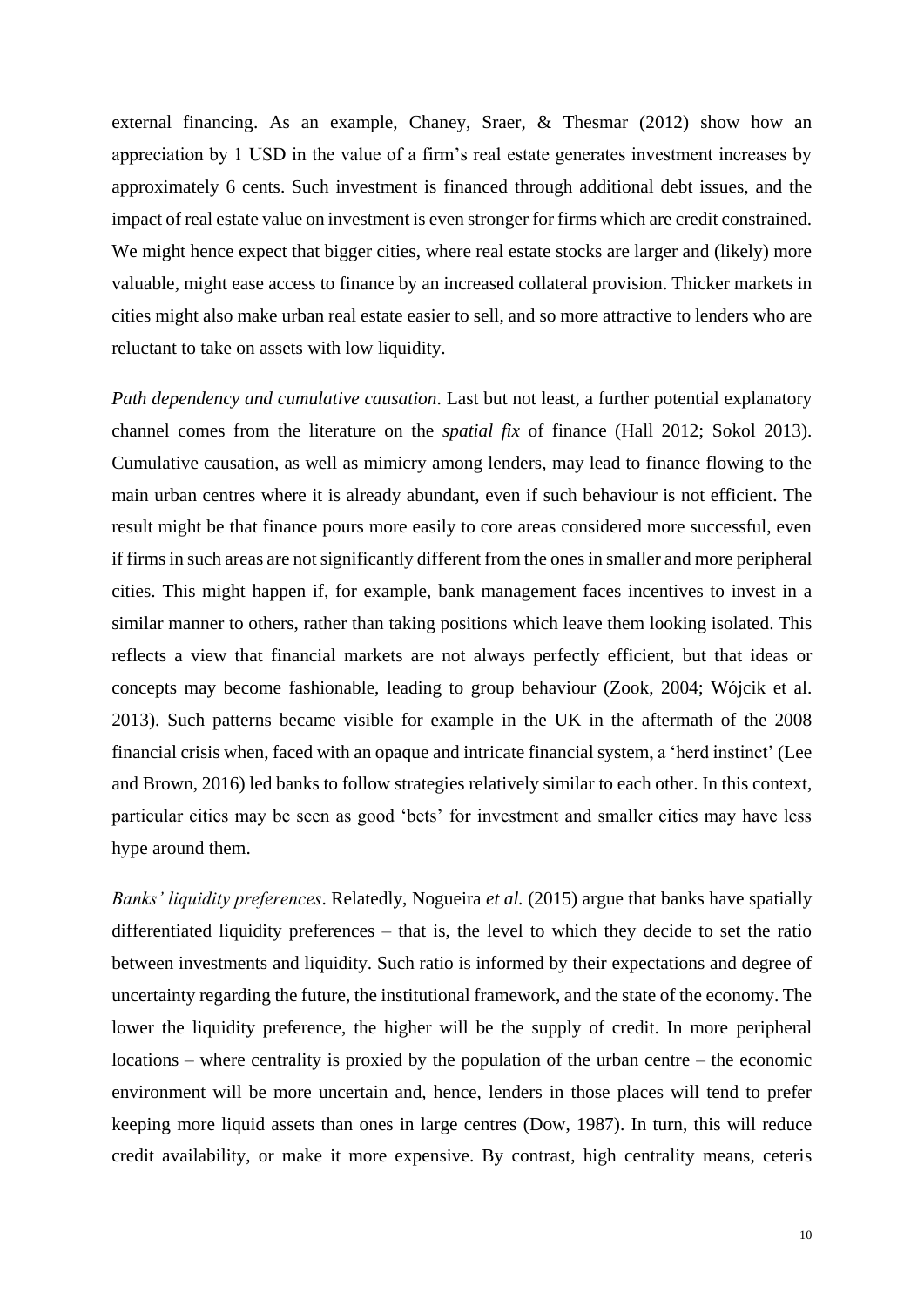paribus, a higher economic diversification and, in turn, the possibility for banks to better diversify their portfolios (Nogueira *et al.*, 2015).

*Networks.* Last but not least, drawing on work in economic geography we also argue that finance is often distributed through spatially bound networks (Thrift, 1994; Leyshon and Thrift, 1997). Major cities will sometimes become the focal points in these networks, which can provide important information in allowing firms and entrepreneurs access to providers of capital. Firms outside the networks find it harder to access the capital necessary to access the finance they need.

While there are theoretical reasons to posit that firms' access to finance might be linked to city size, we can also expect the intensity and extent of such relationship to be contingent on a country's level of development (Davis and Henderson, 2003). Numerous scholars have argued that the link between urbanisation and economic growth follows a non-linear trend (Brülhart and Sbergami, 2009), with urban concentration being particularly conducive to growth in middle stages of economic development. Theories which predict this relationship explicitly consider the role of capital markets, which will have limited reach in early stages of development (Brülhart and Sbergami, 2009). Reviewing the literature, Duranton (2015) concludes that productivity increases are likely to be higher in developing countries than in advanced economies. Again, Williamson (1965)'sseminal paper on spatial inequalities directly acknowledged how, after a certain level of development, capital markets might become less concentrated and start spreading to peripheral cities and regions. While his point is not explicitly about cities, he does consider inter-country differentials in his work (Williamson, 1965, p. 6/7).

Relatedly, the most recent literature on the finance-growth nexus suggests that the impact of finance on economic development will also differ by development stage. A common finding among this body of work is that such nexus may follow an inverted-U shaped function, with finance having a positive effect on growth only at intermediate levels of financial development (Samargandi, Fidrmuc and Ghosh, 2015). A similar relationship might be observed with geographical variation. At low levels of development, access to finance is hard for firms everywhere. At mid-levels of development, finance is available but only for firms in 'core' geographical areas such as major cities. At high levels of development, financial markets are effective enough to reach outside major cities. Empirical support for this comes from studies which show that the financial sector may impede national growth beyond medium levels of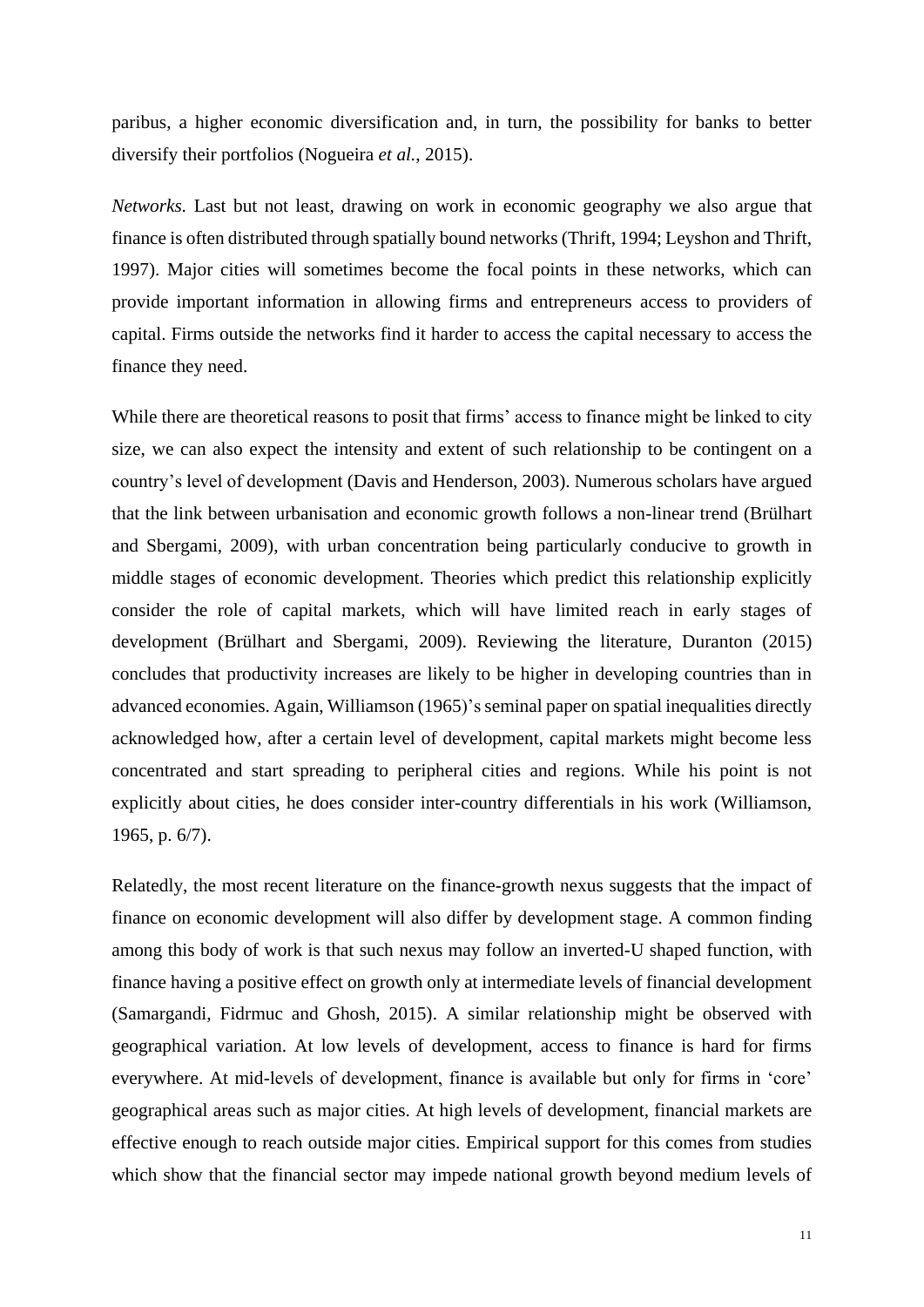economic development (Aghion, Howitt and Mayer-Foulkes, 2005) and may even have a negative impact after a certain threshold (Arcand, Berkes and Panizza, 2015). Focusing on the different levels of financial development, Rioja and Valev (2004) suggest that finance has a positive effect on growth only in areas at intermediate levels of financial development. In their view this effect is attributed to scale and diminishing returns effects in the financial sector. Beck (2014) provides a somehow similar explanation, as he suggests that more mature financial systems may focus on providing credit to households, rather than firms, and may be characterized by rent seeking behavior. This literature has no spatial dimension. However, if the financial sector has most impact at mid-levels of development, and cities are also providing the location for the finance-growth nexus to operate, this may show up in a differential effect for urban firms. Drawing on such insights, our second research hypothesis states

*H2: The relationship between firm contraints in access to finance and city size is contingent on a country level of development, and follows and inverted-U curve.* 

The remainder of the article will aim to empirically test whether our theoretical predictions find confirmation in the data.

## **Research design**

#### **Data**

<u>.</u>

To answer our research hypotheses, we use data from the World Bank Enterprise Surveys (WBES). <sup>4</sup> Enterprise Surveys have collected data from firms around the world since 2002. Countries are surveyed every 3 to 4 years but not simultaneously. Following Beck, Demirgüç-Kunt, & Singer (2013) we only use data from the standardized dataset 2006-2015, which contains comparable cross-country data for more than 120.000 firms across 135 countries. The number of enterprises surveyed in each country depends on the size of each economy.<sup>5</sup> Each country's sample is chosen to be representative of the non-agricultural, formal private economy (hence firms with less than 5 employees are discarded). Samples are stratified according to two-digit ISIC sectors, as well as firm size. Sub-national regional variability is considered by

<sup>4</sup> The World Bank, Enterprise Surveys, [http://www.enterprisesurveys.org,](http://www.enterprisesurveys.org/) accessed in March 2016.

<sup>&</sup>lt;sup>5</sup> The sample size is intended to be large enough to conduct statistically robust analyses with levels of precision at a minimum 7.5% precision for 90% confidence intervals.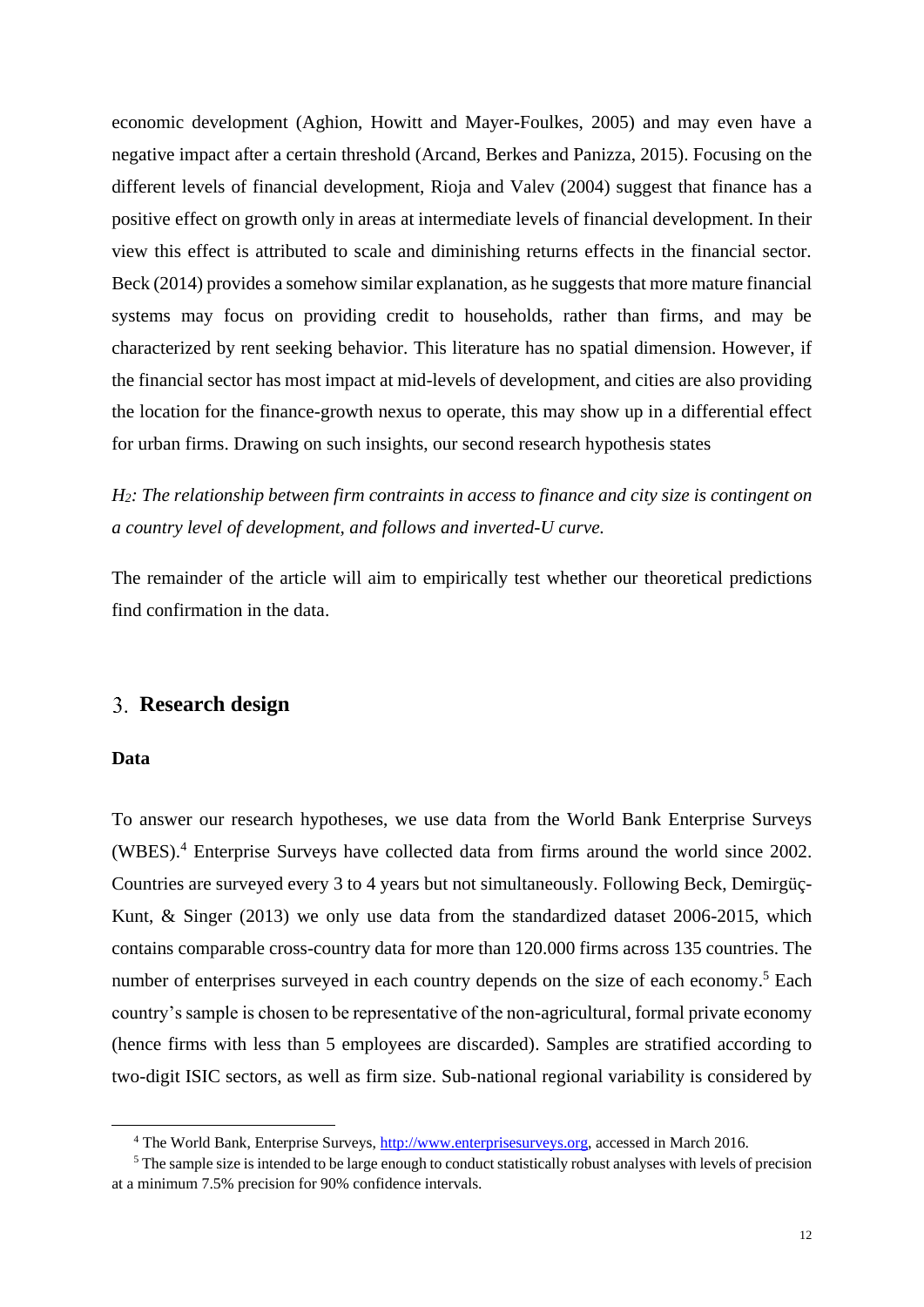including the main industrial areas in each country, while for very large economies the sample is also stratified at the regional level. Thus, we focus on city size as our unit of analysis with a principal attention on the distinction between what we define as 'big cities', that is, those with more than one million inhabitants, and others.

Due to gaps in the data on some of our key variables of interest, our final sample includes nearly 80.000 firm-level observations from four continents and 97 countries. We intentionally exclude a set of small states (e.g. Antigua and Barbuda, Fiji, Guyana, Guyana, Samoa, and Tonga) which are potentially too small to provide enough between-city variation. <sup>6</sup> Appendix 1 provides a list of the countries included in the analysis, while Appendix 2 and 3 respectively offer key summary statistics for each variable, and a matrix with pairwise correlation coefficients.

#### **Model and estimation strategy**

<u>.</u>

In order to explore the link between city size and access to finance we adopt the following empirical specification:

$$
FIN_{i,j,c,s,t} = \beta 1 \, \text{CITY}_{j,c,t} + \beta 2 \, \text{FIRM}_{i,j,c,s,t} + \alpha_c + n_s + \gamma_t + \varepsilon \tag{1}
$$

where  $(i, j, c, s$  and  $t$  respectively denote firms, cities, countries, sectors, and years): FIN<sub>i,j,c,s,t</sub> is an ordinal categorical variable measuring the extent to which each firm *i* reports access to financing as a constraint to its business operation; CITY*j,c,t* includes our variables of interest, and is aimed at testing whether firms' financing constraints differ across cities of different size; FIRM*i,j,c,s,t* is a vector of variables controlling for key observable characteristics of the establishment;  $\alpha_c$ , and  $n_s$  are respectively country and two-digit ISIC sector fixed-effects, included to control for idiosyncratic differences across nations (e.g. different levels of income) and industries; *γ<sup>t</sup>* are year fixed-effects, included since surveys were conducted across different periods;  $\varepsilon$  is the error term.

<sup>6</sup> Empirically, we drop from the analysis countries for which the dataset includes less than 200 firm-level observations. It is worth remembering that the number of observations for each country is a function, along other parameters, of its size.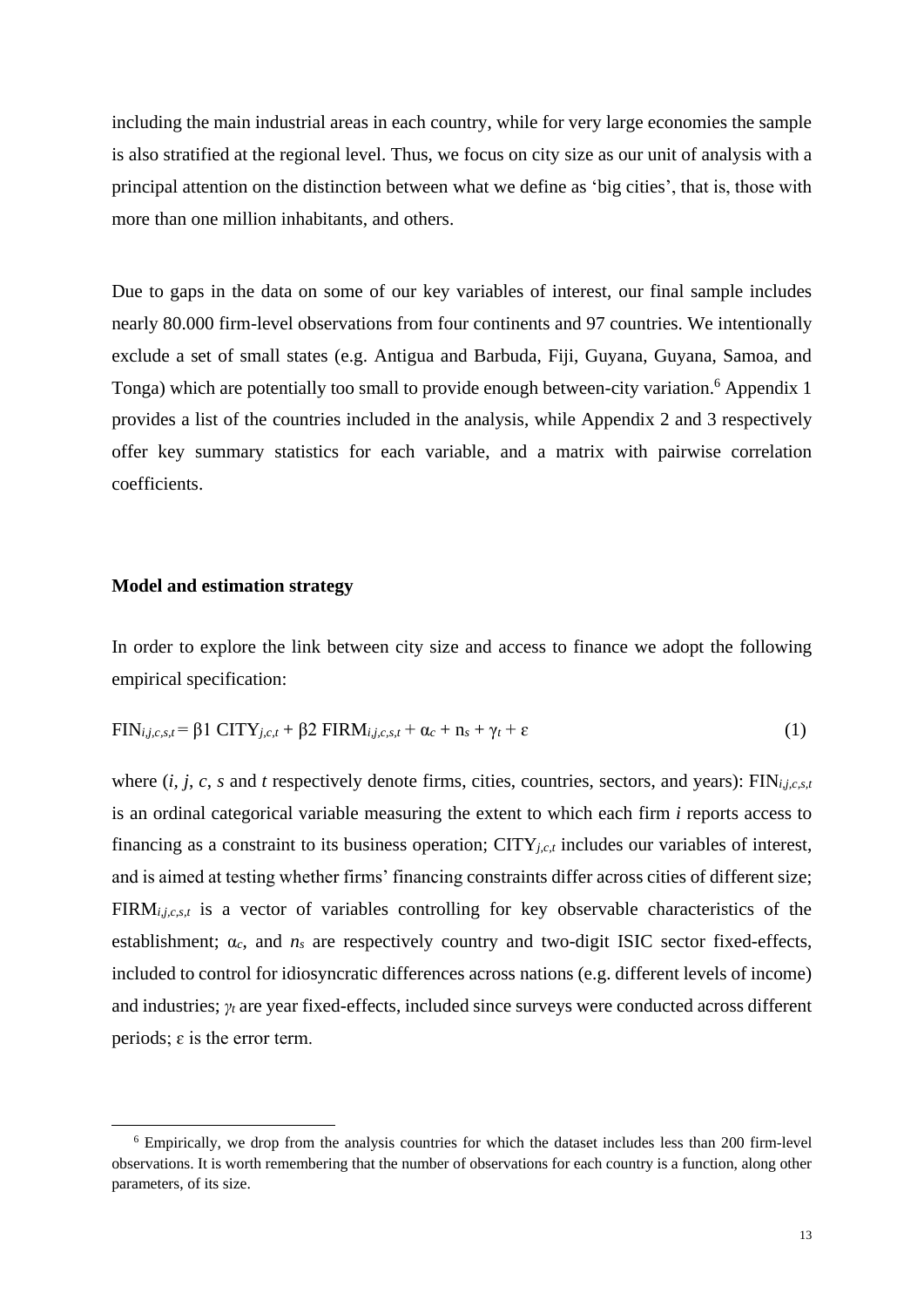Our main empirical strategy is to estimate equation (1) adopting an ordinal logit estimator with country, sector, and year fixed effects. To control for potential heteroscedasticity and spatial autocorrelation, estimations adopt robust standard errors adjusted for clustering at country level.

An important caveat needs to be stressed. Our identification strategy follows the common approach used in the literature on access to finance. Nevertheless, such methodology does not allow to fully rule out potential biases linked to the sorting of firms across space (Mion and Naticchioni, 2009). In other words, we cannot entirely rule out the hypothesis that more/less productive firms may endogenously locate in different cities, and that such firms' intrinsic differences may also be driving the results on access to financing. This potential omittedvariable bias (OVB) is – alas – common to most of the literature. We address such issue at our best, by controlling for an extensive set of firms characteristics. Furthermore, in the final part of the paper we provide further anecdotal evidence suggesting how potential sorting effects should not be a key concern for the analysis.

It must also be stressed that the current research takes the characteristics of existing cities as given. In the long term and in a more general equilibrium setting, city size is itself endogenous, since potentially influenced by firms' performance. In the short term, however, this should not be a concern. The current analysis should hence be interpreted as an exploration of the heterogeneity of financial constraints across existing cities, conditional on urban agglomerations being in place.

#### **Variables and definitions**

#### *Dependent variable*

*Access to financing*. Firms interviewed by the Enterprise Surveys are asked to rate the extent to which access to financing, which includes the availability and cost (interest rates, fees and collateral requirements), constitutes no obstacle, a minor obstacle, a major obstacle, or a very severe obstacle to the current operations of the establishment. Our dependent variable is hence a categorical variable ranging from 0 to 4, where higher values indicate more serious constraints. In the construction of the dependent variable we follow earlier contributions from the literature (Beck, DemirgüÇ-Kunt and Maksimovic, 2005; Ayyagari, Demirgüç-Kunt and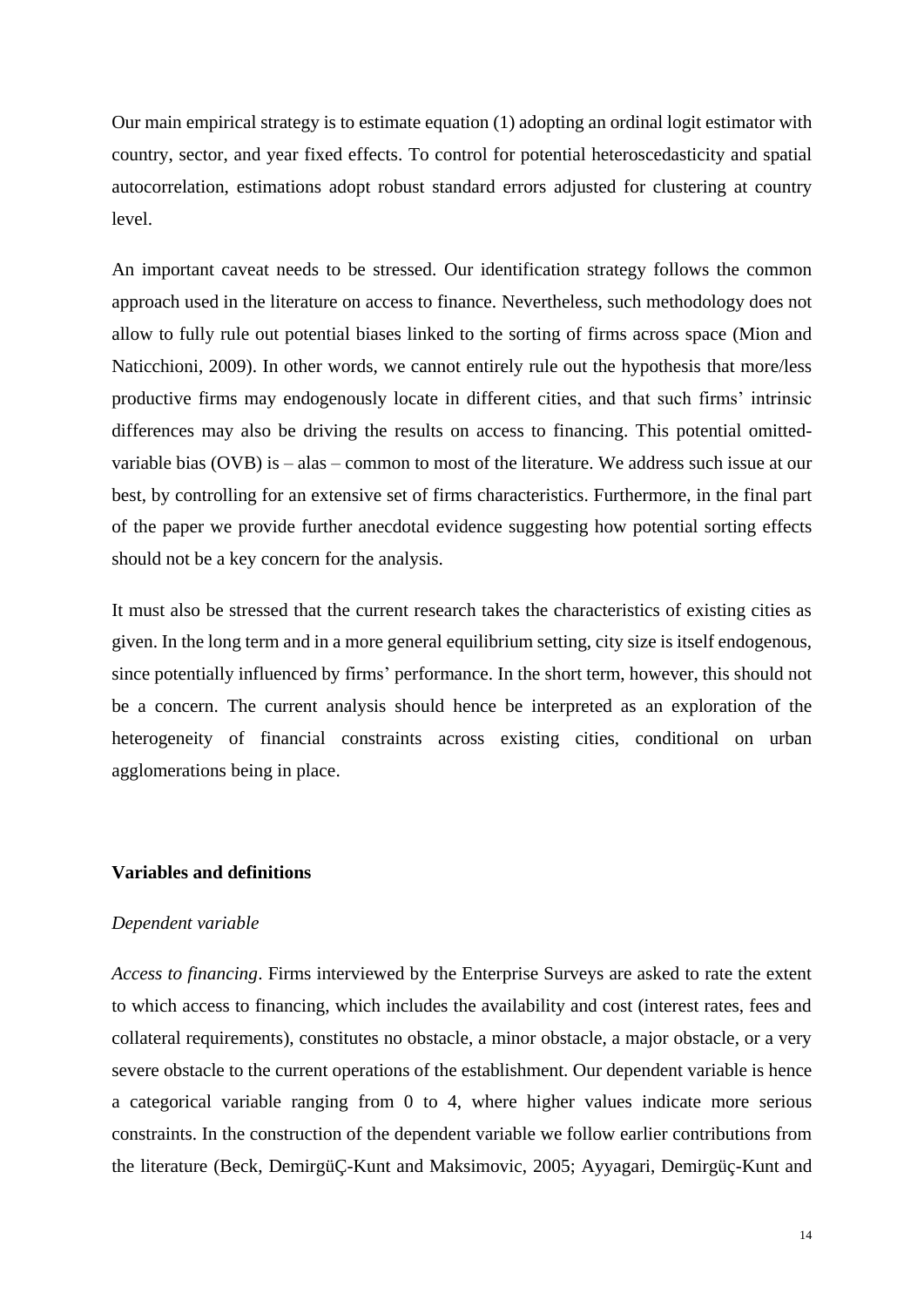Maksimovic, 2008). We choose to use perception data for two reasons. Firstly, while many studies focus on firms who formally apply for finance from banks or other institutions, this misses out those who are reliant on other sources of finance (e.g. family or the entrepreneurs own finance). This might be particularly relevant in developing economies. Firm perceptions help us assess a braoder range of firms than just those who have applied for finance and helps to alleviate concerns that different national propensities to apply have affected the results. Secondly, perception data is included in the World Bank Enterprise Survey data in a standardised format across most samples, so using this variable maximises sample size. There are a number of studies which successfully use perception data (Iammarino, Sanna-Randaccio and Savona, 2009; Lee, 2014), however, as with any indicator it has some limitations. The most obvious problem is that the results may reflect cultural norms in particular countries and economic sectors – although, given the range of countries in the sample, and the use of country and sectoral dummies, this is unlikely to significantly affect the results. While these limitations need to be born in mind, perceived access to finance provides the best potential dependent variable for comparative work.

#### *City characteristics*

1

*City size*. The Enterprise Surveys provide information on whether firms are located in cities with: less than 50.000, between 50.000 and 250.000, between 250.000 and one million, and over one million inhabitants.<sup>7</sup> We hence construct a categorical variable based on such data, where the smallest cities are the baseline category. Out of our final sample of 81.378 firms, 42.8% are located in cities with more than one million inhabitants, 27% in cities with a population between 250.000 and one million, 17.6% in cities between 50.000 and 250.000, and 12.6% in cities below 50.000. Alas, due to the nature of the data we cannot control for more fine-grained geographical determinants. While this is a potential limitation of the Enterprise Surveys dataset, we are somehow comforted by the work of Wojcik (2009), who suggests that the most important difference in access to finance is likely to be linked to the divide between provincial areas and large (financial) centres.<sup>8</sup>

<sup>7</sup> Unfortunately the data does not include a more specific city size variable.

<sup>&</sup>lt;sup>8</sup> The dataset reports the categorical size of the city where each firm is located, but does not provide the exact name of the city. For each firm observation the Surveys also provide a 'Region string' name (677 unique values in our sample). Yet, such identifiers are frequently broad, meaning that in more than half of the cases each of them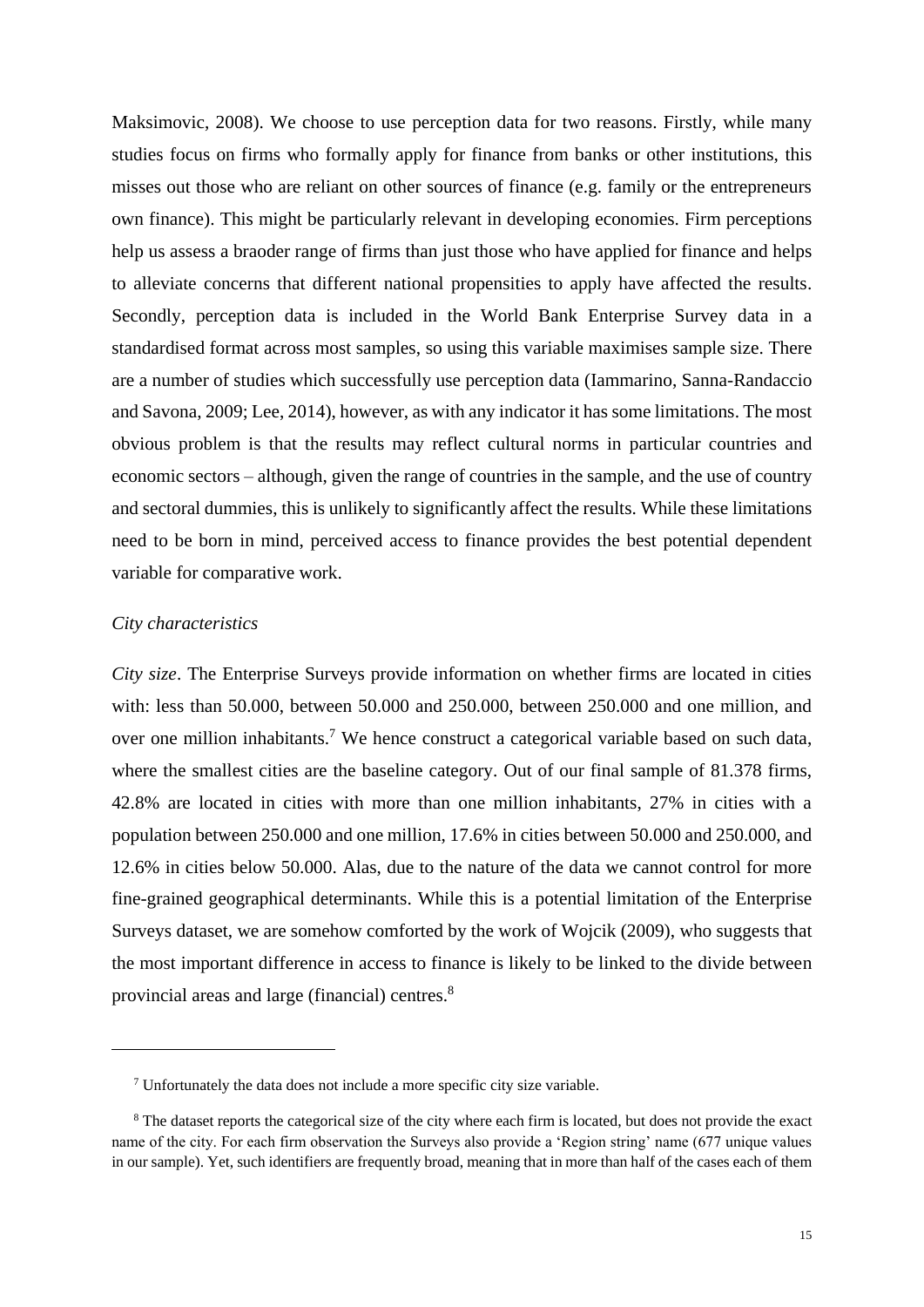*Capital city*. Capital cities may be special in several ways – they may represent relatively sheltered economies, as government spending is maintained in periods of economic weakness, or they may be politically favoured with government investment. To control for these possibilities, we add a dummy for firms located in the capital city.<sup>9</sup>

#### *Firm characteristics*

1

The second group of explanatory variables relates to a set of features which the literature identifies as key determinants of firms' ability to access finance (inter alia: Beck et al. 2013; Chakravarty & Xiang 2013; Presbitero et al. 2014).

*Establishment size*. Estiblishment size constitutes one of the most relevant predictors of financing constraints (Beck & Demirgüç-Kunt 2006). We construct dummy variables for small (5-19 employees), medium (20-99 employees) and large (100 and more employees) establishments.

*Firm age*. The literature has shown how age is another key determinant of access to finance, with younger firms being more likely capital constrained. The variable is measured in the number of years since the establishment began operations, and is expressed in natural logarithms.

*Sole proprietorship*. The variable is constructed as a dummy equal to one if the establishment is owned by a single individual. We expect firms with multiple owners to have access to a broader range of financial providers and personal finance, and so be less likely to perceive credit constraints.

*State-ownership*. Particularly in emerging countries, ownership by the state may significantly influence access to finance by providing preferential access to public lenders. The variable is constructed as the percent of firm owned by governments or the state.

includes firms located in more than one city-size. It is hence difficult to exactly ascertain how many urban centers over one million inhabitants are included in our analysis. Our estimates suggest that the number of such cities ranges between 23.5 and 49% of the sample. For comparison, in 2016, there were 512 cities with at least 1 million inhabitants globally (UN DESA 2016). Their distribution is spread relatively evenly across all continents. In the same year, 23% of the world's population lived in cities with a population of  $> 1$  million, a steady increase from 19% in 1995 and a continual upward trajectory since 1960 (14%) (ibid.). By 2030, a projected 662 cities will have at least 1 million residents (ibid.).

<sup>9</sup> Political capitals and primate financial centres do not always coincide. Due to data availability, however, this is the best strategy we can implement.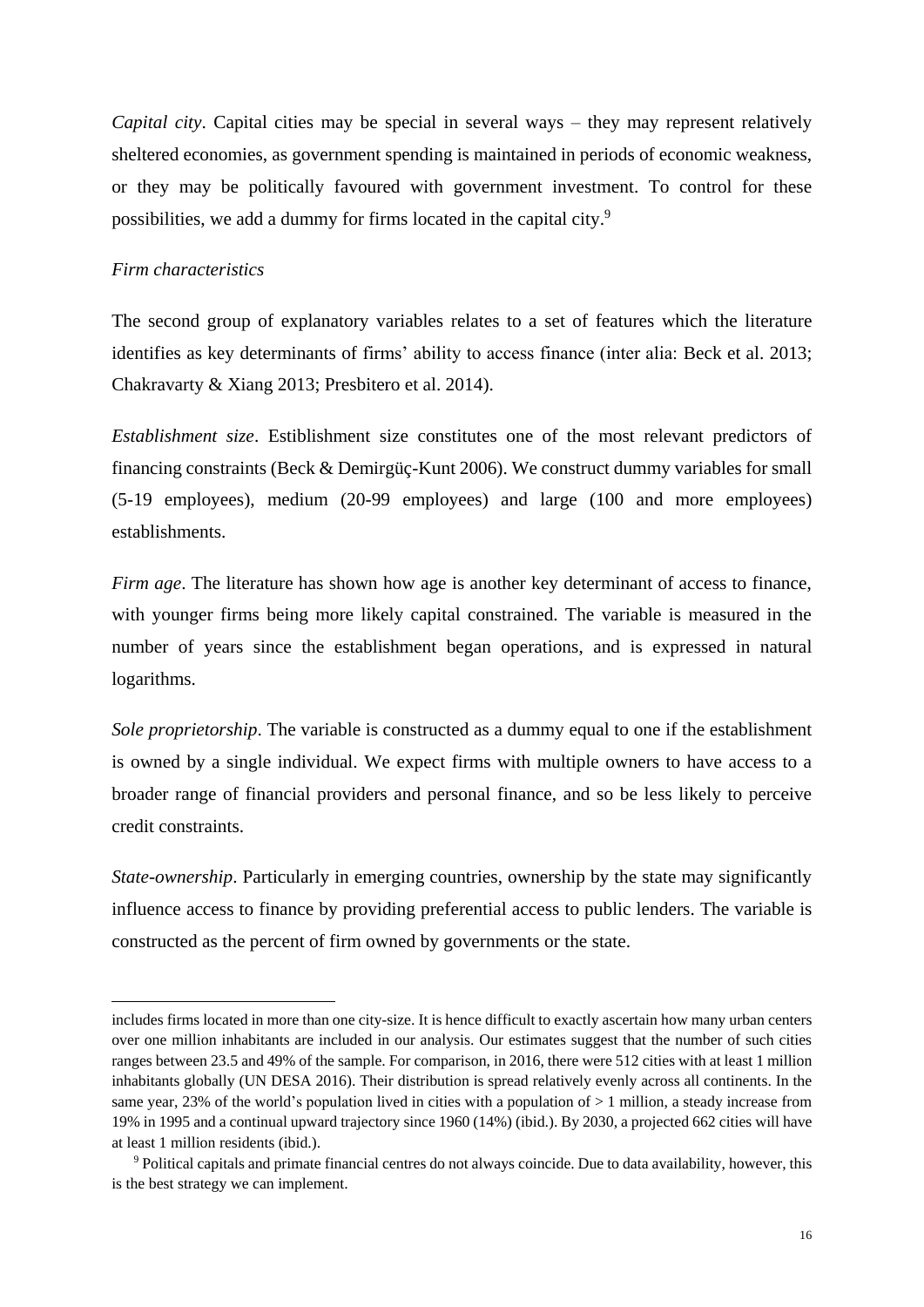*Publicly-listed*. The variable is constructed as a dummy equal to one if the firm is publicly listed, and is included since such firms might find it easier to access finance.

*Female-ownership*. Research has pointed to a potential gender divide in firm financing (Presbitero, Rabellotti and Piras, 2014). We hence add a dummy equal to one if any of the firm owners are female. While this may ignore some variation in multi-owned enterprises, it should at least partially control for gender differences in the availability of credit.

*Foreign-ownership*. Last but not least, different internationalization ownership levels may significantly influence financing constraints, with international firms being more able to leverage financial resources (Beck, DemirgüÇ-Kunt and Singer, 2013). The variable is constructed as the percent of firm owned by private foreign individuals, companies or organisations.

*Export*. Similarly, export-prone firms may experience differences in access to financing. The variable is constructed as the percent of sales exported either directly or indirectly (i.e. sold domestically to third parties that exports products). Because exporting is normally considered a sign of success, and would be indicative of quality management, we expect exporting to be negatively related to problems accessing finance.

*Management experience*. Management experience is likely to influence access to financing. Since the Enterprise Surveys do not include specific questions about management skills, we proxy the variable by the number of years of experience that the top management have working in the firm's sector. The variable is expressed in natural logarithms.

*Firm productivity*. Following Baccini, Impullitti, & Malesky (2015), we measure labour productivity as value added per worker, that is, firm's revenue over the firm's number of employees. As customary, the variable is expressed in natural logarithms to mitigate the impact of outliers. Due to lack of information in the WBES on part-time employees, in the construction of the variable we are forced to consider permanent full-time employees only. Furthermore, the variable is not available for a large sub-sample of firms. Therefore, we will present results both including and excluding it from the analysis.

## **Results**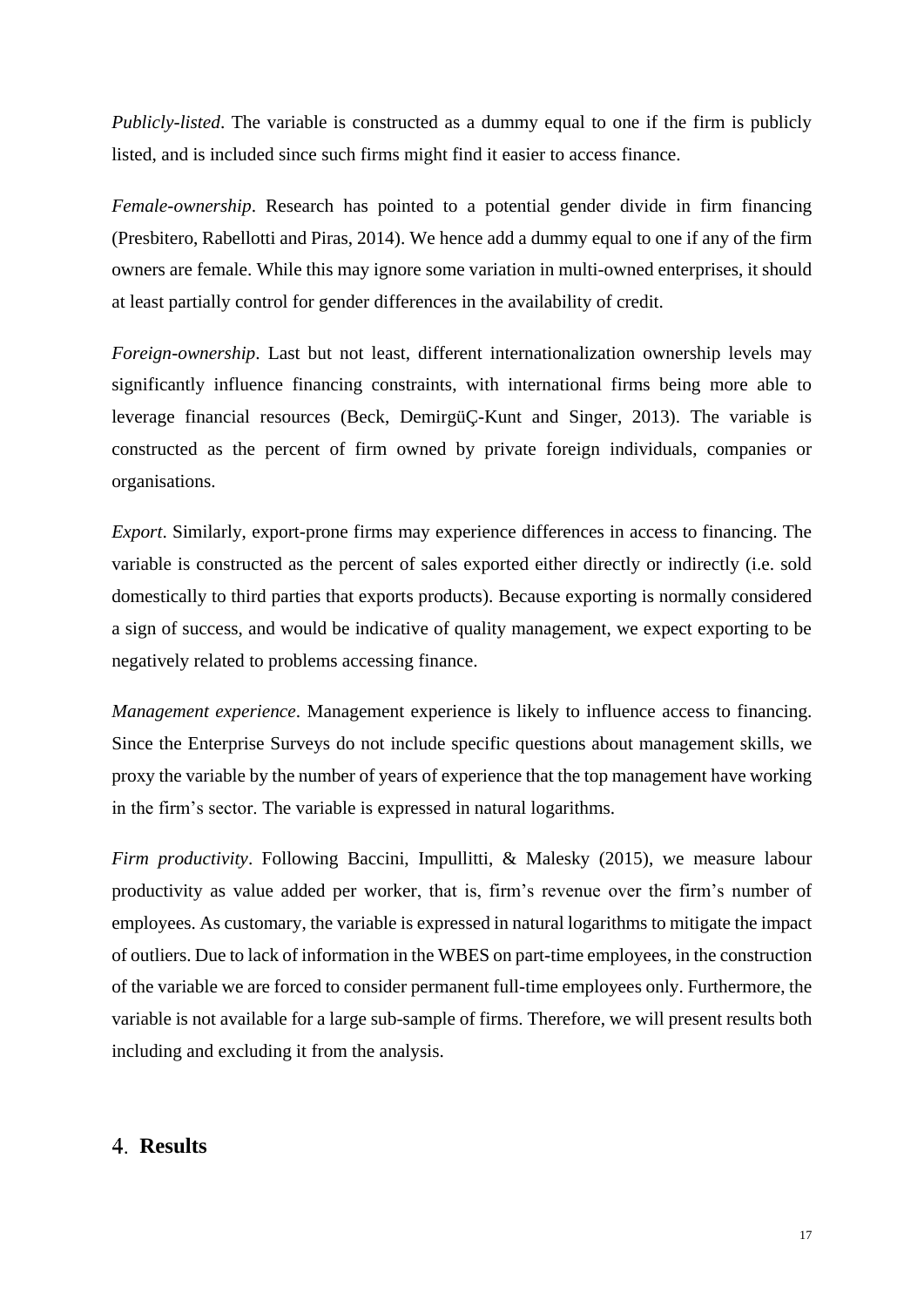#### **Baseline results**

Tables 1 and 2 present the main results. In Table 1, the first column shows the baseline outputs (including country and year fixed-effects), while in columns two and three we gradually include firm controls and sector fixed-effects. In column four, five and six we then test the robustness of the results when respectively including city size as a continuous variable, adding a dummy for the financial crisis and its interaction with city-size, and further controlling for firms' productivity. Model five is our preferred specification, as it strikes the best balance between the number of controls included and the maximum sample size.

### **[TABLE 1 ABOUT HERE]**

1

As can be observed, empirical results support the first research hypothesis, according to which a big-city bias exists making it easier for firms in large urban areas to access finance. Across all specifications, firms located in cities with more than one million inhabitants are significantly less likely to experience financing constraints than establishments in centres with a population lower than 50.000 inhabitants (that is, the baseline category). Interestingly, the link between financing constraints and city size is weak and insignificant for all other urban centres whose population ranges between 50.000 and one million. In other words, the urban bias in access to financing seems to be exclusively related to big urban agglomerations. In particular, the bigcity  $\beta$  coefficient in column five (-0.307) suggests that, holding other variables constant, for a firm in a large city compared to one in a small town the odds of being in a lower category of financing constraints are 1.36, that is, almost 36 % lower. Results further show how the bigcity bias is not linked to capital cities. Indeed, the coefficient for political capitals is highly insignificant across all models. 10

The coefficients for the firm controls show results in line with the literature. Establishment size, age, ownership, and internationalisation are all significantly correlated to financing constraints perception. Confirming earlier literature (inter alia: Beck, Demirgüç-Kunt, & Singer, 2013), our results suggest that, on average, firms which are larger, older, foreignowned, and export-oriented are less likely to perceive access to finance as a limitation.

<sup>&</sup>lt;sup>10</sup> One potential problem here is that the results may be determined by some omitted variable which is correlated with location in a big city, such as availability of collateral or internal finance. Our use of extensive controls helps address this concern, although we cannot fully rule it out. Future research using data on firm balance sheet may be able to do so.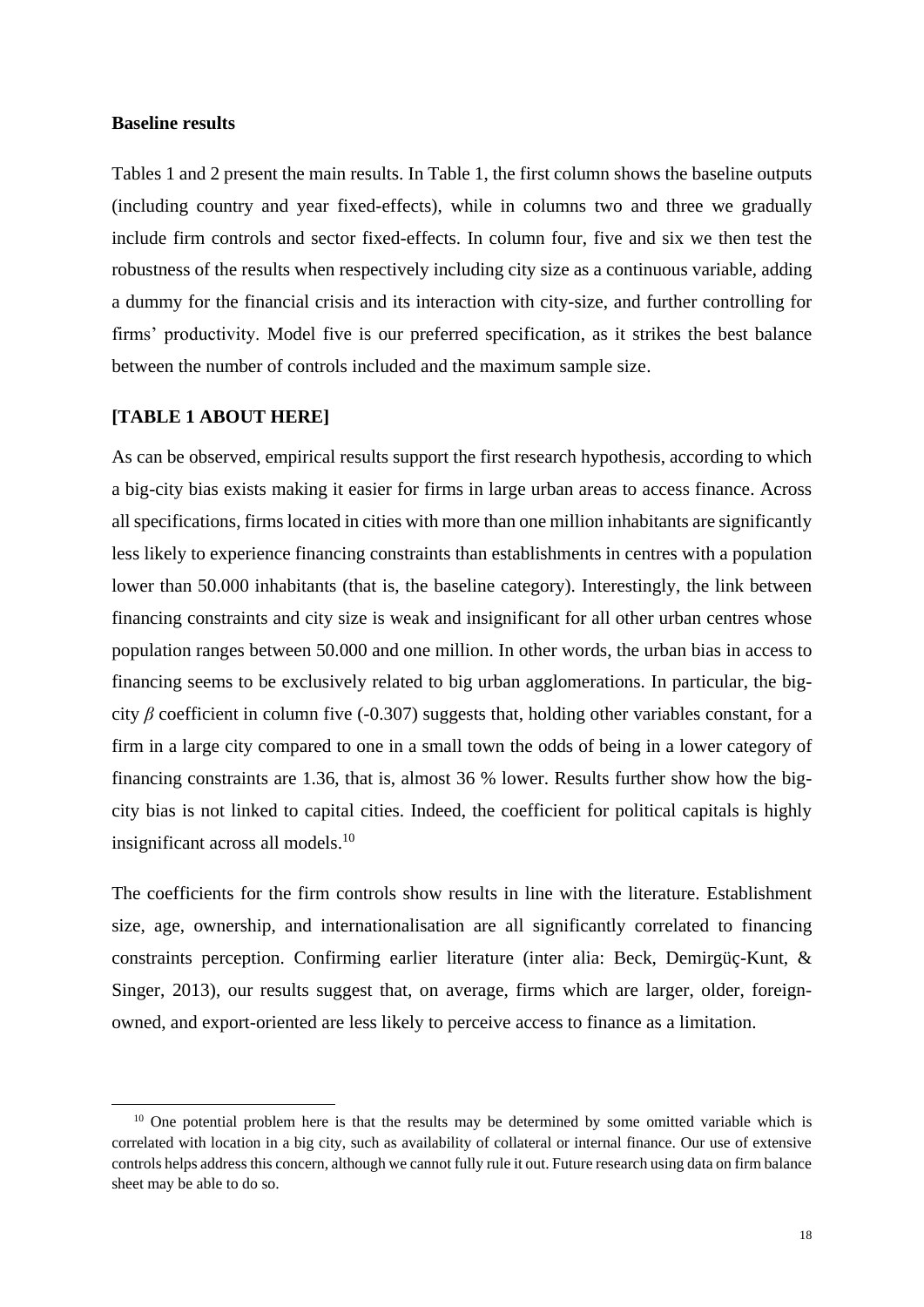Some of the countries were surveyed during the economic recession triggered by the financial crisis which started in the US in 2007 and spread globally the following year (Lane and Milesi-Ferretti, 2010; Milio et al., 2014; Crescenzi, Luca and Milio, 2016). The inclusion of year fixedeffects should help controlling for cross-sectional common potential impacts of the global recession on firms' access to finance. To further test the robustness of our results to such shock,  $11$  in models five and six we add a dummy for the years of the crisis (2008 to 2011), as well as its interaction with our city-size variable. Interestingly, when controlling for such extra variable and its interaction our main coefficient for large cities increases in significance and magnitude. Our explanation for it is that bigger cities have been hit more severely by the crisis and, hence, not including the effect of the downturn would determine a downward bias.<sup>12</sup> Such a result is expected, as there is increasing evidence suggesting how, compared to more 'sheltered' cities, urban and regional economies more open to the international economy (as likely are bigger cities in emerging economies) behave in a more cyclical way: they grow more in periods of economic booms, but also suffer more in periods of decline (cf. Fratesi and Rodríguez-Pose, 2016). 13

Last but not least, While in models two to five we control for an extensive stock of firm characteristics, in column six we add a measure of firm performance, namely productivity per full-time worker. Results show that the inclusion of the extra variable does not significantly alter the coefficients for city-size.<sup>14</sup>

Our second research hypothesis posited that the link between city size and access to finance might be non-linear and dependent on countries' level of economic development. To test such hypothesis, we re-estimate Table 1's models three, four and six stratifying the sample according to countries' per-capita Gross Domestic Product (GDP) levels in the survey year.<sup>15</sup> We stratify the sample instead of including an interaction between city-size and GDP levels because of the

1

<sup>&</sup>lt;sup>11</sup> We thank one anonymous referee for raising such key point.

<sup>&</sup>lt;sup>12</sup> As a matter of fact, results not presented here but available on request show that the coefficient for the interaction between city-size and the crisis is positive and significant at the 10% level, meaning that the effects of the financial crisis were perceived more severely in larger cities.

<sup>&</sup>lt;sup>13</sup> The existence of 'boom and bust' effects in the value of assets used as collateral in accessing credit might also explain our finding (we thank one anonymous referee for underlining such point).

<sup>&</sup>lt;sup>14</sup> Tests not presented but available on request show that results equally hold when further adding a variable measuring firm's total annual sales (expressed in Ln) into the regressions. We prefer not to include such variable from the main results because of its high pairwise correlation with productivity (0.88, significant at the 5% confidence level).

<sup>&</sup>lt;sup>15</sup> In doing so we use income data from the World Bank.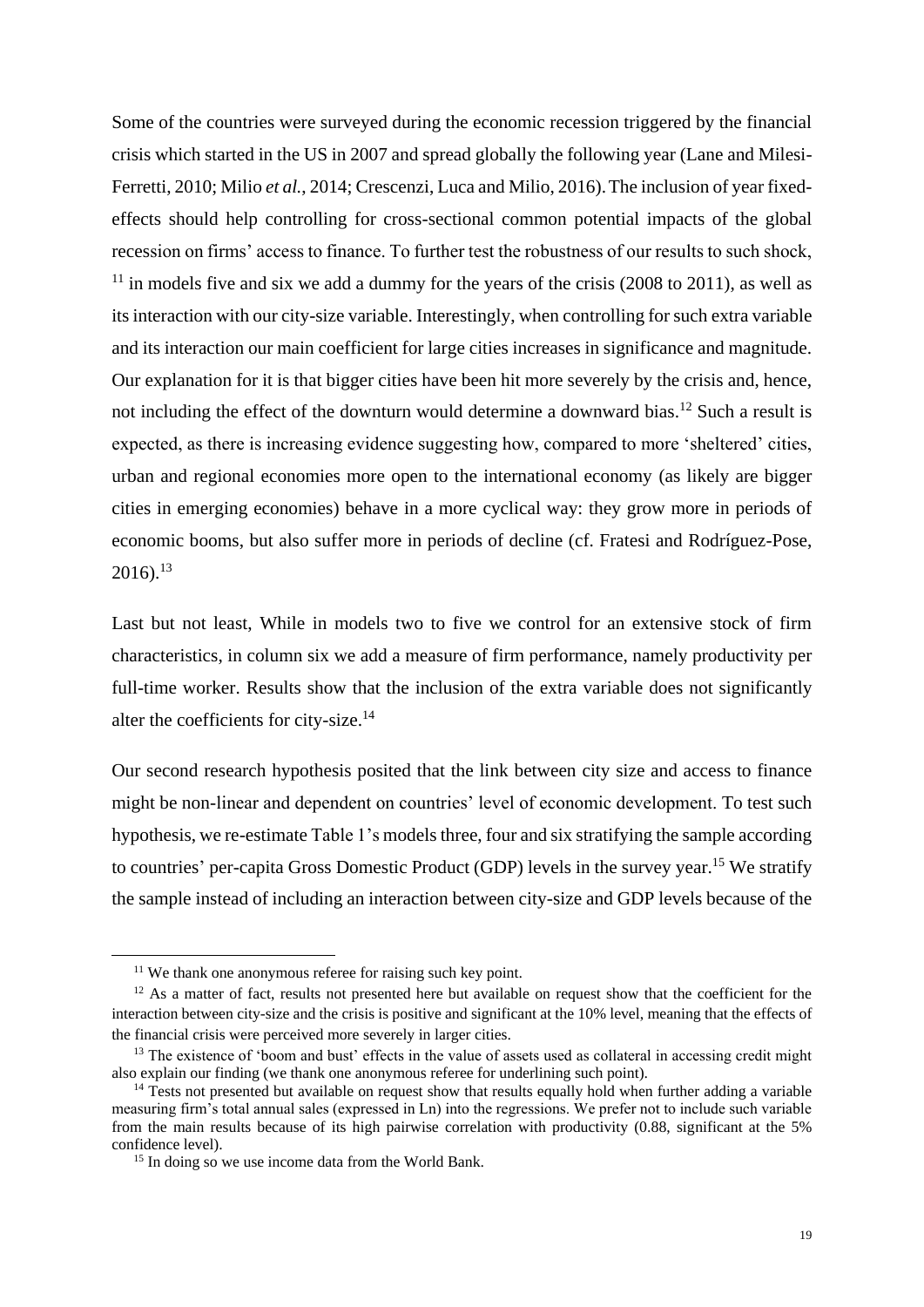worringly high multicollinearity between the latter and the country fixed-effects. In particular, we split the sample in three groups drawing on the thresholds set by the Organisation for Economic Cooperation and Development (OECD) in the 2014 List of Official Development Aassistance (ODA) Recipients.<sup>16</sup>

### **[TABLE 2 ABOUT HERE]**

Table 2 presents the results. Such outputs provide preliminary evidence in support of the second hypothesis. They suggest that the big-city bias in access to financing is only moderately significant in countries with a per-capita GDP below 4.146 PPP USD (column one). It is strongest between 4.100 and 12.700 PPP USD, and turns completely insignificant above the latter threshold. Interestingly, our findings are somehow in line with the ones by Brülhart and Sbergami (2009) on the link between city-size and economic growth. The two authors suggest that urban agglomeration boosts economic growth up to countries' per-capita GDP level of around 10.000 USD. Tests not presented but available on request show how results hold when India and China, included in the second groups, are excluded from the regressions. Similarly, they also show that results are virtually unchanged when adding productivity as an extra control among the regressors.

Overall, results suggest that relatively developed economies, with stronger and better functioning financial systems, have less of a bias towards large cities than less developed economies. This finding accords with theories which suggest that agglomeration is most associated with development in mid-levels of income, where financial markets are only developing and their influence may extend only to the major cities (Brülhart and Sbergami, 2009). In more developed countries with more mature financial systems, access to capital is likely to be more widespread, although regional variation may still exist for certain types of firm (Lee and Brown, 2016).

One potential alternative interepretation of the results is that large cities are faster growing, with the firms within them then being less credit constrained. It is beyond the scope of this paper to identify this relationship precisely, however we feel this alternative hypothesis is unlikely for two reasons. Firstly, given the mounting evidence in the developed world that finance clusters spatially our results seem in some senses unsurprising. Secondly, because cities

<u>.</u>

 $16$  The list can be reached at:

[https://www.oecd.org/dac/stats/documentupload/DAC%20List%20of%20ODA%20Recipients%202014%20](https://www.oecd.org/dac/stats/documentupload/DAC%20List%20of%20ODA%20Recipients%202014%20final.pdf) [final.pdf,](https://www.oecd.org/dac/stats/documentupload/DAC%20List%20of%20ODA%20Recipients%202014%20final.pdf) accessed on 9 September 2016.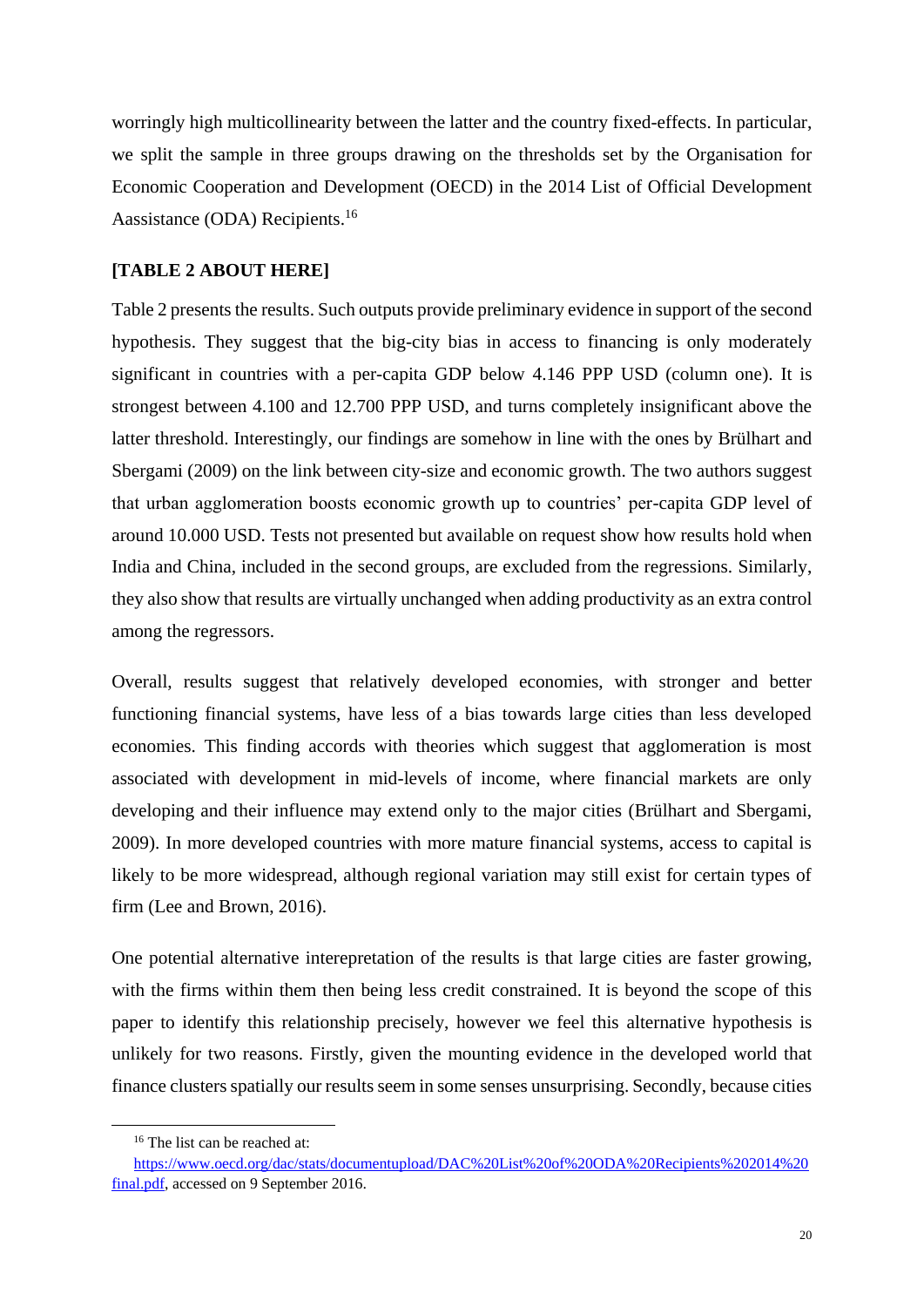in the developing world are not, actually, synonymous with economic growth. As Fay and Opal (2000) note, many cities in the developing world have faced the prospect of urbanisation without growth – cities may grow in terms of population but not necessarily in output terms.

#### **Robustness checks**

Baseline results have provided evidence in support of both the first and the second research hypotheses. The following section will test the robustness of such findings against four potential concerns.

First, our dependent variable measures the extent to which firms perceive access to financing – which includes availability as well as costs such as interest rates, fees, collateral requirements – as a constraint to their current operations. The perception of potential constraints, however, may be influenced by the firms' level of interaction with lenders and financing organisations. Because of this, we re-estimate columns three to six of Table 1 adding, among the controls, a binary variable measuring whether the establishment applied for loans or lines of credit in the year before the survey. This is done on the idea that firms which have had interactions with credit organisations may have a different perception of financing markets than others which did not. Results are presented in Table 3. The first four columns report the same results of Table 1's models three to six, while the last four control for the additional regressor. Results uncover a strong and significant correlation between applying for a loan and perceiving access to finance as a constraint. Yet, as can be observed, the magnitude and statistical significance of the city-size coefficients are virtually unchanged. Furthermore, as it can be seen, columns five to eight show a strongly positive and statistically significant correlation between having applied for lines of credit and firms' perception of financing constraints. Such result also offers primafacie evidence to reject the alternative hypothesis that financing constraints might be driven by a weak demand for credit rather than by a lack of supply (as our conceptual framework instead assumes).

#### **[TABLE 3 ABOUT HERE]**

A second and most important concern is the potential sorting of firms across space. While we control for an extensive stock of firm characteristics, we cannot entirely rule out the hypothesis that more/less productive firms endogenously decide to open their plants in cities of different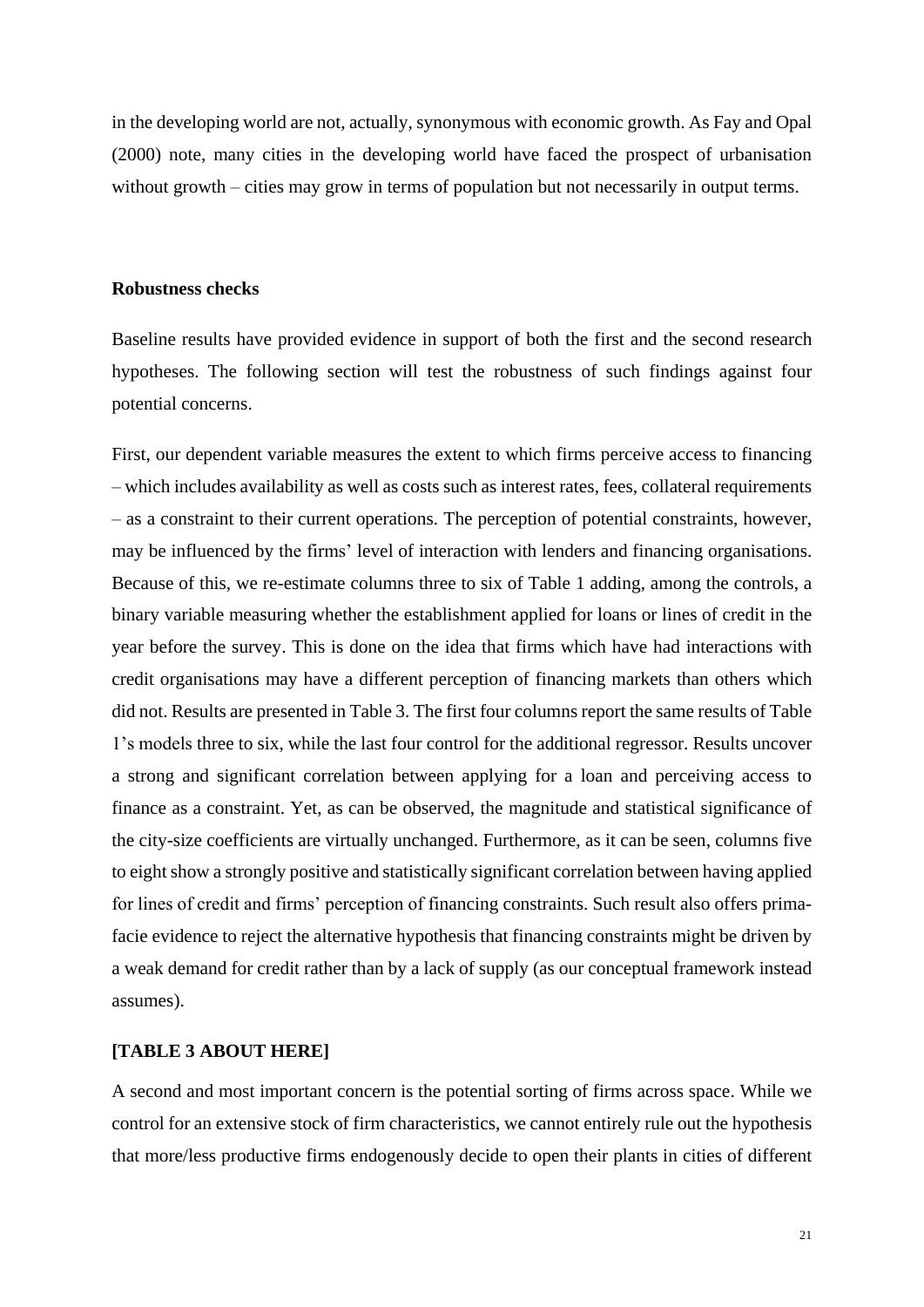size. If this was the case, our results might suffer from an omitted-variable bias, since intrinsic differences in firms' performance might also be driving the results on access to financing. Alas we don't have the data to entirely rule out such potential risk. Our approach to provide at least preliminary evidence against such potential bias is to explore whether there is any correlation between firms' economic performance and city-size.<sup>17</sup> We hence re-estimate Equation 1 replacing the initial dependent variable with annual total sales, as well as productivity per fulltime worker (PPW), two measures of firm productivity which are available in the WBES. If strong spatial sorting effects were concretely occurring, we would expect to find a correlation between firm performance and city-size. The results presented in Table 4 suggest that this is not the case. Neither firm sales (expressed in natural logarithm), nor PPW, show a statistically significant relation with any of the city-size categories. In other words, Table 4 provides preliminary – although not conclusive – evidence that potential sorting effects based on firm performances should not be a key concern for the analysis.

#### **[TABLE 4 ABOUT HERE]**

Third, the analysis excluded very small countries from the analysis, on the ground that they might not provide sufficient sub-national city-size variation.<sup>18</sup> As a robustness test, we further restrict the sample, by ranking countries according to the number of observations available in the WBES, and then dropping the lowest 10 percent. Regression outputs, presented in Table 5, show how winsorising the sample does not alter the initial results.

#### **[TABLE 5 ABOUT HERE]**

<u>.</u>

Fourth, in the main analysis we have controlled for the potential effects of the financial crisis by interacting the 2008-2011 dummy with city-size. Yet, if the financial crisis also affected core characteristics of the firm independently of the firm's location, results might still suffer from an omitted variable bias. As a robustness test we hence re-estimate our models interacting the crisis dummy with all regressors. The new outputs are presented in Appendix 4. The first three columns report three specifications where we only interact the crisis dummy with citysize. In columns 4, 5, and 6 we then add the full list of interactions. As it can be seen, results are very similar to the ones of models 1, 2, and 3.

<sup>&</sup>lt;sup>17</sup> Clearly, we are still unable to control for potential self-selection of firms driven by unobservable characteristics.

<sup>&</sup>lt;sup>18</sup> Tests not presented but available on request show that including all countries in the analysis does not alter the results.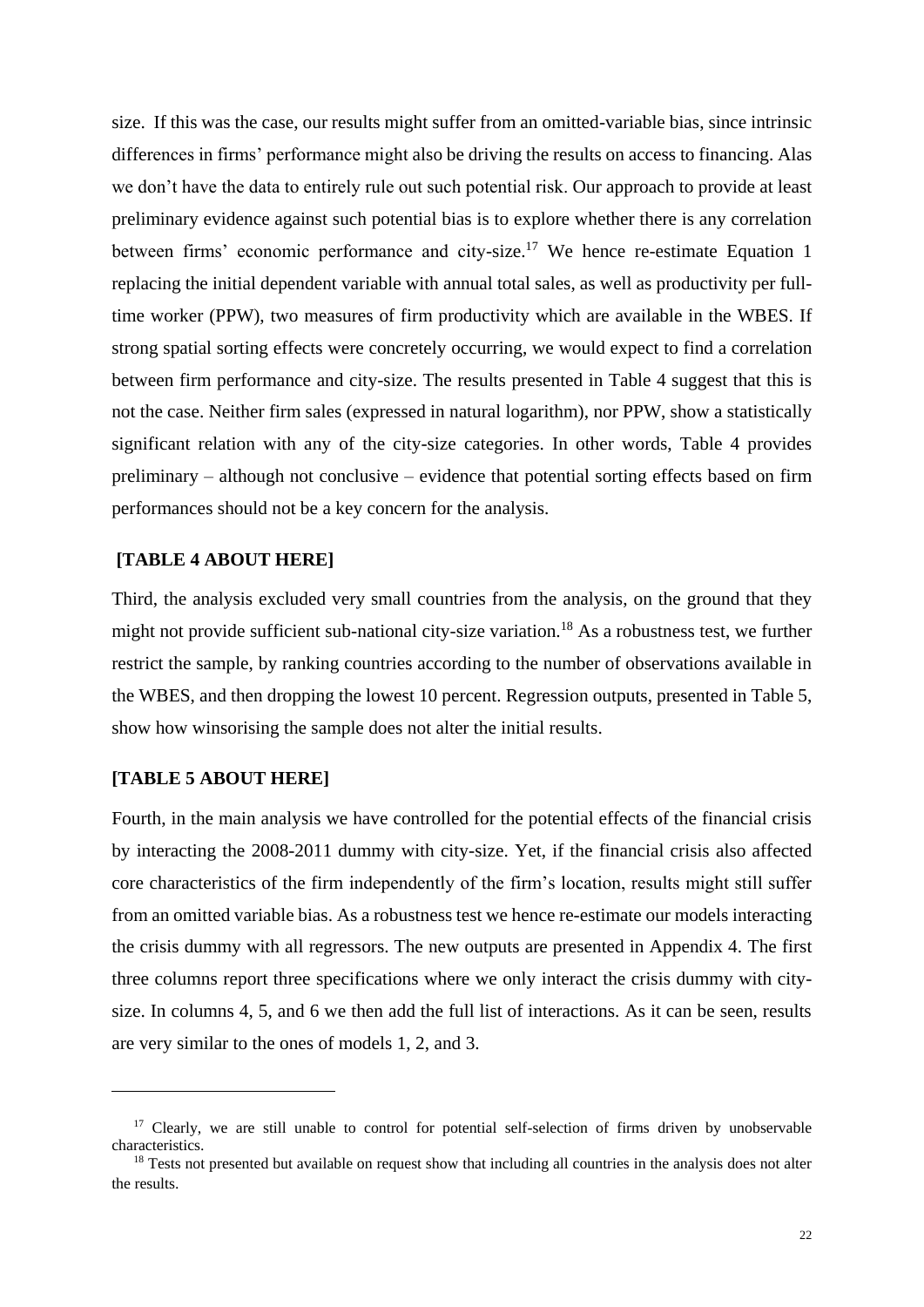Fifth, to further test the robustness of results agains potential omitted variable biases, we run an additional check where we control for the quality of the local 'business institutional environment'. This is done following recent pieces of research underlying the importance of institutional quality for financial development (Filippidis and Katrakilidis, 2015), and for the finance-growth nexus to be positive (Law, Azman-Saini and Ibrahim, 2013). We re-estimate our models adding, among the controls, four variables available from the Enterprise Surveys. These consist in the extent to which firms perceive as constraints to their operations: crime, corruption, courts functioning, and obtaining business permits. Results are presented in Appendix 5. The extra variables are only available for a subset of firms. Columns 1 to 4 hence report the last four models of Table 1 estimated with the restricted sample. Columns 5 to 8 then control for the extra variables. Results show a positive correlation between perceived access to finance and institutional quality. More importantly, the inclusion of the extra controls does not undermine but, rather, increases both significance and magnitude of the city-size coefficients.

Last but not least, the ordinal logistic model adopted in the analysis assumes that the *β's* coefficients of the explanatory variables are the same for all values of the ordinal dependent variable – what is called the proportional odds assumption. Under such assumption, the only right-hand side parameters to change across the values of the left-hand side ordinal variable are the specific intercepts  $\alpha$ 's, that is, the cutoff points. Yet, the assumption is frequently violated, as it is common for one of the *β's* to differ across values of the dependent variable (Williams, 2006). To test for the robustness of our results against such potential issue, we re-estimate model five from Table 1 adopting Williams (2006)'s generalized ordered logit model. Such estimator has the advantage of fitting models that are less restrictive of the ordinal logit (when the parallel-lines assumption is not met) but more interpretable and parsimonious than those fitted by the non-ordinal, multinomial logistic regression. We run the command using the autofit option, which automatically identifies the explanatory variables for which the parallellines assumption is not met (hence relaxing it) while still calculating unique *β* coefficients for the variables for which the assumption holds. As suggested by Williams (2006), we chose a particularly stringent level of significance (0.01) in order to avoid the risk of missing any potential violations of the assumption.<sup>19</sup> Results are presented in Appendix 6. Column one reports the ordinal logit results, while columns two to five present the generalized ordinal logit estimates. As in any multinomial logit estimation, column two contrasts the dependent

1

<sup>&</sup>lt;sup>19</sup> Tests not presented but available on request show that results don't change if altering the level of significance to either 0.05 or 0.001.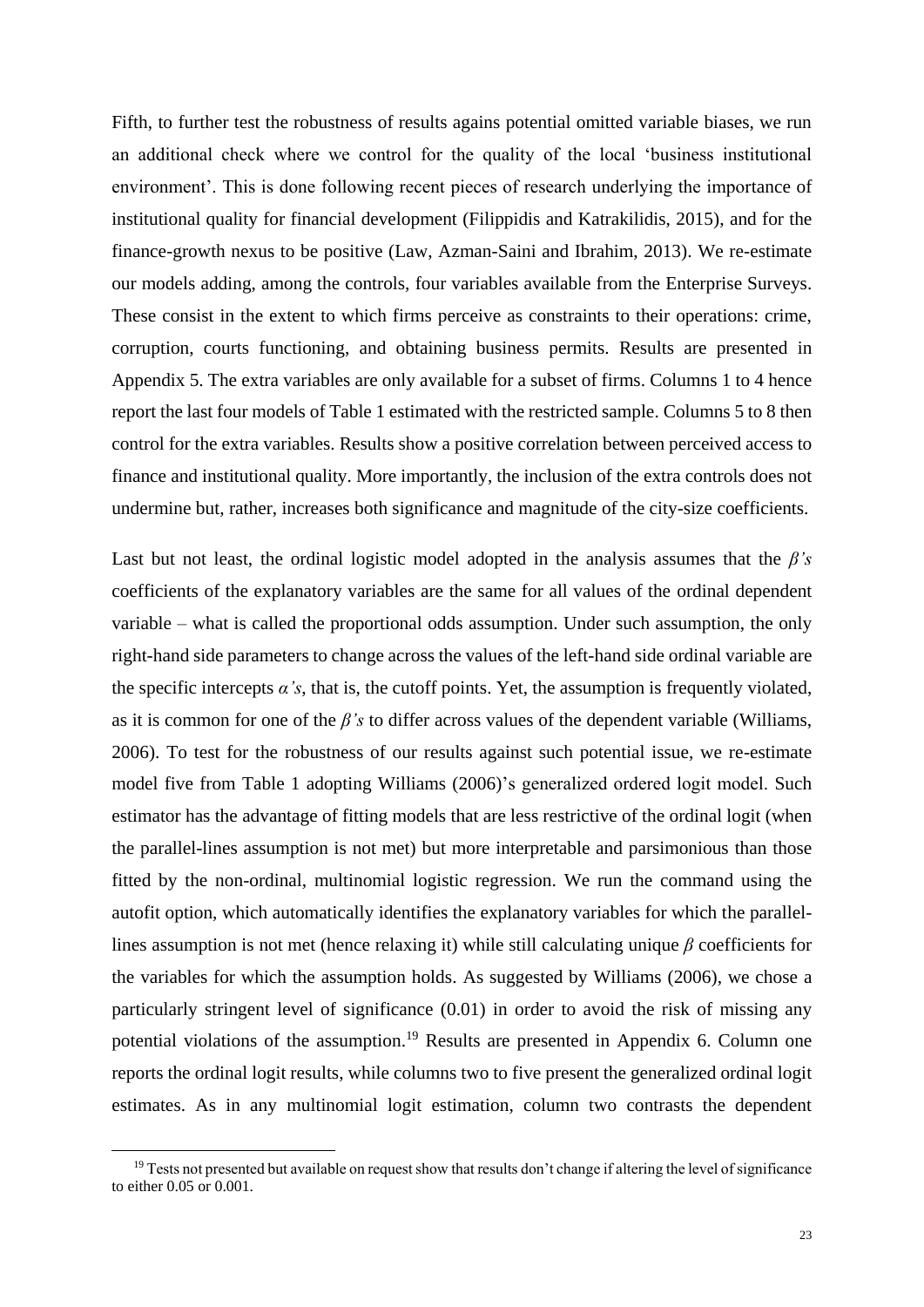variable's category 0 with categories 1, 2, 3, and 4. Column three contrasts categories 0 and 1 with categories 2, 3, and 4. Column four contrasts categories 0, 1, 2 with categories 3 and 4. Finally, column five contrasts categories 0, 1, 2, 3 with category 4. Coefficients which are constant across all four columns indicate that explanatory variable does not violate the proportional odds assumption. As it can be seen, the only variable for which this is not the case is firm size (as expected, the negative correlation between firm size and financial constraints is stronger for higher levels of constraints).

## **Conclusion**

One of the most important themes in the economic geography literature has been the role of cities in economic development. At the same time, there has been growing interest in spatial variations in access to finance, with authors arguing that finance can reflect and so perpetuate patterns of advantage between core regions and peripheral areas. Yet, while recent work has begun to consider these issues of spatial variation, these studies have been limited to a single country and no work has considered how the economic benefits of large cities, so prominent in the urbanisation literature, influence the financing of firms. In this paper we have used a large scale firm-level dataset to investigate these issues and address two interrelated questions: is there a big-city bias in credit markets? And does this apply at all levels of development?

We find strong evidence that firms in large cities are less likely to perceive credit constraints, a result which is robust to the inclusion of a wide range of controls and different model specifiations. We believe this finding helps understand the economic advantages of cities, and adds new global-scale evidence to the emerging literature on the geography of finance. While we cannot precisely identify the channels through which this effect operates, our theoretical framework suggests how large cities may allow competition between financial providers, the development of specialist finance, better availability and measurement of collateral, and the sharing of information. A combination of these factors makes it easier for firms in large cities to access finance than those elsewhere.

However, we also find that this relationship varies by level of development. Relatively developed economies, with stronger and better functioning financial systems, seem to have less of a bias towards large cities than less developed economies. This finding accords with theories which suggest that agglomeration is most associated with development in mid-levels of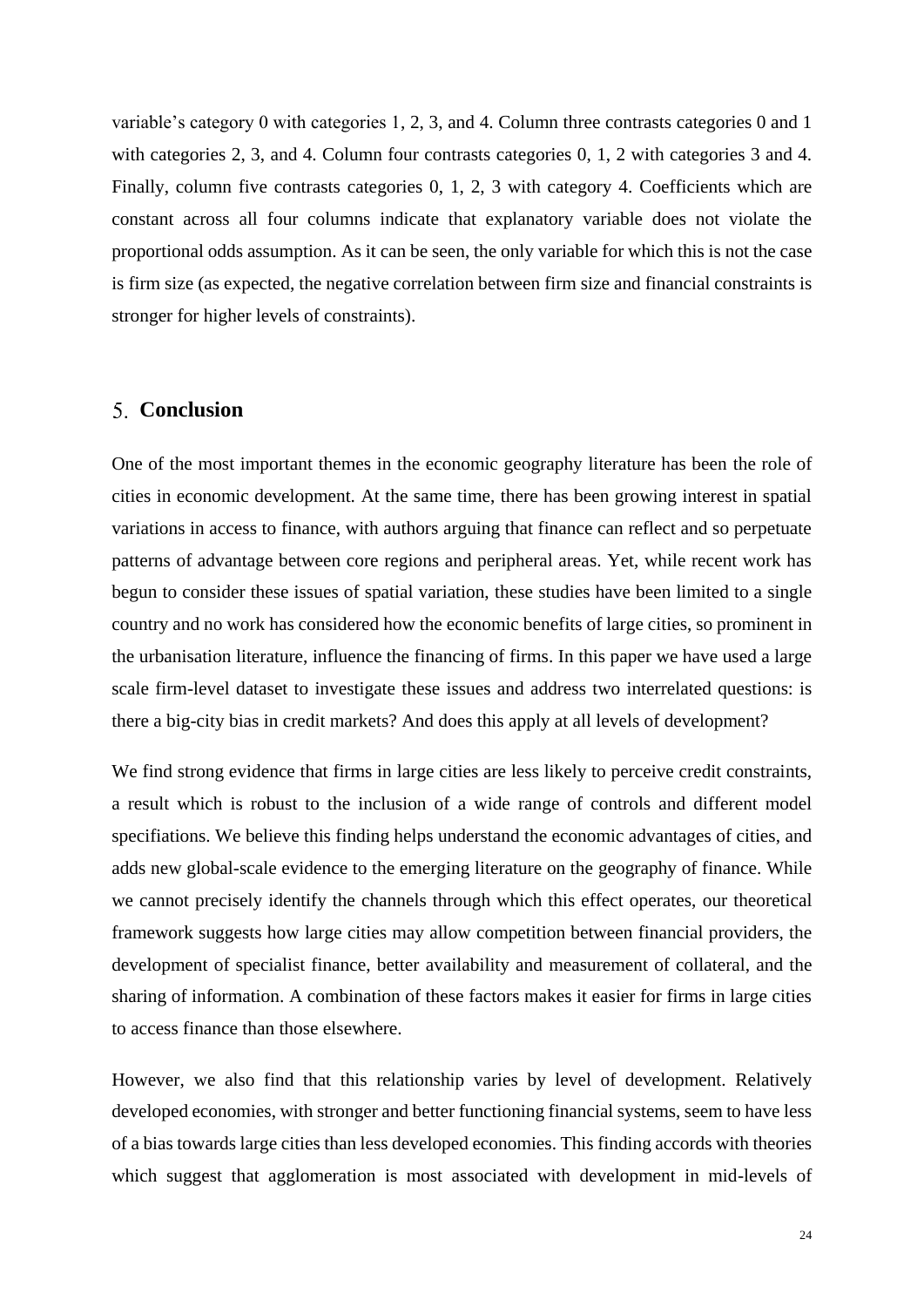income, where financial markets are only developing and their influence may extend only to the major cities (Brülhart and Sbergami, 2009). In more developed countries with more mature financial systems, access to capital is likely to be more widespread, although regional variation may still exist for certain types of firm (Lee and Brown, 2016).

Our results provide a number of potential areas for future research. In particular, further work may seek to narrow down on the factors driving these trends. We set out a series of theoretical ideas which may be driving these results, but future research could usefully begin to dissect our findings. For example, work could investigate whether there were significant differences according to the financial system of different countries with, for example, more decentralized financial systems having less of an urban bias. Doing so might become feasible should big data develop to allow researchers to develop consistent, local indicators of bank diversity. Moreover, our data limits us to broad indicators of city size, meaning we miss many geographical nuances. It might be, for example, that smaller cities near to major agglomerations provide some of the financial advantages of big cities. An important future contribution could be to use advances in mapping technologies or administrative data to develop a more detailed view on how geography influences capital markets. Related to this, future work may also wish to investigate the specific channels through which large cities facilitate these exchanges of capital. In particular, global cities or those which serve as command and control points in the global economy may be particularly favoured (Sassen, 1991). Finally, our research show variation in the ability of firms to access finance in large cities. Future research may want to see if the same benefits apply to households in urban areas.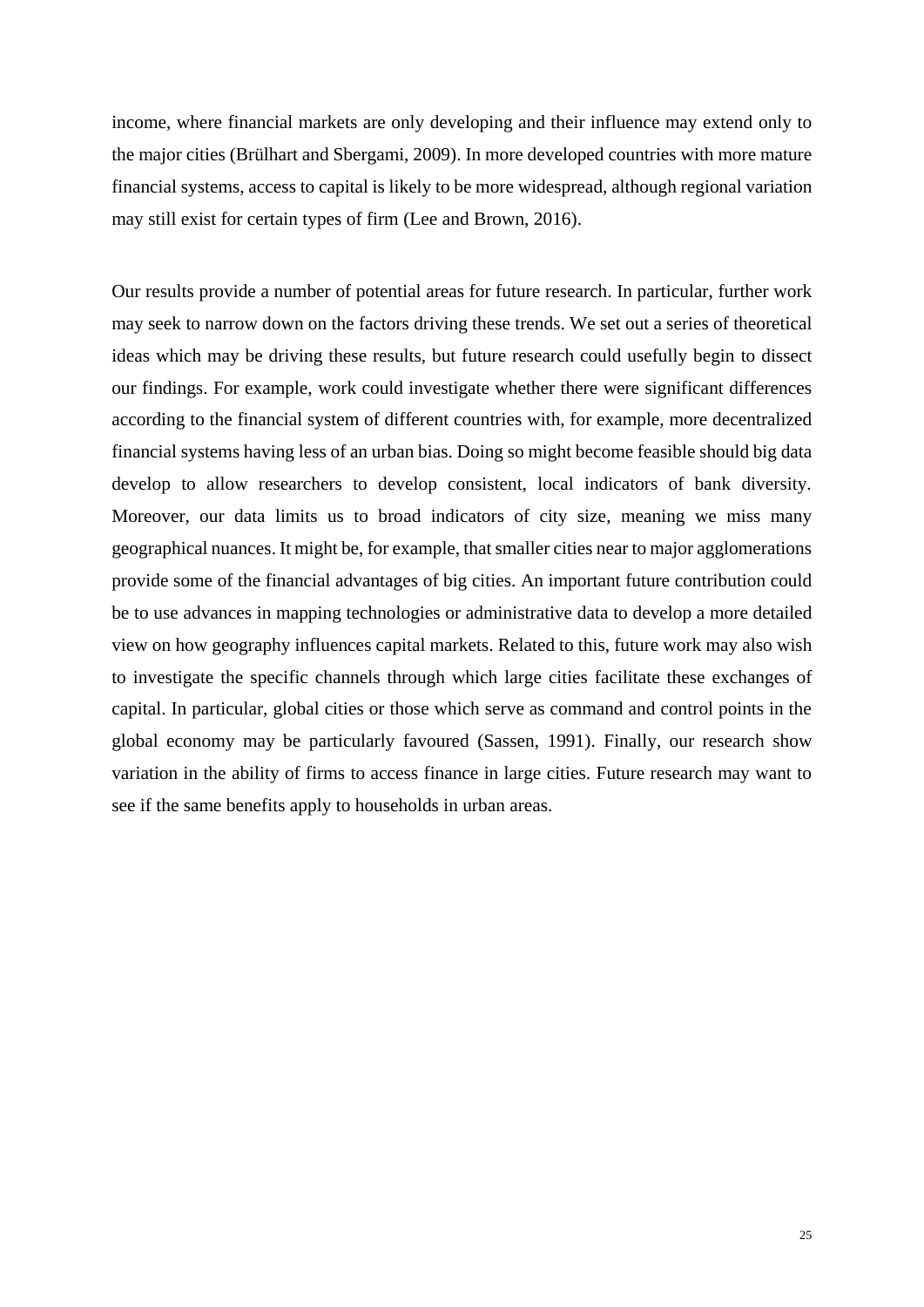## **References**

- Agarwal, S. and Hauswald, R. (2010) 'Distance and private information in lending', Review of Financial Studies, 23(7), pp. 2757–2788. doi: 10.1093/rfs/hhq001.
- Aghion, P., Howitt, P. and Mayer-Foulkes, D. (2005) 'The Effect of Financial Development on Convergence: Theory and Evidence', Quarterly Journal of Economics, 120(1), pp. 173–222. doi: 10.1162/qjec.2005.120.1.173.
- Alessandrini, P., Presbitero, A. F. and Zazzaro, A. (2009) 'Global banking and local markets: A national perspective', Cambridge Journal of Regions, Economy and Society, 2(2), pp. 173–192. doi: 10.1093/cjres/rsp006.
- Alessandrini, P., Presbitero, A. F. and Zazzaro, A. (2010) 'Bank size or distance: What hampers innovation adoption by SMEs?', Journal of Economic Geography, 10(6), pp. 845–881. doi: 10.1093/jeg/lbp055.
- Andini, M. and Andini, C. (2014) 'Finance, growth and quantile parameter heterogeneity', Journal of Macroeconomics. North-Holland, 40, pp. 308–322. doi: 10.1016/J.JMACRO.2014.01.008.
- Appleyard, L. (2013) 'The Geographies of Access to Enterprise Finance: The Case of the West Midlands, UK', Regional Studies, 47(6), pp. 868–879. doi: 10.1080/00343404.2012.748979.
- Arcand, J. L., Berkes, E. and Panizza, U. (2015) 'Too much finance?', Journal of Economic Growth. Springer US, 20(2), pp. 105–148. doi: 10.1007/s10887-015-9115-2.
- Ayyagari, M., Demirgüç-Kunt, A. and Maksimovic, V. (2008) 'How important are financing constraints? The role of finance in the business environment', World Bank Economic Review, 22(3), pp. 483–516. doi: 10.1093/wber/lhn018.
- Ayyagari, M., Juarros, P. F., Martinez Peria, M. S. and Singh, S. 2016. *Access to finance and job growth : firmlevel evidence across developing countries*. Policy Research working paper; no. WPS 7604. Washington, D.C. : World Bank Group.
- Arcand, J. L., Berkes, E. and,Panizza, U. 2015. Too much finance? *Journal of Economic Growth,* 20 (2), 105- 148
- Baccini, L., Impullitti, G. and Malesky, E. J. (2015) Globalization and state capitalism: assessing Vietnam accession to WTO. Montreal. Available at: [http://saet.uiowa.edu/papers/2015/BIM\\_15\\_06\\_11\\_LB.pdf.](http://saet.uiowa.edu/papers/2015/BIM_15_06_11_LB.pdf)
- Baum, M., Schwens, C., Kabst, R. 2013. International as opposed to domestic new venturing: The moderating role of perceived barriers to internationalization. *International Small Business Journal*, 31(5), pp. 536- 562.
- Beck, T. (2013) Finance for development: A research agenda. 09 September. London. doi: 10.4324/9780203392294.
- Beck, T. 2014. Finance and growth: Too much of a good thing? *Revue D'Economie du Developmnet,* 22, 138- 146.
- Beck, T. (2014) 'Finance and growth: Too much of a good thing?', Revue d'Economie du Développement, 22, pp. 67–72. doi: 10.3917/edd.hs02.0067.
- Beck, T. and Demirguc-Kunt, A. (2006) 'Small and medium-size enterprises: Access to finance as a growth constraint', Journal of Banking and Finance, 30(11), pp. 2931–2943. doi: 10.1016/j.jbankfin.2006.05.009.
- Beck, T., Demirgüç-Kunt, A. and Levine, R. (2007) 'Finance , inequality and the poor', Journal of Economic Growth, 12(1), pp. 27–49. doi: 10.1007/sl0887-007-9010-6.
- Beck, T., DemirgüÇ-Kunt, A. and Maksimovic, V. (2005) 'Financial and Legal Constraints to Growth: Does Firm Size Matter?', The Journal of Finance, 60(1), pp. 137–177. doi: 10.1111/j.1540-6261.2005.00727.x.
- Beck, T., DemirgüÇ-Kunt, A. and Singer, D. (2013) 'Is Small Beautiful? Financial Structure, Size and Access to Finance', World Development, 52, pp. 19–33. doi: 10.1016/j.worlddev.2013.05.014.
- Beck, T., Lu, L. and Yang, R. (2015) 'Finance and growth for microenterprises: Evidence from rural China', World Development. Elsevier Ltd, 67, pp. 38–56. doi: 10.1016/j.worlddev.2014.10.008.
- Bellucci, A., Borisov, A. and Zazzaro, A. (2013) 'Do banks price discriminate spatially? Evidence from small business lending in local credit markets', Journal of Banking and Finance. Elsevier B.V., 37(11), pp. 4183–4197. doi: 10.1016/j.jbankfin.2013.06.009.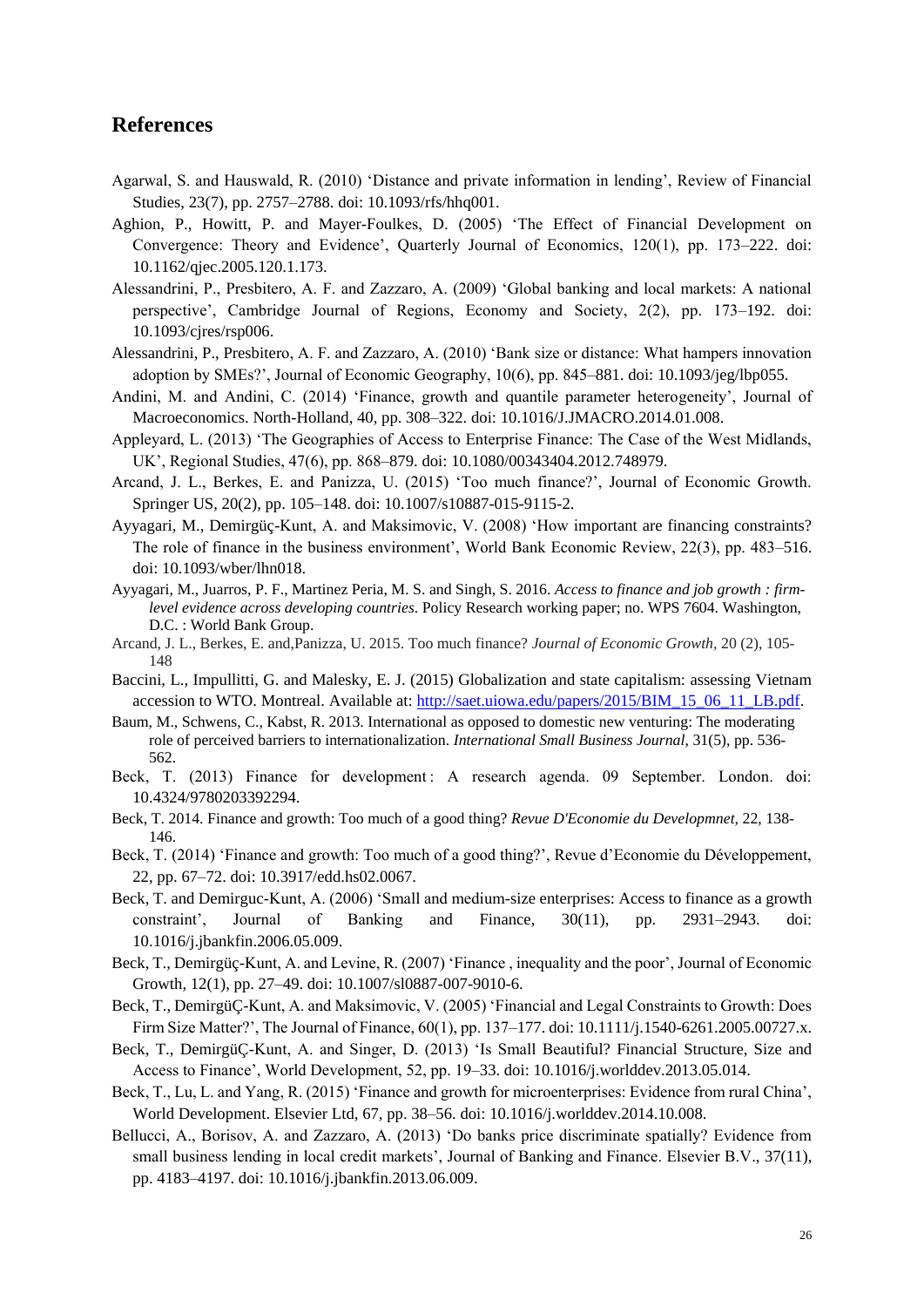- Benfratello, L., Schiantarelli, F. and Sembenelli, A. (2008) 'Banks and innovation: Microeconometric evidence on Italian firms', Journal of Financial Economics, 90(2), pp. 197–217. doi: 10.1016/j.jfineco.2008.01.001.
- Bofondi, M. and Gobbi, G. (2003) Bad loans and entry into local credit markets. Rome.
- Breitenlechner, M., Gachter, M. and Sindermann, F. (2015) 'The finance–growth nexus in crisis', Economics Letters. North-Holland, 132, pp. 31–33. doi: 10.1016/J.ECONLET.2015.04.014.
- Brülhart, M. and Sbergami, F. (2009) 'Agglomeration and growth: Cross-country evidence', Journal of Urban Economics. Elsevier Inc., 65(1), pp. 48–63. doi: 10.1016/j.jue.2008.08.003.
- Castells-Quintana, D. (2016) 'Malthus living in a slum: Urban concentration, infrastructure and economic growth', Journal of Urban Economics, 92, pp. 31–47. doi: 10.1016/j.jue.2015.12.001.
- Chakravarty, S. and Xiang, M. (2013) 'The international evidence on discouraged small businesses', Journal of Empirical Finance. Elsevier B.V., 20(1), pp. 63–82. doi: 10.1016/j.jempfin.2012.09.001.
- Chaney, T., Sraer, D. and Thesmar, D. (2012) 'The collateral channel: How real estate shock affect corporate investment', American Economic Review, 102(6), pp. 2381–2409. doi: 10.1257/aer.102.6.2381.
- Clark, G. L. (2005) 'Money flows like mercury: The geography of global finance', Geografiska Annaler, Series B: Human Geography, 87(2), pp. 99–112. doi: 10.1111/j.0435-3684.2005.00185.x.
- Coad, A., Tamvada, J.P., 2012. Firm growth and barriers to growth among small firms in India. *Small Business Economics*, 39(2), pp. 383-400.
- Cornaggia, J. et al. (2015) 'Does banking competition affect innovation?', Journal of Financial Economics. Elsevier, 115(1), pp. 189–209. doi: 10.1016/j.jfineco.2014.09.001.
- Crescenzi, R., Luca, D. and Milio, S. (2016) 'The geography of the economic crisis in Europe: National macroeconomic conditions, regional structural factors and short-term economic performance', Cambridge Journal of Regions, Economy and Society, 9(1), pp. 13–32. doi: 10.1093/cjres/rsv031.
- Davis, J. C. and Henderson, J. V. (2003) 'Evidence on the political economy of the urbanization process', Journal of Urban Economics, 53(1), pp. 98–125. doi: http://dx.doi.org/10.1016/S0094-1190(02)00504-1.
- Demirgüç-Kunt, A., Beck, T. and Honohan, P. (2008) Finance for all? Policies and pitfalls in expanding access. Washington D.C.: World Bank. doi: 10.1596/978-0-8213-7291-3.
- Diamond, D. W. and Dybvig, P. H. (1983) 'Bank Run, Deposit Insurance, and Liquidity', The journal of political economy, pp. 401–419. doi: 10.1086/261155.
- Dow, S.C., 1987. The treatment of money in regional economics. *Journal of Regional Science*, 27(1), pp. 13-24.
- Dow, S. C. and Rodríguez-Fuentes, X. C. (1997) 'Regional Finance: A Survey', Regional Studies, 31(9), pp. 903–920. doi: 10.1080/00343409750130029.
- Duranton, G. (2015) 'Growing through cities in developing countries', World Bank Research Observer, 30(1), pp. 39–73. doi: 10.1093/wbro/lku006.
- Duranton, G. and Puga, D. (2004) 'Mirco-foundsations of Urban Agglomeration Economies', in Henderson, J. V. and Thisse, J. F. (eds) Handbook of Regional and Urban Economics. Amsterdam: Elsevier, pp. 2063–2117. doi: 10.1016/S0169-7218(04)07048-0.
- Dymski, G. A. (2009) 'The global financial customer and the spatiality of exclusion after the "end of geography"', Cambridge Journal of Regions, Economy and Society, 2(2), pp. 267–285. doi: 10.1093/cjres/rsp011.
- Engelen, E. and Grote, M. H. 2009. Stock exchange virtualisation and the decline of second-tier financial centres—the cases of Amsterdam and Frankfurt. *Journal of Economic Geography*, 9(5), 679-696.
- Engelen, E. and Faulconbridge, J., 2009. Introduction: financial geographies the credit crisis as an opportunity to catch economic geography's next boat? *Journal of Economic Geography*, 9(5), pp.587-595.
- Evans, D. S. and Jovanovic, B. (1989) 'An Estimated Model of Entrepreneurial Choice under Liquidity Constraints', Journal of Political Economy. The University of Chicago Press, 97(4), pp. 808–827. doi: 10.1086/261629.
- Fay, M. and Opal, C. 2000. *Urbanization Without Growth: A Not-So-Uncommon Phenomenon*. Washington, DC: World Bank.

Filippidis, I. and Katrakilidis, C. (2015) 'Finance, institutions and human development: Evidence from developing countries', Economic Research. Routledge, 28(1), pp. 1018–1033. doi: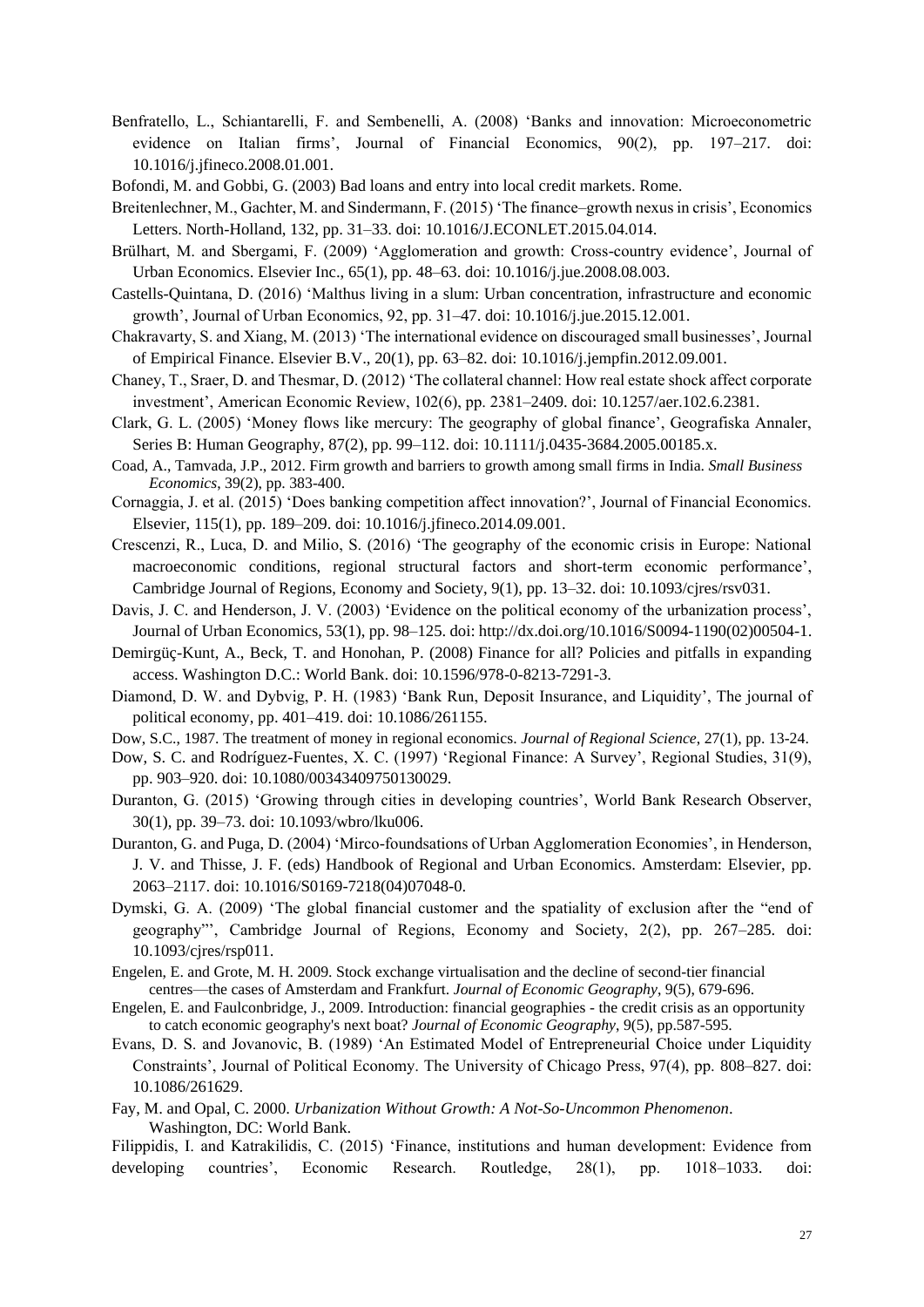10.1080/1331677X.2015.1100839.

- Fratesi, U., Rodríguez-Pose, A., 2016. The crisis and regional employment inEurope: what role for sheltered economies? *Cambridge Journal of Regions, Economy and* Society, 9(1): 33-57.
- Fratesi, U. and Rodríguez-Pose, A. (2016) 'The crisis and regional employment in Europe: what role for sheltered economies?', Cambridge Journal of Regions, Economy and Society. Oxford University Press, 9(1), pp. 33–57. doi: 10.1093/cjres/rsv032.
- Frick, S. and Rodríguez-Pose, A. 2016. Average city size and economic growth. *Cambridge Journal of Regions, Economy and* Society, 9(2): 301-318
- Garretsen, H., Kitson, M. and Martin, R. (2009) 'Editorial: Spatial circuits of global finance', Cambridge Journal of Regions, Economy and Society, 2(2), pp. 143–148. doi: 10.1093/cjres/rsp019.
- Gertler, M. S. (2003) 'Tacit knowledge and the economic geography of context, or The undefinable tacitness of being (there)', Journal of Economic Geography , 3(1), pp. 75–99. doi: 10.1093/jeg/3.1.75.
- Glaeser, E. L. and Sims, H. (2015) Contagion, crime, and congestion: overcoming the donwsides of density. May 2015. London.
- de Guevara, J. F. and Maudos, J. (2009) 'Regional Financial Development and Bank Competition: Effects on Firms' Growth', Regional Studies, 43(2), pp. 211–228. doi: 10.1080/00343400701808907.
- Guiso, L., Sapienza, P. and Zingales, L. (2004a) 'Does local financial development matter?', Quarterly Journal of Economics, 119(August), pp. 929–969. Available at: papers3://publication/uuid/D15EE464- 1D17-477D-82DA-0D670BA790BD.
- Guiso, L., Sapienza, P. and Zingales, L. (2004b) 'Does Local Financial Development Matter?', Quarterly Journal of Economics, 119(August), pp. 929–969. Available at: papers3://publication/uuid/D15EE464- 1D17-477D-82DA-0D670BA790BD.
- Hall, S. (2012) 'Geographies of money and finance III: Financial circuits and the "real economy"', Progress in Human Geography, 37(2), pp. 285–292. doi: 10.1177/0309132512443488.
- Harvey, D. 2008. The Right to the City. *New Left Review*, 53, September-October, 23-40.
- Henderson, J. V. (2003) 'The urbanization process and economic growth: The so-what question.', Journal of Economic Growth, 8(1), pp. 47–71.
- Henderson, J. V. (2010) 'Cities and development', Journal of Regional Science, 50(1), pp. 515–540. doi: 10.1111/j.1467-9787.2009.00636.x.
- Henderson, J. V. et al. (2016) 'Building functional cities', Science, 352(6288), pp. 946–947. doi: 10.1126/science.aaf7150.
- Hsueh, S.-J., Hu, Y.-H. and Tu, C.-H. (2013) 'Economic growth and financial development in Asian countries: A bootstrap panel Granger causality analysis', Economic Modelling. North-Holland, 32, pp. 294–301. doi: 10.1016/J.ECONMOD.2013.02.027.
- Hur, J., Raj, M. and Riyanto, Y. E. (2006) 'Finance and trade: A cross-country empirical analysis on the impact of financial development and asset tangibility on international trade', World Development, 34(10), pp. 1728–1741. doi: 10.1016/j.worlddev.2006.02.003.
- Iammarino, S., Sanna-Randaccio, F. and Savona, M. (2009) 'The perception of obstacles to innovation. Foreign multinationals and domestic firms in Italy', Revue d'économie industrielle, 125, pp. 75–104.
- Jinjarak, Y. and Wignaraja, G. (2016) 'An empirical assessment of the export-financial constraint relationship: How different are small and medium enterprises?', World Development. Elsevier Ltd, 79, pp. 152–163. doi: 10.1016/j.worlddev.2015.11.012.
- Klagge, B. and Martin, R. (2005) 'Decentralized versus centralized financial systems: Is there a case for local capital markets?', Journal of Economic Geography, 5(4), pp. 387–421. doi: 10.1093/jeg/lbh071.
- Lane, P. R. and Milesi-Ferretti, G. M. (2010) The cross-country incidence of the global crisis, *IMF Economic Review*, 59: 77–110.
- Lane, P. R. and Milesi-Ferretti, G. M. (2010) 'The Cross-Country Incidence of the Global Crisis', IMF Working Paper. Nature Publishing Group, 59(1), p. 29. doi: 10.1057/imfer.2010.12.
- Law, S. H., Azman-Saini, W. N. W. and Ibrahim, M. H. (2013) 'Institutional quality thresholds and the finance-growth nexus', Journal of Banking & Finance. North-Holland, 37(12), pp. 5373–5381. doi: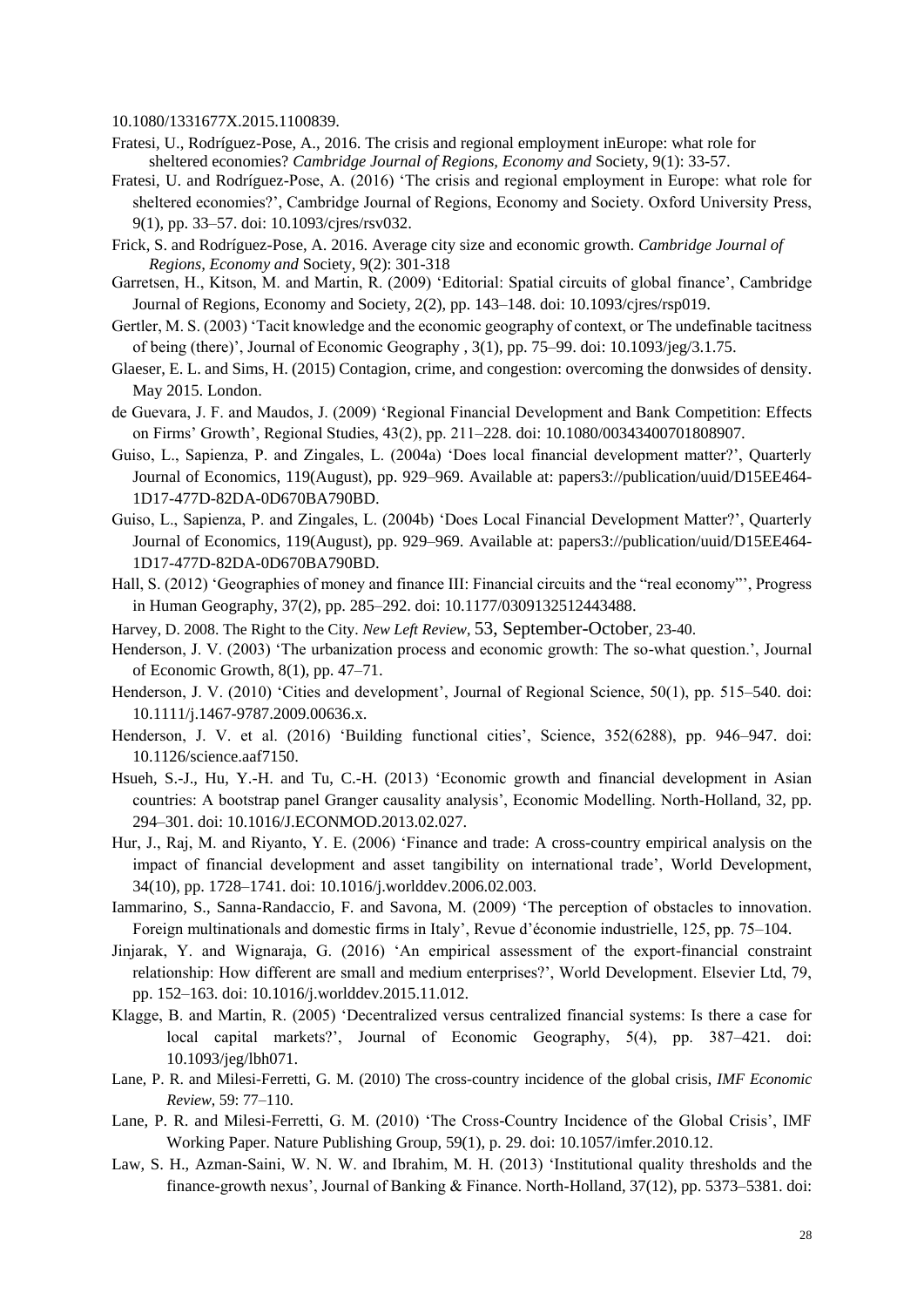10.1016/J.JBANKFIN.2013.03.011.

- Law, S. H. and Singh, N. (2014) 'Does too much finance harm economic growth?', Journal of Banking & Finance. North-Holland, 41, pp. 36–44. doi: 10.1016/J.JBANKFIN.2013.12.020.
- Lee, N. (2014) 'What holds back high-growth firms? Evidence from UK SMEs', Small Business Economics, 43(1), pp. 183–195. doi: 10.1007/s11187-013-9525-5.
- Lee, N. and Brown, R. (2016) 'Innovation, SMEs and the liability of distance: the demand and supply of bank funding in UK peripheral regions', Journal of Economic Geography, A.o.P. doi: 10.1093/jeg/lbw011.
- Lee, N. and Cowling, M. (2013) 'Place, sorting effects and barriers to enterprise in deprived areas: Different problems or different firms?', International Small Business Journal , 31(8), pp. 914–937. doi: 10.1177/0266242612445402.
- Lee, N., Sameen, H. and Cowling, M. (2015) 'Access to finance for innovative SMEs since the financial crisis', Research Policy. Elsevier B.V., 44(2), pp. 370–380. doi: 10.1016/j.respol.2014.09.008.
- Lee, R. et al. (2009) 'The remit of financial geography—before and after the crisis', Journal of Economic Geography , 9(5), pp. 723–747. doi: 10.1093/jeg/lbp035.
- Leyshon, A. & Thrift, N. 1997. *Money / Space: Geographies of monetary intermediation.* London: Routledge
- Levine, R. (2005) 'Finance and Growth: Theory and Evidence', in Aghion, P. and Durlauf, S. N. (eds) Handbook of Economic Growth. Amsterdam: Elsevier, pp. 865–934. doi: 10.1016/S1574- 0684(05)01012-9.
- Marshall, J. N. et al. (2012) 'Placing the run on northern rock', Journal of Economic Geography, 12(1), pp. 157–181. doi: 10.1093/jeg/lbq055.
- Martin, P. and Ottaviano, G. I. P. (2001) 'Growth and agglomeration', International Economic Review. Blackwell Publishers Ltd, 42(4), pp. 947–968. doi: 10.1111/1468-2354.00141.
- Milio, S. et al. (2014) Impact of the economic crisis on social, economic and territorial cohesion of the European Union. Brussels: European Parliament.
- Martin, R. 2011. The local geographies of the financial crisis: fro the housing bubble to economic recession and beyond. *Journal of Economic Geography,* 11, 587-618. Milio, S., Crescenzi, R., Schelkle, W., Durazzi, N., Garizova, E., Janowski, P., Olechnicka, A., Luca, D., and Fossarello, M. (2014) *Impact of the Economic Crisis on the Economic, Social and Territorial Cohesion of the European Union*. Studies, European Parliament, Brussels.
- Mion, G. and Naticchioni, P. (2009) 'The spatial sorting and matching of skills and firms', Canadian Journal of Economics, 42(1), pp. 28–55. doi: 10.1111/j.1540-5982.2008.01498.x.
- Nogueira, M., Crocco, M., Figueiredo, A.T., Diniz, G., 2015. Financial hierarchy and banking strategies: a regional analysis for the Brazilian case. *Cambridge Journal of Economics*, 39, pp. 139-156.
- Nogueira, M. et al. (2015) 'Financial hierarchy and banking strategies: a regional analysis for the Brazilian case', Cambridge Journal of Economics. Oxford University Press, 39(1), pp. 139–156. doi: 10.1093/cje/beu008.
- OECD (2006) The SME Financing Gap (Vol. I). Paris: OECD Publishing. doi: 10.1787/9789264029415-en.
- Peia, O. and Roszbach, K. (2015) 'Finance and growth: Time series evidence on causality', Journal of Financial Stability. Elsevier, 19, pp. 105–118. doi: 10.1016/J.JFS.2014.11.005.
- Petersen, M. A. and Rajan, R. G. (2002) 'Does distance still matter? The information revolution in small business lending', Journal of Finance, 57(6), pp. 2533–2570. doi: 10.1111/1540-6261.00505.
- Pollard, J. S. (2003) 'Small firm finance and economic geography', Journal of Economic Geography, 3(4), pp. 429–452. doi: 10.1093/jeg/lbg015.
- Presbitero, A. F., Rabellotti, R. and Piras, C. (2014) 'Barking up the wrong tree? Measuring gender gaps in firm's access to finance', The Journal of Development Studies, 50(10), pp. 1430–1444. doi: 10.1080/00220388.2014.940914.
- Rioja, F. and Valev, N. (2004) 'Does one size fit all?: A reexamination of the finance and growth relationship', Journal of Development Economics, 74(2), pp. 429–447. doi: 10.1016/j.jdeveco.2003.06.006.
- Rosenthal, S. S. and Strange, W. C. (2004) 'Evidence on the nature and sources of agglomeration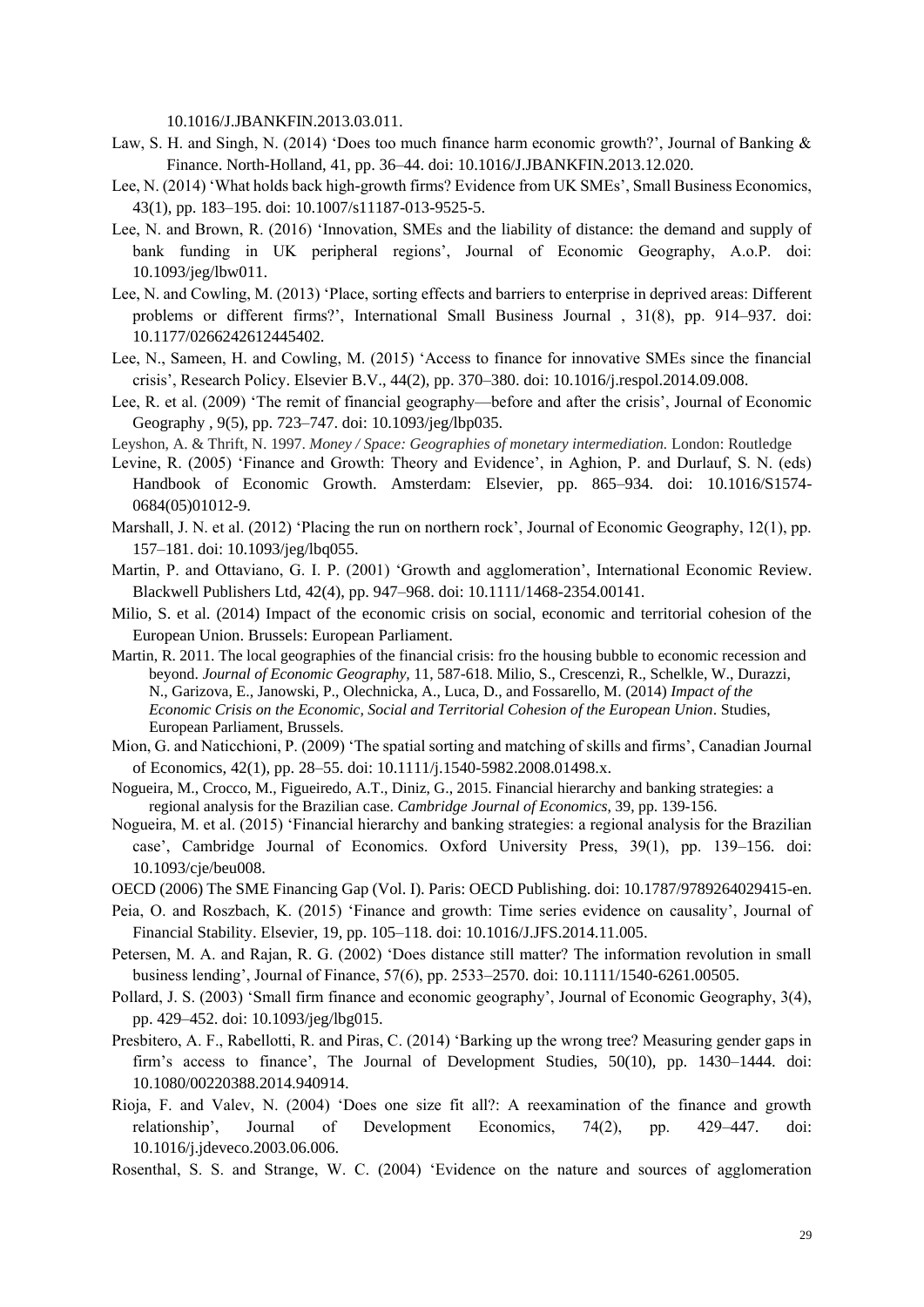economies', in Henderson, J. V. and Thisse, J. F. (eds) Handbook of Regional and Urban Economics. Amsterdam: Elsevier, pp. 2119–2171.

- Rousseau, P. L. and D'Onofrio, A. (2013) 'Monetization, financial development, and growth: Time series evidence from 22 Countries in Sub-Saharan Africa', World Development. Elsevier Ltd, 51, pp. 132–153. doi: 10.1016/j.worlddev.2013.05.016.
- Rousseau, P. L. and Wachtel, P. (2011) 'What is happening to the impact of financial deepening on economic growth?', Economic Inquiry. Blackwell Publishing Ltd, 49(1), pp. 276–288. doi: 10.1111/j.1465- 7295.2009.00197.x.
- Sassen, S. 1991. *The Global City: London, New York, Toyko*. Princeton University Press; Princeton, NJ.
- Samargandi, N., Fidrmuc, J. and Ghosh, S. (2015) 'Is the relationship between financial development and economic growth monotonic? Evidence from a sample of middle-income countries', World Development. Pergamon, 68, pp. 66–81. doi: 10.1016/J.WORLDDEV.2014.11.010.
- Sassen, S. (1991) The global city. Princeton, NJ: Princeton University Press.
- Shan, J. (2005) 'Does financial development 'lead' economic growth? A vector auto-regression appraisal', Applied Economics. Taylor & Francis Group, 37(12), pp. 1353–1367. doi: 10.1080/00036840500118762.
- Shan, J. Z., Morris, A. G. and Sun, F. (2001) 'Financial Development and Economic Growth: An Egg-and-Chicken Problem?', Review of International Economics. Blackwell Publishers Ltd., 9(3), pp. 443–454. doi: 10.1111/1467-9396.00291.
- Sokol, M. (2013) 'Towards a "newer" economic geography? Injecting finance and financialisation into economic geographies', Cambridge Journal of Regions, Economy and Society, 6(3), pp. 501–515. doi: 10.1093/cjres/rst022.
- Storper, M. and Venables, a. J. (2004) 'Buzz: face-to-face contact and the urban economy', Journal of Economic Geography, 4(4), pp. 351–370. doi: 10.1093/jnlecg/lbh027.
- Thrift, N. 1994. On the social and cultural determinants of international financial centers: the case of the City of London. In S. Corbridge, N. Thrift and R. Martin (eds). Money, Power and Space. Oxford: Blackwell, 327±55.
- UN DESA, 2016, *The World's Cities in 2016. Data booklet*. New York: United Nations.
- Williams, R., 2006. Generalized ordered logit / partial proportional odds models for ordinal dependent vaiables. *The Stata Journal*, 6(1), pp. 58-82.
- Williamson, J.G., 1965. Regional inequality and the process of national development: A description of the patterns. *Economic Development and Cultural Change*, 13(4), part 2, pp. 1-84.
- Williams, R. (2006) 'Generalized ordered logit / partial proportional odds models for ordinal dependent variables', The Stata Journal, 6(1), pp. 58–82.
- Williamson, J. G. (1965) 'Regional inequality and the process of national development: A description of the patterns', Economic Development and Cultural Change. The University of Chicago Press, 13(4, part 2), pp. 1–84. doi: 10.2307/1152097.
- Wojcik, D. (2009) 'Financial centre bias in primary equity markets', Cambridge Journal of Regions, Economy and Society, 2(2), pp. 193–209. doi: 10.1093/cjres/rsp008.
- Wojcik, D. (2011) The global stock market: Issuers, investors, and intermediaries in an uneven world. Oxford: Oxford University Press. doi: 10.1093/acprof.
- Wójcik, D., Kreston, N. and McGill, S. 2013. Freshwater, saltwater and deepwater: efficient market hypothesis versus behavioural finance. *Journal of Economic Geography,* 13(2), 257-277.

Wójciky, D. and MacDonald-Korth, D. (2015) 'The British and the German financial sectors in the wake of the crisis: Size, structure and spatial concentration', Journal of Economic Geography, 15(5), pp. 1033–1054. doi: 10.1093/jeg/lbu056.

- World Bank (2009) World Development Report 2009: Reshaping economic geography. Washington D.C.
- World Bank (2015) Global financial development report 2015/2016. Washington D.C.: World Bank. doi: 10.1007/s13398-014-0173-7.2.
- Xiao, L. and Ritchie, B. (2009) 'Access to finance for high-tech SMEs: Regional differences in China', Environment and Planning C: Government and Policy, 27(2), pp. 246–262. doi: 10.1068/c0817b.
- Zhao, T. and Jones-Evans, D. (2016) 'SMEs, banks and the spatial differentiation of access to finance', Journal of Economic Geography . doi: 10.1093/jeg/lbw029.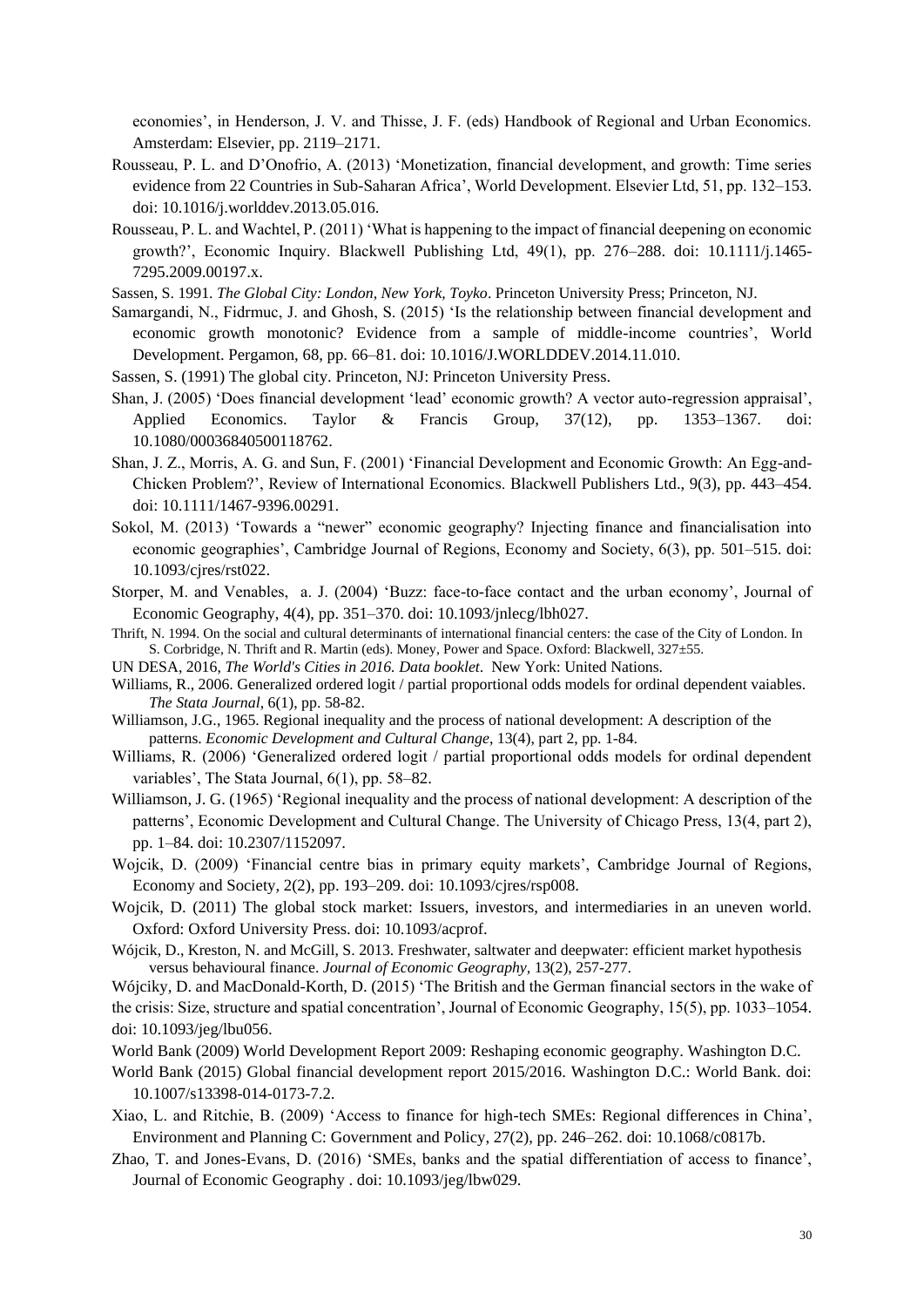Zook, M. (2004) 'The knowledge brokers: venture capitalists, tacit knowledge and regional development', International Journal of Urban and Regional Research, 28(3), pp. 621–641.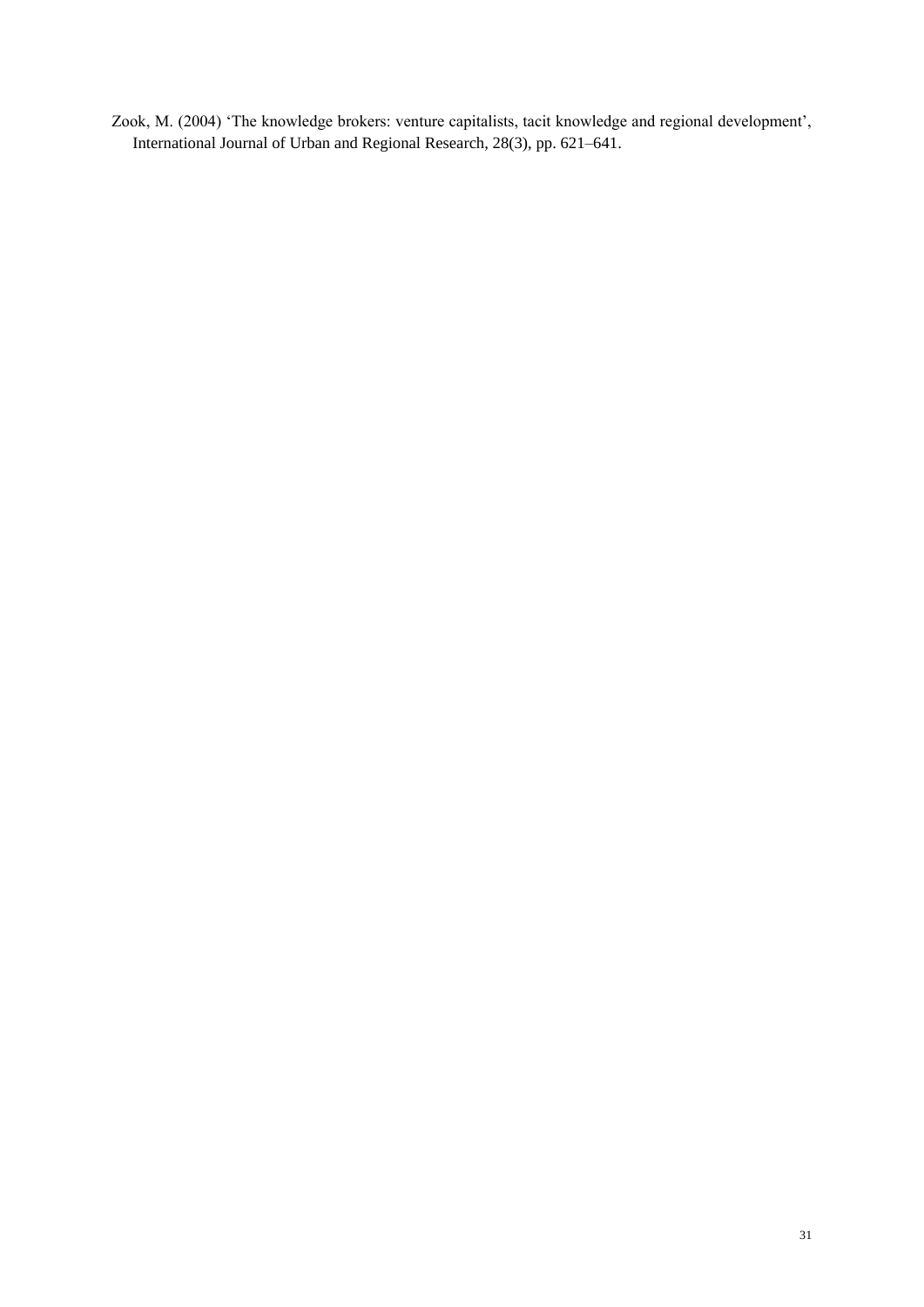## **Tables**

|                   | (1)        | (2)           | (3)            | (4)           | (5)            | (6)            |
|-------------------|------------|---------------|----------------|---------------|----------------|----------------|
|                   |            |               |                |               |                |                |
| City > 1M         | $-0.241**$ | $-0.231**$    | $-0.211**$     |               | $-0.307**$     | $-0.287**$     |
|                   | (0.111)    | (0.112)       | (0.106)        |               | (0.128)        | (0.137)        |
| City $250K < 1M$  | $-0.0240$  | $-0.0288$     | $-0.0100$      |               | $-0.0740$      | $-0.0440$      |
|                   | (0.0770)   | (0.0773)      | (0.0776)       |               | (0.0926)       | (0.0978)       |
| City $50 < 250K$  | $-0.0561$  | $-0.0559$     | $-0.0514$      |               | $-0.0895$      | $-0.0672$      |
|                   | (0.0549)   | (0.0553)      | (0.0549)       |               | (0.0586)       | (0.0615)       |
| City (cont.)      |            |               |                | $-0.0730*$    |                |                |
|                   |            |               |                | (0.0412)      |                |                |
| Capital city      | 0.0828     | 0.106         | 0.109          | 0.104         | 0.0616         | 0.0703         |
|                   | (0.0804)   | (0.0833)      | (0.0809)       | (0.0811)      | (0.0782)       | (0.0774)       |
| M-S size          |            | $-0.0741***$  | $-0.0996***$   | $-0.101***$   | $-0.0998***$   | $-0.0836***$   |
|                   |            | (0.0266)      | (0.0257)       | (0.0257)      | (0.0257)       | (0.0234)       |
| L size            |            | $-0.231***$   | $-0.264***$    | $-0.268***$   | $-0.266***$    | $-0.246***$    |
|                   |            | (0.0389)      | (0.0364)       | (0.0367)      | (0.0364)       | (0.0357)       |
| Age               |            | $-0.0485**$   | $-0.0512***$   | $-0.0510***$  | $-0.0505***$   | $-0.0574***$   |
|                   |            | (0.0192)      | (0.0192)       | (0.0191)      | (0.0192)       | (0.0182)       |
| Foreign-owned     |            | $-0.00481***$ | $-0.00469$ *** | $-0.00469***$ | $-0.00470$ *** | $-0.00441$ *** |
|                   |            | (0.000429)    | (0.000420)     | (0.000427)    | (0.000424)     | (0.000446)     |
| State-owned       |            | $-0.00215$    | $-0.00182$     | $-0.00184$    | $-0.00187$     | $-0.00258$     |
|                   |            | (0.00247)     | (0.00256)      | (0.00256)     | (0.00255)      | (0.00269)      |
| Publicly listed   |            | $-0.0365$     | $-0.0264$      | $-0.0251$     | $-0.0237$      | $-0.00534$     |
|                   |            | (0.0620)      | (0.0604)       | (0.0600)      | (0.0597)       | (0.0574)       |
| Single proprietor |            | $0.0605**$    | $0.0596**$     | $0.0617**$    | $0.0623**$     | 0.0382         |
|                   |            | (0.0257)      | (0.0249)       | (0.0248)      | (0.0248)       | (0.0282)       |
| Women owners      |            | $-0.0126$     | $-0.00310$     | $-0.00295$    | $-0.00286$     | $-0.00597$     |
|                   |            | (0.0239)      | (0.0255)       | (0.0251)      | (0.0257)       | (0.0292)       |
| Export            |            | 5.19e-05      | $-0.000949**$  | $-0.000950**$ | $-0.000915*$   | $-0.00103*$    |
|                   |            | (0.000438)    | (0.000474)     | (0.000482)    | (0.000480)     | (0.000589)     |
| Manager exp.      |            | 0.00274       | $-0.0138$      | $-0.0147$     | $-0.0134$      | $-0.0100$      |
|                   |            | (0.0177)      | (0.0176)       | (0.0174)      | (0.0177)       | (0.0189)       |
| Productivity      |            |               |                |               |                | $-0.0582***$   |
|                   |            |               |                |               |                | (0.0141)       |
|                   |            |               |                |               |                |                |
| Observations      | 81,378     | 81,378        | 81,378         | 81,378        | 81,378         | 70,447         |
| <b>Country FE</b> | yes        | yes           | yes            | yes           | yes            | yes            |
| Year FE           | yes        | yes           | yes            | yes           | yes            | yes            |
| Firm controls     |            | yes           | yes            | yes           | yes            | yes            |
| <b>Sector FE</b>  |            |               | yes            | yes           | yes            | yes            |
| Crisis controls   |            |               |                |               | yes            | yes            |
| Pseudo R2         | 0.0442     | 0.0469        | 0.0494         | 0.0491        | 0.0495         | 0.0516         |

**Table 1.** City size and constraints in access to financing: Robust ordinal logit estimates.

Robust standard errors clustered at country level in parentheses \*\*\* p<0.01, \*\* p<0.05, \* p<0.1. City-size baseline category: cities with less than 50K inhabitants. Constant cuts are not reported.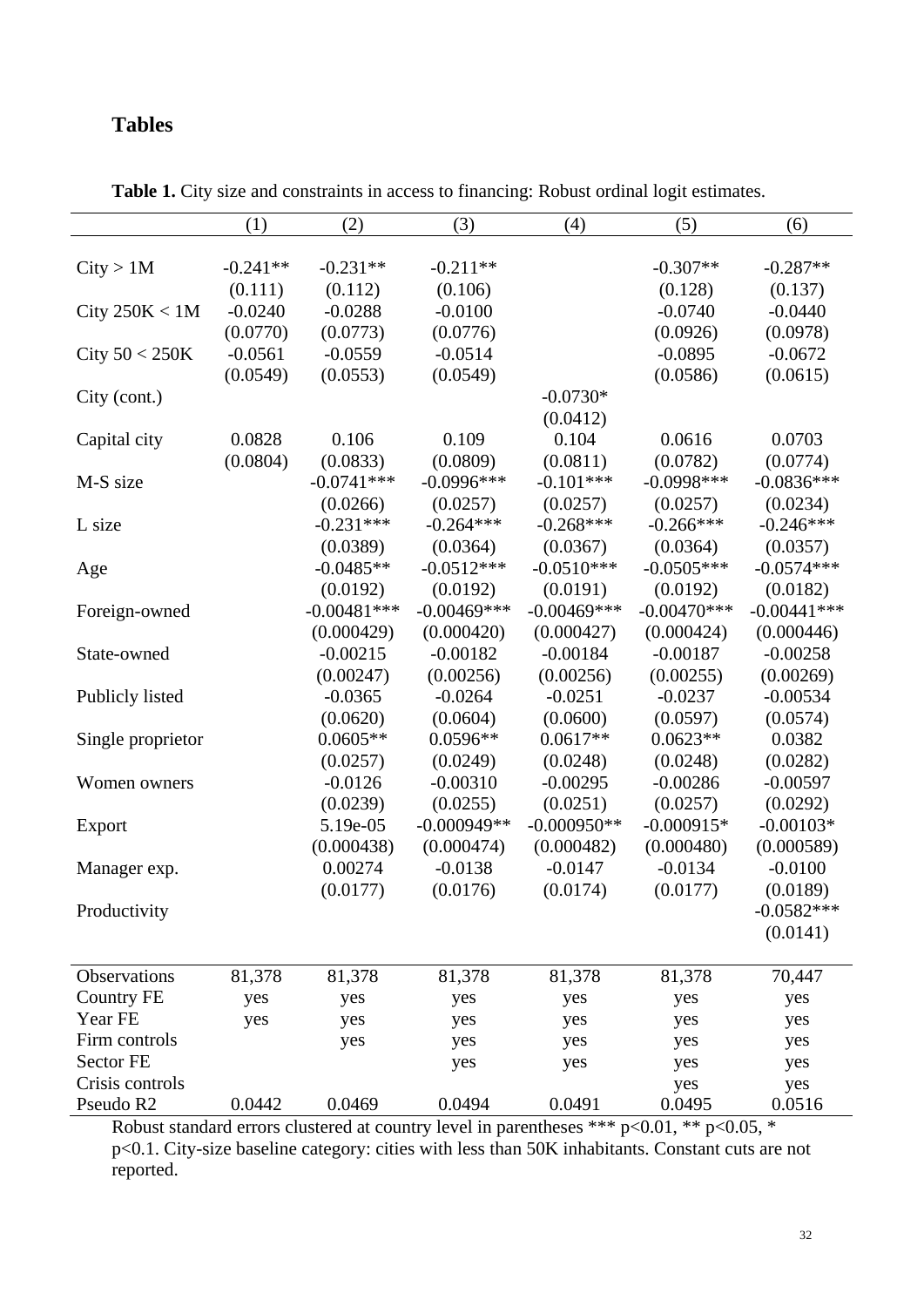**Table 2.** City-size and constraints in access to financing: Robust ordinal logit estimates stratified by per-capita GDP groups (PPP USD): up to 4.125, between 4.126 and 12.735, above 12.735.

|                   | (1)        | (2)            | (3)        | (4)         | (5)          | (6)         | (7)       | (8)      | (9)       |
|-------------------|------------|----------------|------------|-------------|--------------|-------------|-----------|----------|-----------|
|                   |            | Low/Low-middle |            |             | Upper-middle |             |           | High     |           |
|                   |            |                |            |             |              |             |           |          |           |
| City > 1M         | $-0.374*$  |                | $-0.403$   | $-0.420***$ |              | $-0.547***$ | 0.0426    |          | $-0.0639$ |
|                   | (0.206)    |                | (0.263)    | (0.112)     |              | (0.0879)    | (0.127)   |          | (0.186)   |
| City $250K < 1M$  | $-0.179$   |                | $-0.206$   | $-0.0919$   |              | $-0.149$    | 0.0603    |          | 0.00403   |
|                   | (0.225)    |                | (0.264)    | (0.0822)    |              | (0.0922)    | (0.133)   |          | (0.188)   |
| City $50K < 250K$ | $-0.214$   |                | $-0.222$   | $-0.0700$   |              | $-0.118*$   | $-0.0675$ |          | $-0.0864$ |
|                   | (0.181)    |                | (0.206)    | (0.0687)    |              | (0.0654)    | (0.0749)  |          | (0.0782)  |
| City (cont.)      |            | $-0.110**$     |            |             | $-0.155***$  |             |           | 0.0244   |           |
|                   |            | (0.0534)       |            |             | (0.0480)     |             |           | (0.0495) |           |
| Capital city      | $0.448***$ | $0.456***$     | $0.433***$ | 0.179       | 0.167        | $0.158*$    | $-0.116$  | $-0.113$ | $-0.187$  |
|                   | (0.143)    | (0.144)        | (0.152)    | (0.109)     | (0.107)      | (0.0899)    | (0.122)   | (0.123)  | (0.133)   |
|                   |            |                |            |             |              |             |           |          |           |
| Observations      | 17,690     | 17,690         | 14,995     | 36,009      | 36,009       | 32,184      | 27,679    | 27,679   | 23,268    |
| Country FE        | yes        | yes            | yes        | yes         | yes          | yes         | yes       | yes      | yes       |
| Year FE           | yes        | yes            | yes        | yes         | yes          | yes         | yes       | yes      | yes       |
| Sector FE         | yes        | yes            | yes        | yes         | yes          | yes         | yes       | yes      | yes       |
| Firm controls     | yes        | yes            | yes        | yes         | yes          | yes         | yes       | yes      | yes       |
| Crisis controls   |            |                | yes        |             |              | yes         |           |          | yes       |
| Productivity      |            |                | yes        |             |              | yes         |           |          | yes       |
| Pseudo R-squared  | 0.0497     | 0.0495         | 0.0488     | 0.0341      | 0.0336       | 0.0369      | 0.0445    | 0.0444   | 0.0436    |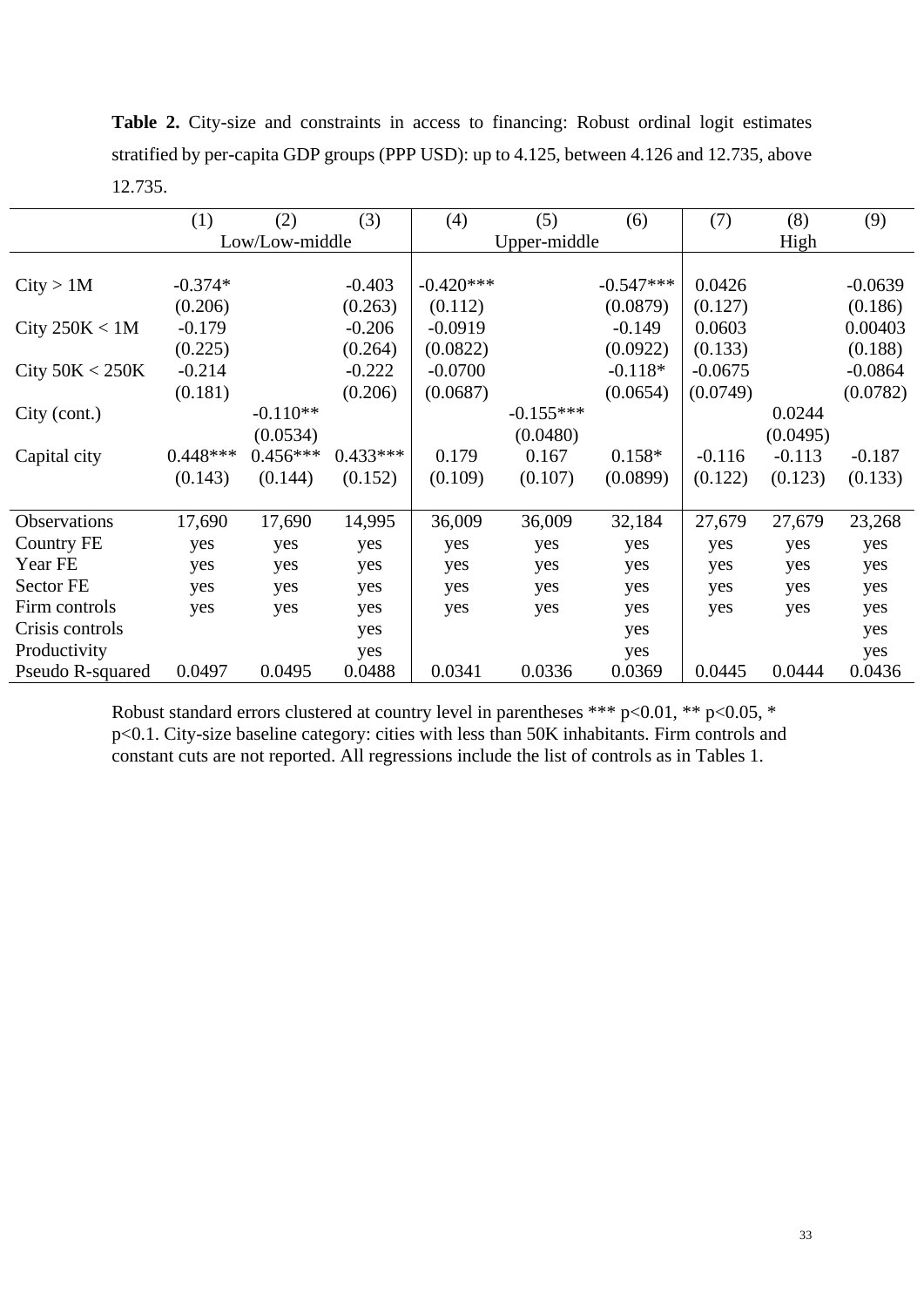|                       | (1)        | (2)        | (3)        | (4)        | (5)        | (6)        | (7)        | (8)        |
|-----------------------|------------|------------|------------|------------|------------|------------|------------|------------|
|                       |            |            |            |            |            |            |            |            |
| City > 1M             | $-0.211**$ |            | $-0.307**$ | $-0.287**$ | $-0.216**$ |            | $-0.302**$ | $-0.277**$ |
|                       | (0.106)    |            | (0.128)    | (0.137)    | (0.103)    |            | (0.127)    | (0.138)    |
| City $250K < 1M$      | $-0.0100$  |            | $-0.0740$  | $-0.0440$  | $-0.00823$ |            | $-0.0658$  | $-0.0322$  |
|                       | (0.0776)   |            | (0.0926)   | (0.0978)   | (0.0798)   |            | (0.0951)   | (0.100)    |
| City 50K<250K         | $-0.0514$  |            | $-0.0895$  | $-0.0672$  | $-0.0583$  |            | $-0.0924$  | $-0.0652$  |
|                       | (0.0549)   |            | (0.0586)   | (0.0615)   | (0.0534)   |            | (0.0583)   | (0.0615)   |
| City (continuous)     |            | $-0.0730*$ |            |            |            | $-0.0735*$ |            |            |
|                       |            | (0.0412)   |            |            |            | (0.0393)   |            |            |
| Capital city          | 0.109      | 0.104      | 0.0616     | 0.0703     | 0.109      | 0.105      | 0.0666     | 0.0774     |
|                       | (0.0809)   | (0.0811)   | (0.0782)   | (0.0774)   | (0.0789)   | (0.0794)   | (0.0764)   | (0.0753)   |
| Loan application      |            |            |            |            | $0.516***$ | $0.515***$ | $0.516***$ | $0.522***$ |
|                       |            |            |            |            | (0.0408)   | (0.0409)   | (0.0407)   | (0.0408)   |
|                       |            |            |            |            |            |            |            |            |
| Observations          | 81,378     | 81,378     | 81,378     | 70,447     | 79,334     | 79,334     | 79,334     | 69,029     |
| Country FE            | yes        | yes        | yes        | yes        | yes        | yes        | yes        | yes        |
| Year FE               | yes        | yes        | yes        | yes        | yes        | yes        | yes        | yes        |
| <b>Sector FE</b>      | yes        | yes        | yes        | yes        | yes        | yes        | yes        | yes        |
| Firm controls         | yes        | yes        | yes        | yes        | yes        | yes        | yes        | yes        |
| Crisis controls       |            |            | yes        | yes        |            |            | yes        | yes        |
| Productivity          |            |            |            | yes        |            |            |            | yes        |
| Pseudo R <sub>2</sub> | 0.0494     | 0.0491     | 0.0495     | 0.0516     | 0.0537     | 0.0535     | 0.0539     | 0.0560     |

**Table 3.** City size and constraints in access to financing, controlling for whether a firm applied for external finance. Robust ordinal logit estimates.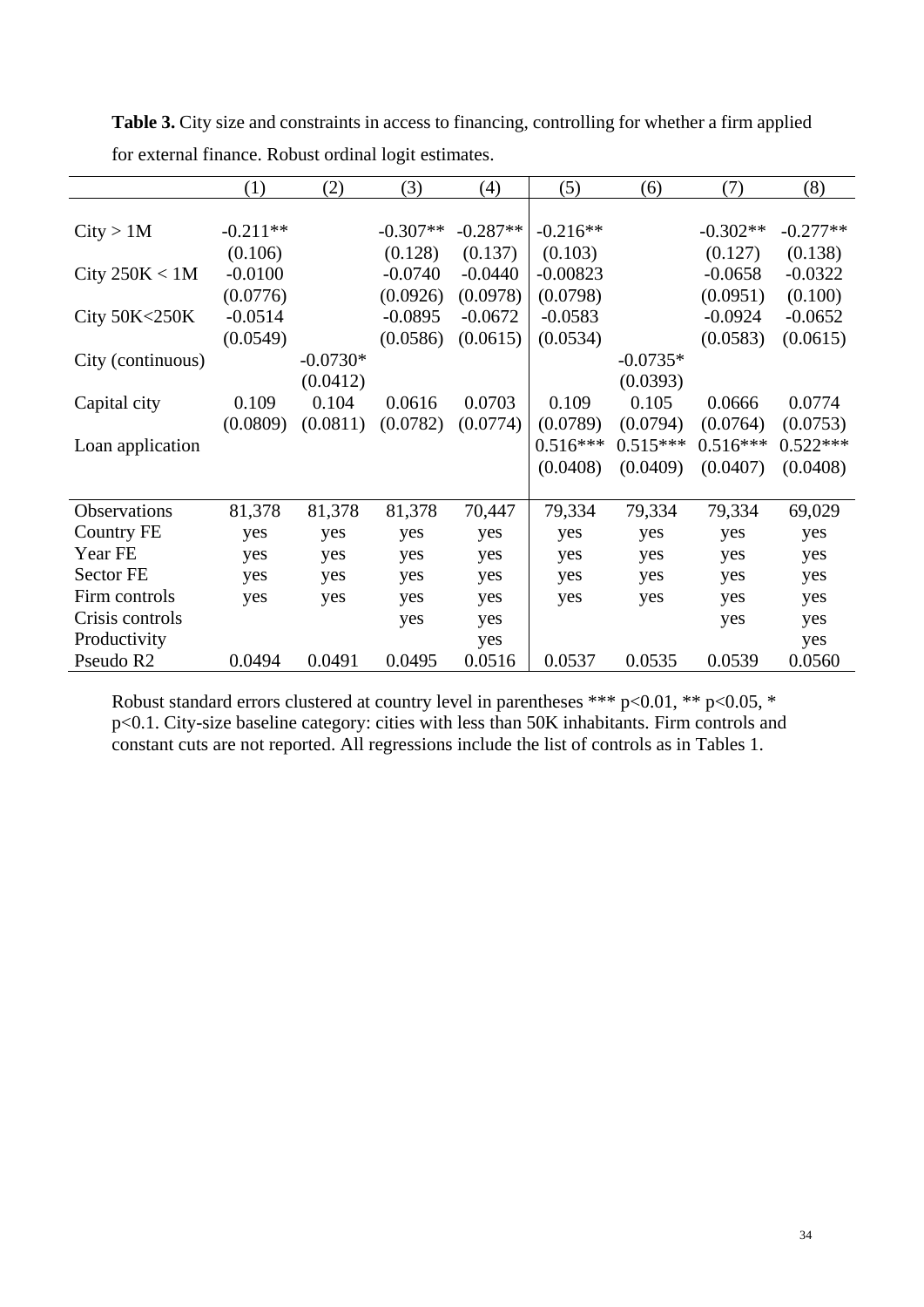|                  |          | Total sales in previous year |            | Productivity per worker |           |           |  |
|------------------|----------|------------------------------|------------|-------------------------|-----------|-----------|--|
|                  | (1)      | (2)                          | (3)        | (4)                     | (5)       | (6)       |  |
|                  |          |                              |            |                         |           |           |  |
| City > 1M        | 0.0401   | $-0.0466$                    |            | $-0.00999$              | $-0.0871$ |           |  |
|                  | (0.126)  | (0.140)                      |            | (0.126)                 | (0.140)   |           |  |
| City $250K < 1M$ | 0.0537   | 0.000953                     |            | 0.0336                  | $-0.0134$ |           |  |
|                  | (0.0886) | (0.0971)                     |            | (0.0879)                | (0.0962)  |           |  |
| City 50K<250K    | 0.0661   | 0.0455                       |            | 0.0368                  | 0.0184    |           |  |
|                  | (0.0517) | (0.0514)                     |            | (0.0443)                | (0.0448)  |           |  |
| City (cont.)     |          |                              | $-0.0256$  |                         |           | $-0.0366$ |  |
|                  |          |                              | (0.0521)   |                         |           | (0.0518)  |  |
| Capital city     |          | $0.198***$                   | $0.194***$ |                         | $0.176**$ | $0.173**$ |  |
|                  |          | (0.0739)                     | (0.0735)   |                         | (0.0693)  | (0.0688)  |  |
| Constant         | 16.87*** | 16.92***                     | 16.84***   | 15.15***                | 15.19***  | 15.04***  |  |
|                  | (1.428)  | (1.432)                      | (1.280)    | (1.459)                 | (1.465)   | (1.308)   |  |
|                  |          |                              |            |                         |           |           |  |
| Observations     | 71,746   | 71,746                       | 71,746     | 71,534                  | 71,534    | 71,534    |  |
| Country FE       | yes      | yes                          | yes        | yes                     | yes       | yes       |  |
| Year FE          | yes      | yes                          | yes        | yes                     | yes       | yes       |  |
| <b>Sector FE</b> | yes      | yes                          | yes        | yes                     | yes       | yes       |  |
| Firm controls    | yes      | yes                          | yes        | yes                     | yes       | yes       |  |
| R-squared        | 0.7467   | 0.7471                       | 0.7470     | 0.7111                  | 0.7114    | 0.7114    |  |

**Table 4.** Firm performance and city size: Robust OLS estimates.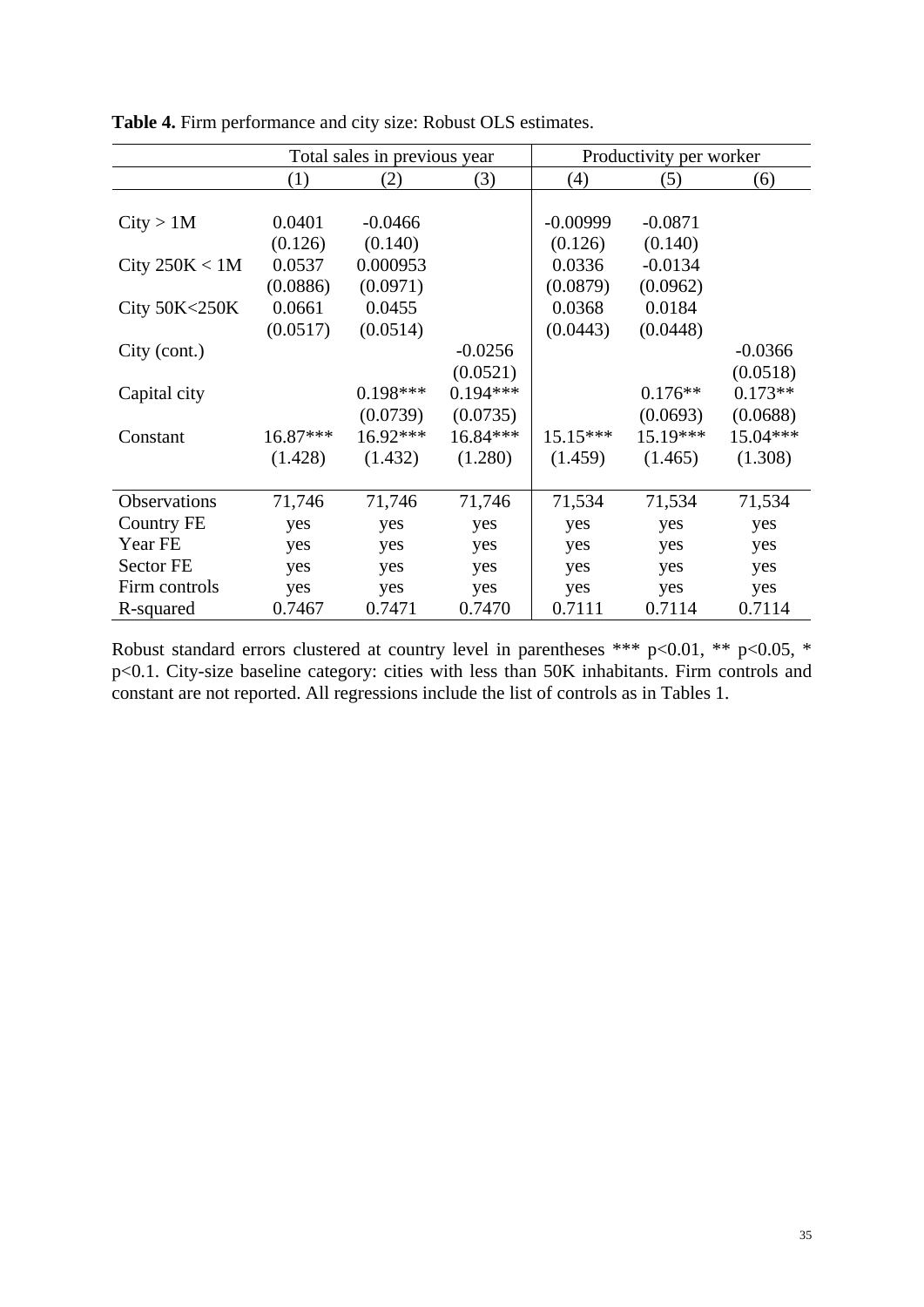|                       | (1)        | (2)        | (3)        | (4)        | (5)        | (6)        |
|-----------------------|------------|------------|------------|------------|------------|------------|
|                       |            |            |            |            |            |            |
| City > 1M             | $-0.252**$ | $-0.245**$ | $-0.224**$ |            | $-0.293**$ | $-0.293**$ |
|                       | (0.114)    | (0.115)    | (0.109)    |            | (0.139)    | (0.139)    |
| City $250K < 1M$      | $-0.0226$  | $-0.0290$  | $-0.00947$ |            | $-0.0387$  | $-0.0387$  |
|                       | (0.0809)   | (0.0812)   | (0.0815)   |            | (0.103)    | (0.103)    |
| City $50K < 250K$     | $-0.0528$  | $-0.0531$  | $-0.0490$  |            | $-0.0614$  | $-0.0614$  |
|                       | (0.0579)   | (0.0582)   | (0.0580)   |            | (0.0648)   | (0.0648)   |
| City (continuous)     |            |            |            | $-0.0782*$ |            |            |
|                       |            |            |            | (0.0427)   |            |            |
| Capital city          | 0.110      | 0.135      | 0.134      | 0.127      | 0.103      | 0.103      |
|                       | (0.0880)   | (0.0910)   | (0.0887)   | (0.0888)   | (0.0854)   | (0.0854)   |
|                       |            |            |            |            |            |            |
| Observations          | 76,987     | 76,987     | 76,987     | 76,987     | 66,489     | 66,489     |
| Country FE            | yes        | yes        | yes        | yes        | yes        | yes        |
| Year FE               | yes        | yes        | yes        | yes        | yes        | yes        |
| Firm controls         |            | yes        | yes        | yes        | yes        | yes        |
| <b>Sector FE</b>      |            |            | yes        | yes        | yes        | yes        |
| Crisis controls       |            |            |            |            | yes        | yes        |
| Firm productivity     |            |            |            |            |            | yes        |
| Pseudo R <sub>2</sub> | 0.0432     | 0.0457     | 0.0481     | 0.0478     | 0.0502     | 0.0502     |

**Table 5.** City size and constraints in access to financing, excluding small countries from the analysis. Robust ordinal logit estimates.

Small countries are identified as the ones in the lowest  $10<sup>th</sup>$  percentile of number of firms sampled. Robust standard errors clustered at country level in parentheses \*\*\*  $p<0.01$ , \*\* p<0.05, \* p<0.1. City-size baseline category: cities with less than 50K inhabitants. Firm controls and constant cuts are not reported. Regressions include the list of controls as in Tables 1.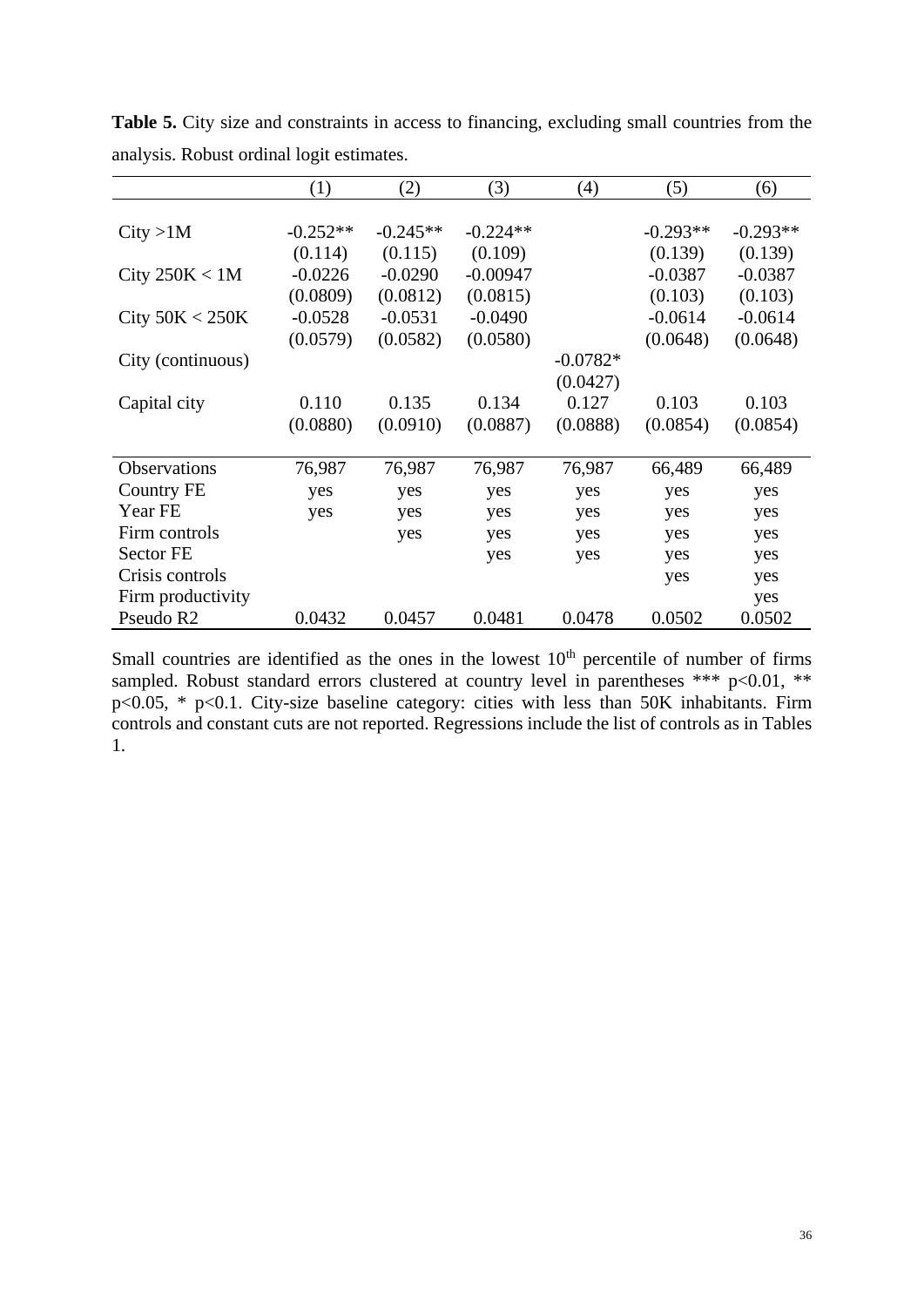# **Appendices**

| Appendix 1. List of countries included in the empirical sample. |  |  |
|-----------------------------------------------------------------|--|--|
|-----------------------------------------------------------------|--|--|

|                              | Countries       |                           |
|------------------------------|-----------------|---------------------------|
| Albania                      | Honduras        | Paraguay                  |
| Argentina                    | Hungary         | Peru                      |
| Armenia                      | India           | Philippines               |
| Azerbaijan                   | Indonesia       | Poland                    |
| Bangladesh                   | Iraq            | Romania                   |
| <b>Belarus</b>               | <b>Israel</b>   | Russia                    |
| <b>Bhutan</b>                | Jamaica         | Rwanda                    |
| <b>Bolivia</b>               | Jordan          | Senegal                   |
| Bosnia and Herzegovina       | Kazakhstan      | Serbia                    |
| <b>Botswana</b>              | Kenya           | Slovak Republic           |
| <b>Brazil</b>                | Kosovo          | Slovenia                  |
| <b>Bulgaria</b>              | Kyrgyz Republic | South Africa              |
| <b>Burkina Faso</b>          | Laos            | South Sudan               |
| Cameroon                     | Latvia          | Sri Lanka                 |
| Chile                        | Lebanon         | Sudan                     |
| China                        | Lithuania       | Sweden                    |
| Colombia                     | Madagascar      | Tajikistan                |
| Costarica                    | Malawi          | Tanzania                  |
| Croatia                      | Mali            | Trinidad and Tobago       |
| Czech Republic               | Mauritius       | Tunisia                   |
| <b>Ivory Coast</b>           | Mexico          | Turkey                    |
| Democratic Republic of Congo | Moldova         | Uganda                    |
| Djibuti                      | Mongolia        | Ukraine                   |
| Dominican Republic           | Montenegro      | Uruguay                   |
| Equador                      | Morocco         | Uzbekistan                |
| Egypt                        | Mozanbique      | Venezuela                 |
| El Salvador                  | Myanmar         | Vietnam                   |
| Estonia                      | Namibia         | <b>West Bank and Gaza</b> |
| Ethiopia                     | Nepal           | Yemen                     |
| <b>FYR</b> Macedonia         | Nicaragua       | Zambia                    |
| Georgia                      | Nigeria         | Zimbabwe                  |
| Ghana                        | Pakistan        |                           |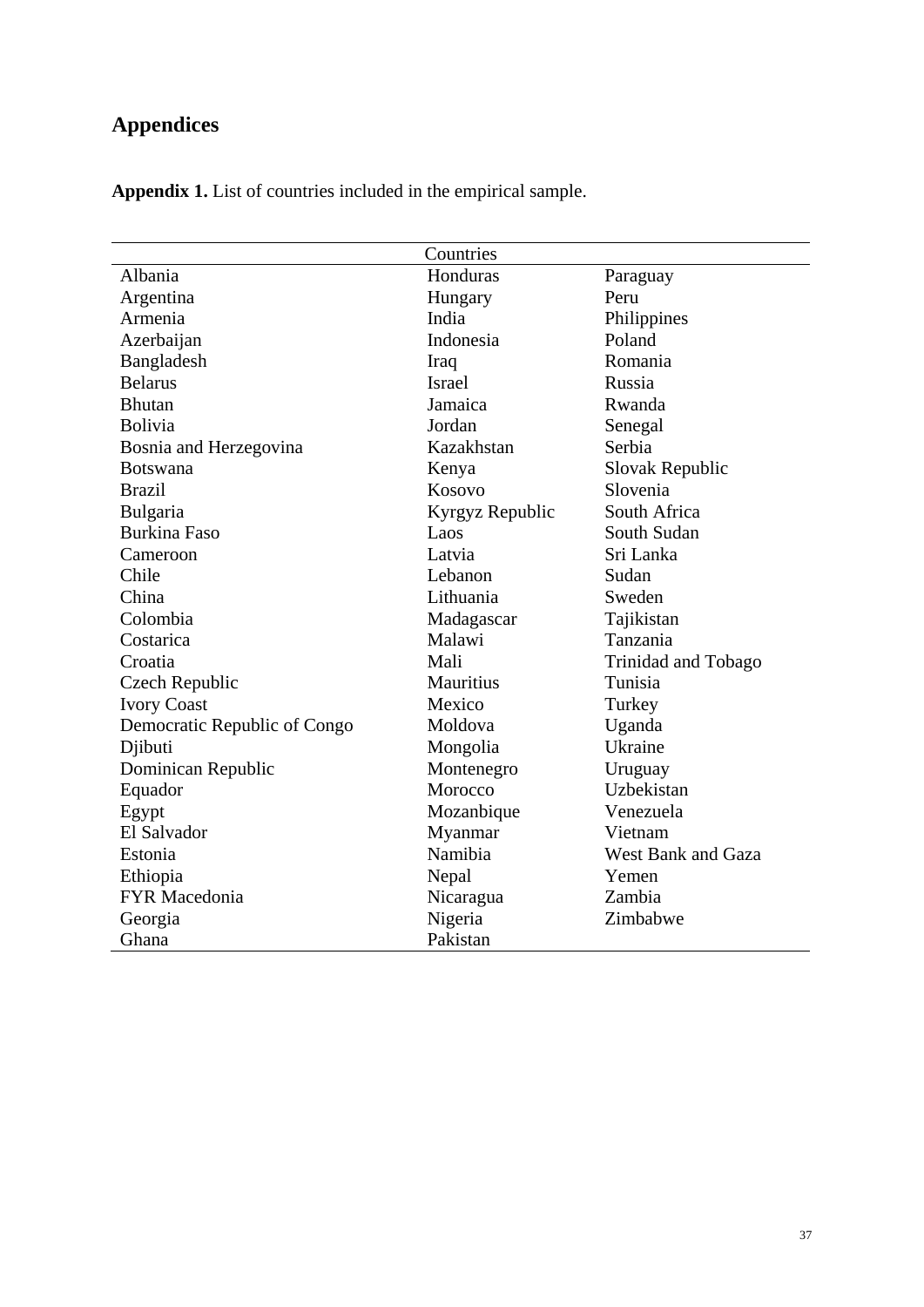|                        | Definition                                                                                                                                                                                                                                | Mean   | Std. deviation | Min              | Max            |
|------------------------|-------------------------------------------------------------------------------------------------------------------------------------------------------------------------------------------------------------------------------------------|--------|----------------|------------------|----------------|
| Financing<br>obstacles | Evaluation of extent to which access<br>to finance, including availability and                                                                                                                                                            | 1.495  | 1.331          | $\boldsymbol{0}$ | $\overline{4}$ |
|                        | cost, interest rates, fees and collateral<br>requirements, is an obstacle to<br>current operations                                                                                                                                        |        |                |                  |                |
| City-size              | Categorical variable indicating<br>whether a firm is located in cities<br>with: less than $50.000(1)$ , between<br>50.000 and 250.000 (2), between<br>$250.000$ and one million $(3)$ , and over<br>one million inhabitants (4).          | 2.999  | 1.052          | 1                | $\overline{4}$ |
| Capital city           | Dummy equal to 1 if city is a capital                                                                                                                                                                                                     | 0.171  | 0.376          | $\boldsymbol{0}$ | 1              |
| Establishment<br>size  | Categorical variable equal to: 1 if a<br>firms is small $(5-19$ employees); 2 if<br>medium (20-99 employees); 3 if<br>large (100 and more employees)                                                                                      | 1.755  | 0.767          | 1                | 3              |
| Age                    | Ln years since the establishment<br>began operations                                                                                                                                                                                      | 2.580  | 0.842          | $\boldsymbol{0}$ | 5.829          |
| Foreign-<br>owned      | Percent of firm owned by private<br>foreign individuals, companies or<br>organisations                                                                                                                                                    | 6.876  | 23.485         | $\boldsymbol{0}$ | 100            |
| State-owned            | Percent owned by governemnts or the<br>state                                                                                                                                                                                              | 0.740  | 6.663          | $\boldsymbol{0}$ | 100            |
| Publicly-listed        | Dummy equal to 1 if the firm is<br>publicly listed                                                                                                                                                                                        | 0.051  | 0.220          | $\boldsymbol{0}$ | $\mathbf{1}$   |
| Single<br>proprietor   | Dummy equal to 1 if the<br>establishment is owned by a single<br>individual                                                                                                                                                               | 0.348  | 0.476          | $\boldsymbol{0}$ | 1              |
| Women-<br>ownership    | Dummy equal to 1 if at least one of<br>the owners is female.                                                                                                                                                                              | 0.288  | 0.453          | $\boldsymbol{0}$ | 1              |
| Export                 | Percent of sales exported either<br>directly or indirectly (i.e. sold<br>domestically to third parties that<br>exports products)                                                                                                          | 10.361 | 25.635         | $\boldsymbol{0}$ | 100            |
| Manager<br>experience  | Ln of the number of years of<br>experience that the top management<br>have working in the firm's sector                                                                                                                                   | 2.604  | 0.765          | $\mathbf{0}$     | 4.174          |
| Firm<br>productivity   | Firm's revenue over the firm's<br>number of employees, expressed in<br>Ln. Due to lack of information in the<br>WBES on part-time employees, in<br>the construction of the variable we<br>consider permanent full-time<br>employees only. | 13.568 | 2.669          | $-3.401$         | 29.002         |
| Firms sales            | Total Ln annual sales in previous<br>year                                                                                                                                                                                                 | 16.867 | 3.060          | $\boldsymbol{0}$ | 33.846         |

## **Appendix 2.** Summary statistics and variable definitions.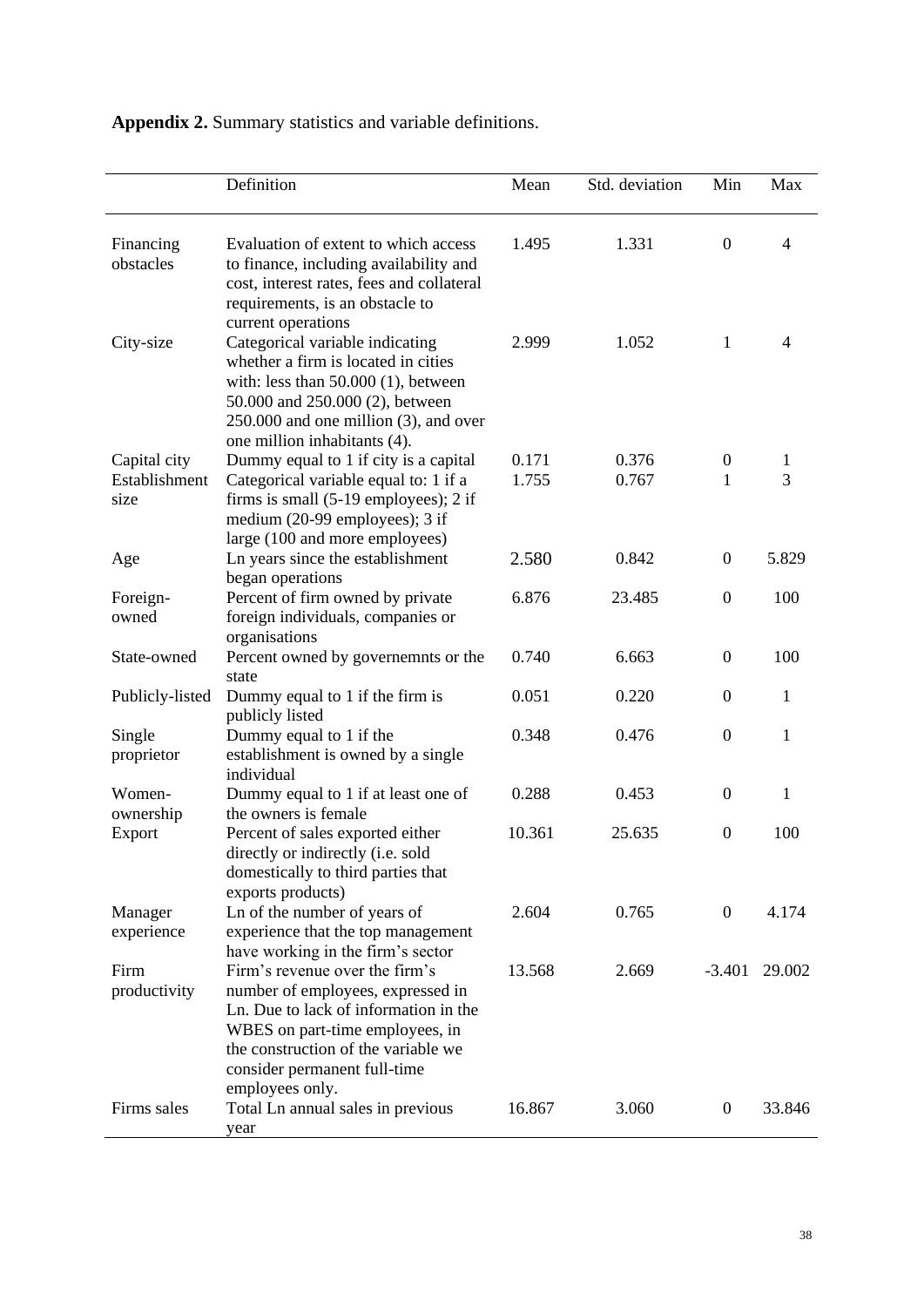|           | A2F        | City-size  | Capital   | Firm size  | Age        | Foreign    | State      | Listed    | Single     | Women      | Export    | Manager    | Ppwa    |
|-----------|------------|------------|-----------|------------|------------|------------|------------|-----------|------------|------------|-----------|------------|---------|
|           |            |            |           |            |            |            |            |           |            |            |           |            |         |
| A2F       | 1.000      |            |           |            |            |            |            |           |            |            |           |            |         |
|           | (0.000)    |            |           |            |            |            |            |           |            |            |           |            |         |
| City-size | $0.0320*$  | 1.000      |           |            |            |            |            |           |            |            |           |            |         |
|           | (0.000)    | (0.000)    |           |            |            |            |            |           |            |            |           |            |         |
| Capital   | $0.0522*$  | $0.3018*$  | 1.000     |            |            |            |            |           |            |            |           |            |         |
|           | (0.000)    | (0.000)    | (0.000)   |            |            |            |            |           |            |            |           |            |         |
| Firm size | $-0.1025*$ | $0.0592*$  | $0.0524*$ | 1.000      |            |            |            |           |            |            |           |            |         |
|           | (0.000)    | (0.000)    | (0.000)   | (0.000)    |            |            |            |           |            |            |           |            |         |
| Age       | $-0.0487*$ | $0.0241*$  | $0.0668*$ | 0.2477*    | 1.000      |            |            |           |            |            |           |            |         |
|           | (0.000)    | (0.000)    | (0.000)   | (0.000)    | (0.000)    |            |            |           |            |            |           |            |         |
| Foreign   | $-0.0433*$ | $0.0089*$  | $0.0722*$ | $0.1668*$  | $-0.0149*$ | 1.000      |            |           |            |            |           |            |         |
|           | (0.000)    | (0.011)    | (0.000)   | (0.000)    | (0.000)    | (0.000)    |            |           |            |            |           |            |         |
| State     | $-0.0193*$ | $-0.0133*$ | $-0.017*$ | $0.0834*$  | $0.0520*$  | $-0.004$   | 1.000      |           |            |            |           |            |         |
|           | (0.000)    | (0.000)    | (0.000)   | (0.000)    | (0.000)    | (0.235)    | (0.000)    |           |            |            |           |            |         |
| Listed    | $-0.0148*$ | $-0.0069*$ | $0.0469*$ | 0.1599*    | $0.1064*$  | $0.0577*$  | $0.1202*$  | 1.000     |            |            |           |            |         |
|           | (0.000)    | (0.050)    | (0.000)   | (0.000)    | (0.000)    | (0.000)    | (0.000)    | (0.000)   |            |            |           |            |         |
| Single    | $0.0699*$  | $0.0946*$  | $-0.100*$ | $-0.2795*$ | $-0.0967*$ | $-0.1203*$ | $-0.0637*$ | $-0.170*$ | 1.000      |            |           |            |         |
|           | (0.000)    | (0.000)    | (0.000)   | (0.000)    | (0.000)    | (0.000)    | (0.000)    | (0.000)   | (0.000)    |            |           |            |         |
| Women     | $-0.0290*$ | $-0.0239*$ | $-0.008*$ | $0.0420*$  | $0.0518*$  | $-0.0433*$ | $0.0424*$  | $0.0584*$ | $-0.1781*$ | 1.000      |           |            |         |
|           | (0.000)    | (0.000)    | (0.019)   | (0.000)    | (0.000)    | (0.000)    | (0.000)    | 0.000     | (0.000)    | (0.000)    |           |            |         |
| Export    | $-0.0547*$ | $-0.0309*$ | $-0.022*$ | $0.2477*$  | $0.0518*$  | $0.1923*$  | $0.0199*$  | $0.0361*$ | $-0.1082*$ | $0.0305*$  | 1.000     |            |         |
|           | (0.000)    | (0.000)    | (0.000)   | (0.000)    | (0.000)    | (0.000)    | (0.000)    | (0.000)   | (0.000)    | (0.000)    | (0.000)   |            |         |
| Manager   | $-0.0155*$ | $0.0103*$  | $0.0798*$ | $0.1050*$  | $0.4047*$  | $-0.0192*$ | $-0.0084*$ | $0.0089*$ | $-0.1164*$ | $0.0473*$  | $0.0528*$ | 1.000      |         |
|           | (0.000)    | (0.003)    | (0.000)   | (0.000)    | (0.000)    | (0.000)    | (0.017)    | (0.011)   | (0.000)    | (0.000)    | (0.000)   | (0.000)    |         |
| Ppwa      | $-0.0307*$ | $0.1142*$  | $0.0683*$ | $0.0524*$  | $0.0258*$  | 0.0787*    | $0.0350*$  | $-0.012*$ | 0.007      | $-0.0113*$ | 0.001     | $-0.0279*$ | 1.000   |
|           | (0.000)    | (0.000)    | (0.000)   | (0.000)    | (0.000)    | (0.000)    | (0.000)    | (0.002)   | (0.057)    | (0.003)    | (0.823)   | (0.000)    | (0.000) |
|           |            |            |           |            |            |            |            |           |            |            |           |            |         |

## **Appendix 3.** Pairwise correlations among variables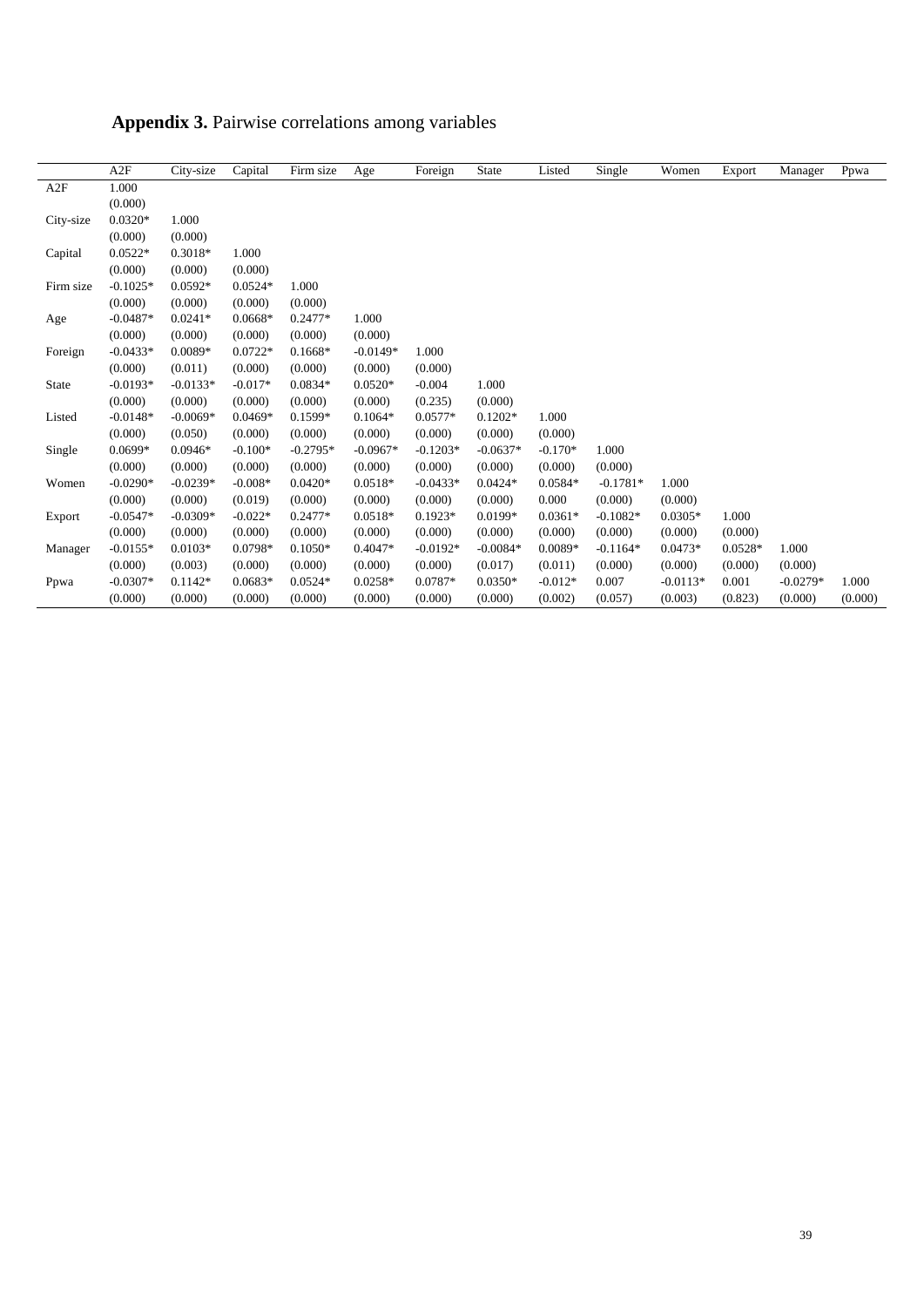|                   | (1)        | (2)        | (3)        | (4)        | (5)        | (6)        |
|-------------------|------------|------------|------------|------------|------------|------------|
|                   |            |            |            |            |            |            |
| City < 1M         | $-0.307**$ |            | $-0.287**$ | $-0.309**$ |            | $-0.292**$ |
|                   | (0.128)    |            | (0.137)    | (0.128)    |            | (0.137)    |
| City $250K < 1M$  | $-0.0740$  |            | $-0.0440$  | $-0.0750$  |            | $-0.0470$  |
|                   | (0.0926)   |            | (0.0978)   | (0.0924)   |            | (0.0978)   |
| City $50K < 250K$ | $-0.0895$  |            | $-0.0672$  | $-0.0906$  |            | $-0.0716$  |
|                   | (0.0586)   |            | (0.0615)   | (0.0581)   |            | (0.0608)   |
| City (continuous) |            | $-0.103**$ |            |            | $-0.104**$ |            |
|                   |            | (0.0478)   |            |            | (0.0481)   |            |
| Capital city      | 0.0616     | 0.0578     | 0.0703     | 0.0606     | 0.0570     | 0.0707     |
|                   | (0.0782)   | (0.0795)   | (0.0774)   | (0.0782)   | (0.0796)   | (0.0776)   |
|                   |            |            |            |            |            |            |
| Observations      | 81,378     | 81,378     | 70,447     | 81,378     | 81,378     | 70,447     |
| <b>Country FE</b> | yes        | yes        | yes        | yes        | yes        | yes        |
| Year FE           | yes        | yes        | yes        | yes        | yes        | yes        |
| <b>Sector FE</b>  | yes        | yes        | yes        | yes        | yes        | yes        |
| Firm controls     | yes        | yes        | yes        | yes        | yes        | yes        |
| Firm productivity |            |            | yes        |            |            | yes        |
| Crisis#city       | yes        | yes        | yes        | yes        | yes        | yes        |
| Crisis#controls   |            |            |            | yes        | yes        | yes        |
| Pseudo R-squared  | 0.0495     | 0.0493     | 0.0516     | 0.0495     | 0.0493     | 0.0516     |

**Appendix 4.** City size and constraints in access to financing: controlling for the interaction of the financial crisis dummy with all regressors.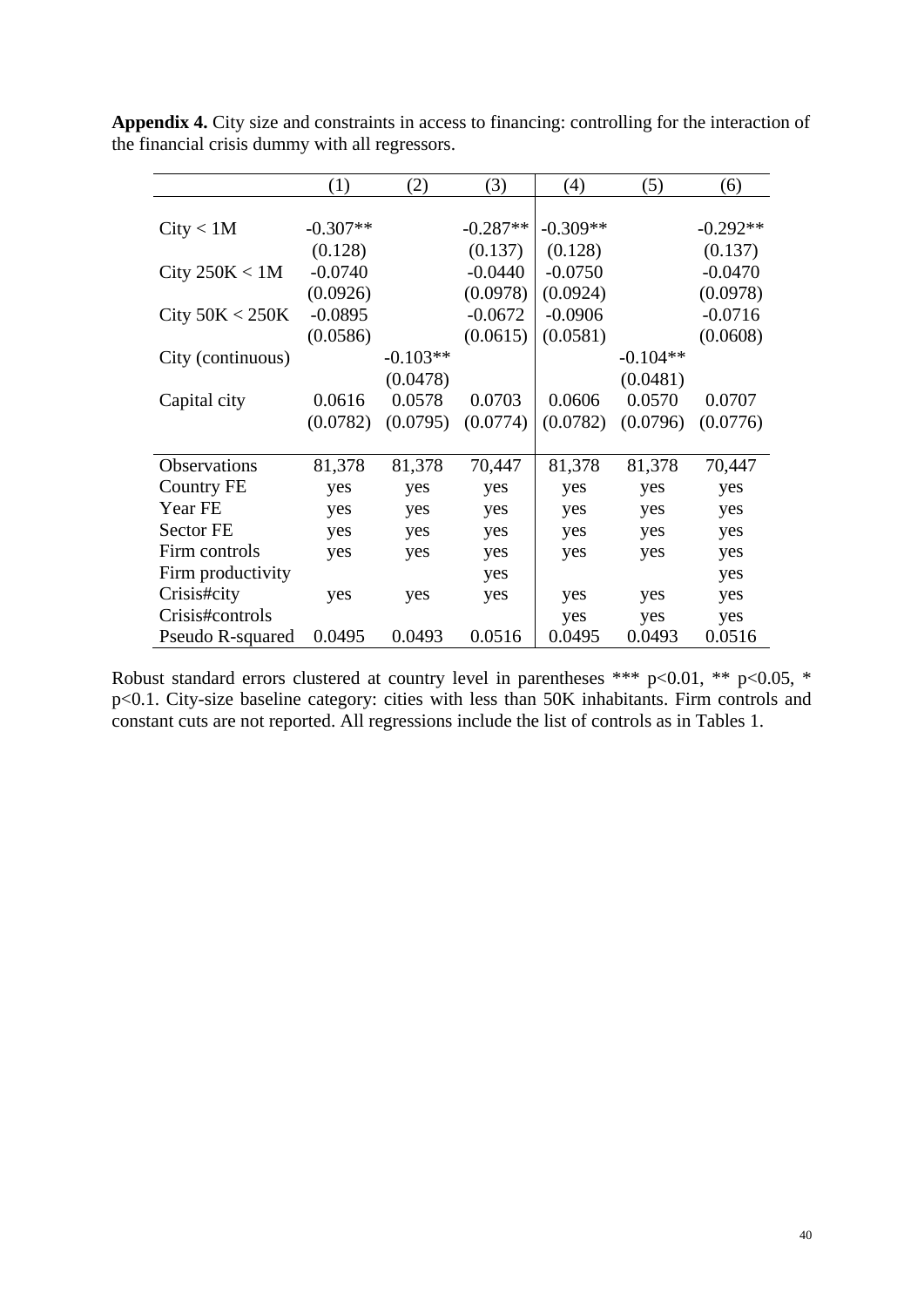|                   | (1)        | (2)       | (3)        | (4)       | (5)         | (6)         | (7)         | (8)         |
|-------------------|------------|-----------|------------|-----------|-------------|-------------|-------------|-------------|
|                   |            |           |            |           |             |             |             |             |
| City > 1M         | $-0.202*$  |           | $-0.314**$ | $-0.281*$ | $-0.227***$ |             | $-0.321***$ | $-0.300***$ |
|                   | (0.118)    |           | (0.144)    | (0.155)   | (0.0827)    |             | (0.0956)    | (0.104)     |
| City $250K < 1M$  | $-0.00204$ |           | $-0.0779$  | $-0.0380$ | $-0.00324$  |             | $-0.0668$   | $-0.0430$   |
|                   | (0.0801)   |           | (0.0999)   | (0.104)   | (0.0646)    |             | (0.0754)    | (0.0796)    |
| City $50K < 250K$ | $-0.0534$  |           | $-0.0983$  | $-0.0738$ | $-0.0797$   |             | $-0.117**$  | $-0.101*$   |
|                   | (0.0571)   |           | (0.0624)   | (0.0650)  | (0.0499)    |             | (0.0508)    | (0.0530)    |
| City (continuous) |            | $-0.0699$ |            |           |             | $-0.0747**$ |             |             |
|                   |            | (0.0462)  |            |           |             | (0.0337)    |             |             |
| Capital city      | 0.103      | 0.0983    | 0.0505     | 0.0571    | 0.0542      | 0.0495      | 0.00948     | 0.0190      |
|                   | (0.0869)   | (0.0865)  | (0.0817)   | (0.0808)  | (0.0720)    | (0.0714)    | (0.0723)    | (0.0731)    |
| Crime             |            |           |            |           | $0.285***$  | $0.285***$  | $0.285***$  | $0.283***$  |
|                   |            |           |            |           | (0.0314)    | (0.0315)    | (0.0314)    | (0.0344)    |
| Corruption        |            |           |            |           | $0.135***$  | $0.134***$  | $0.134***$  | $0.135***$  |
|                   |            |           |            |           | (0.0251)    | (0.0250)    | (0.0254)    | (0.0249)    |
| Courts            |            |           |            |           | $0.104***$  | $0.104***$  | $0.105***$  | $0.102***$  |
|                   |            |           |            |           | (0.0124)    | (0.0127)    | (0.0125)    | (0.0139)    |
| Business permits  |            |           |            |           | $0.296***$  | $0.296***$  | $0.296***$  | $0.296***$  |
|                   |            |           |            |           | (0.0238)    | (0.0239)    | (0.0237)    | (0.0245)    |
|                   |            |           |            |           |             |             |             |             |
| Observations      | 73,457     | 73,457    | 73,457     | 63,924    | 73,457      | 73,457      | 73,457      | 63,924      |
| <b>Country FE</b> | yes        | yes       | yes        | yes       | yes         | yes         | yes         | yes         |
| Year FE           | yes        | yes       | yes        | yes       | yes         | yes         | yes         | yes         |
| <b>Sector FE</b>  | yes        | yes       | yes        | yes       | yes         | yes         | yes         | yes         |
| Firm controls     | yes        | yes       | yes        | yes       | yes         | yes         | yes         | yes         |
| Crisis controls   |            |           | yes        | yes       |             |             | yes         | yes         |
| Productivity      |            |           |            | yes       |             |             |             | yes         |
| Pseudo R-squared  | 0.0506     | 0.0503    | 0.0508     | 0.0531    | 0.0918      | 0.0915      | 0.0920      | 0.0930      |

**Appendix 5.** City size and constraints in access to financing: controlling for firms' perception of the quality of institutions.